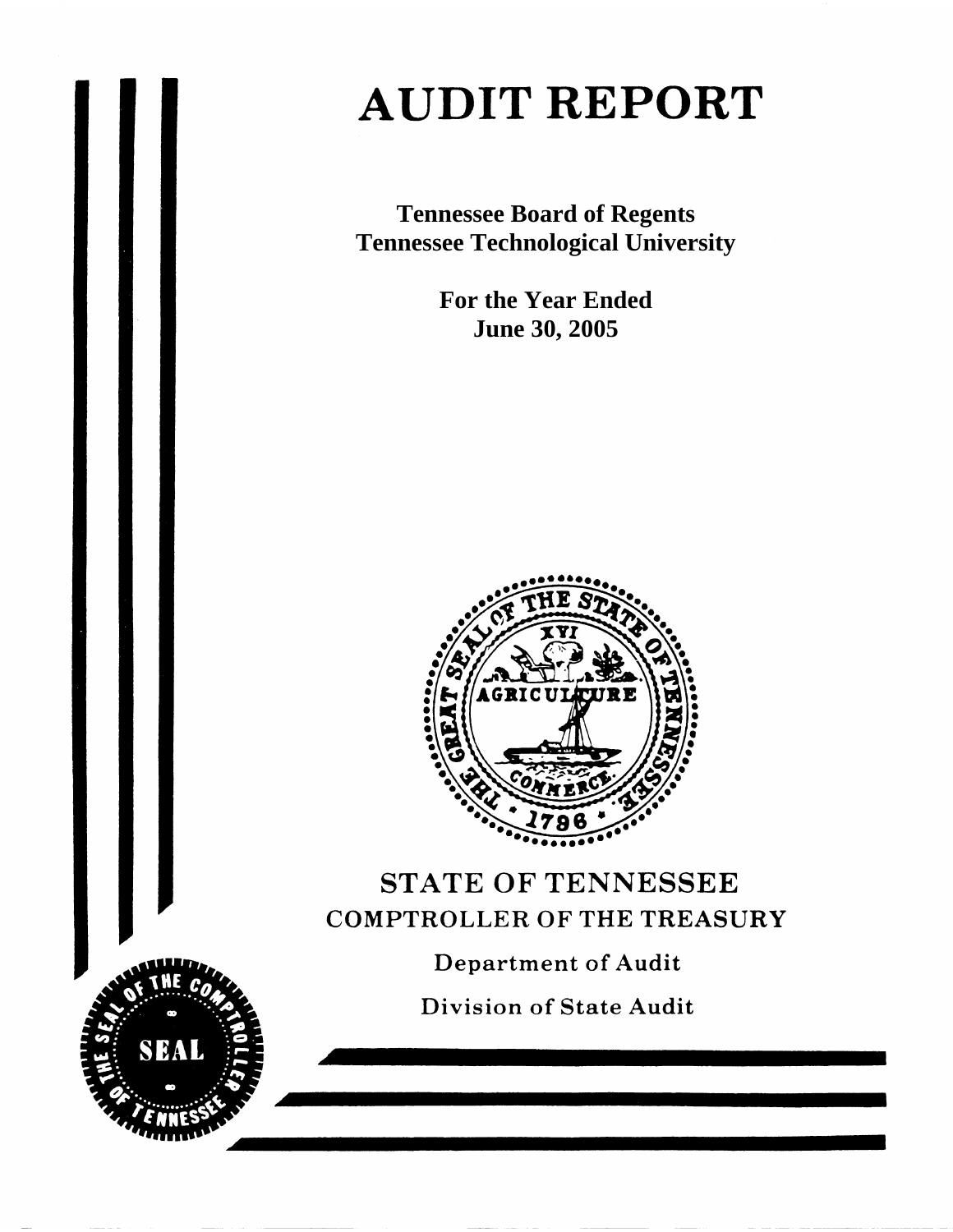#### *Arthur A. Hayes, Jr., CPA, JD, CFE* Director

*Charles K. Bridges, CPA*  Assistant Director

*Shirley A. Henry, CPA* Keith L. Isbell **Keith L. Isbell** Audit Manager **In-Charge Auditor** 

> *Allan N. Leslie Erica Pettway Jonathan A. Smallwood Helen J. Vose, CFE*  Staff Auditors

*Gerry Boaz, CPA Amy Brack*  Technical Analyst Editor

Comptroller of the Treasury, Division of State Audit 1500 James K. Polk Building, Nashville, TN 37243-0264 (615) 401-7897

Financial/compliance audits of colleges and universities are available on-line at www.comptroller.state.tn.us/sa/reports/index.html. For more information about the Comptroller of the Treasury, please visit our website at www.comptroller.state.tn.us.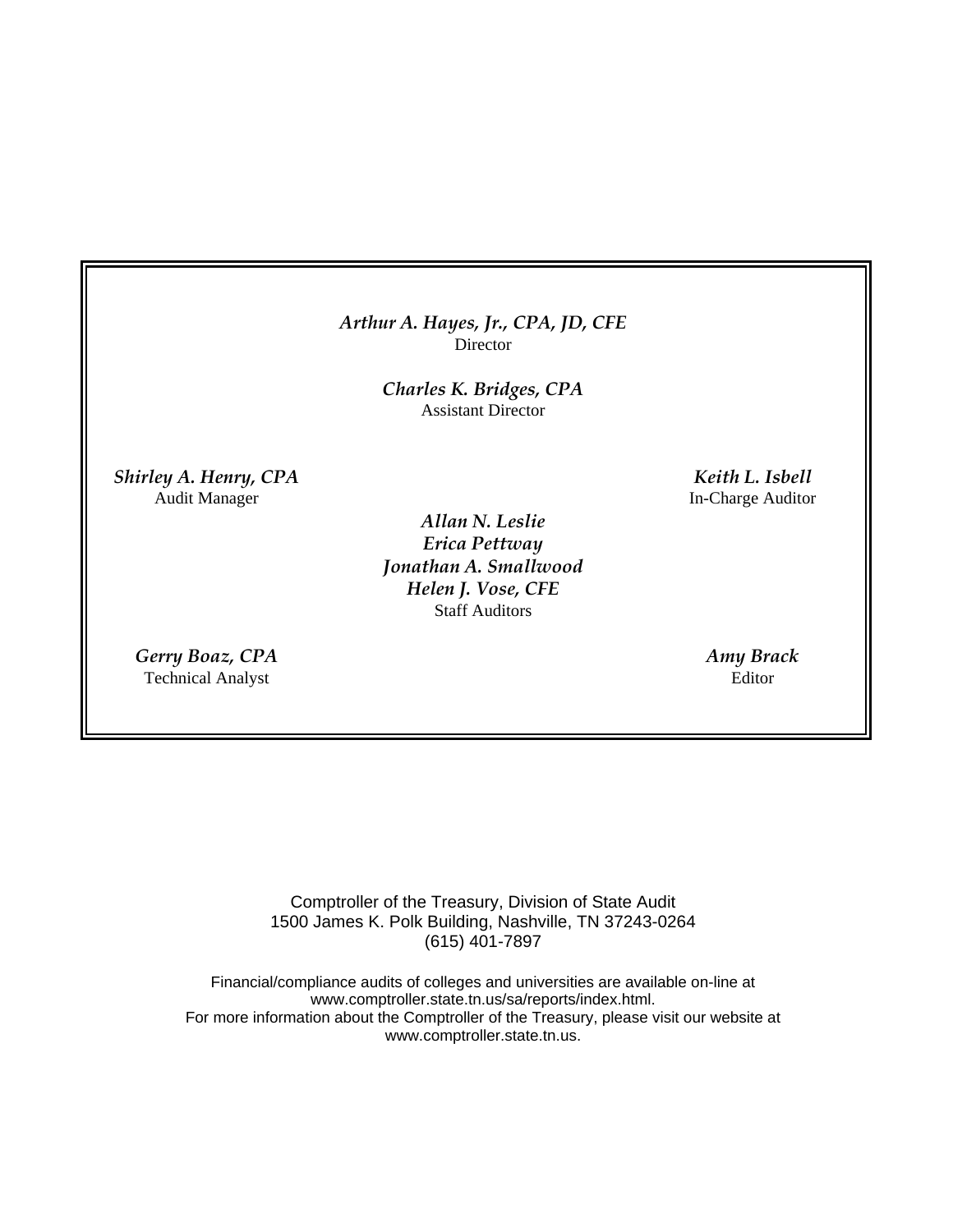

#### **STATE OF TENNESSEE**

#### **COMPTROLLER OF THE TREASURY**

**State Capitol Nashville, Tennessee 37243-0260 (615) 741-2501** 

**John G. Morgan Comptroller** 

February 7, 2006

The Honorable Phil Bredesen, Governor and Members of the General Assembly State Capitol Nashville, Tennessee 37243 and The Honorable Charles W. Manning, Chancellor Tennessee Board of Regents 1415 Murfreesboro Road, Suite 350 Nashville, Tennessee 37217 and Dr. Robert R. Bell, President Tennessee Technological University Box 5007 Cookeville, Tennessee 38505

Ladies and Gentlemen:

 Transmitted herewith is the financial and compliance audit of the Tennessee Board of Regents, Tennessee Technological University, for the year ended June 30, 2005. You will note from the independent auditor's report that unqualified opinions were given on the fairness of the presentation of the financial statements.

 Consideration of internal control over financial reporting and tests of compliance resulted in no audit findings.

Sincerely,

John G. Morge

 John G. Morgan Comptroller of the Treasury

JGM/sah 06/011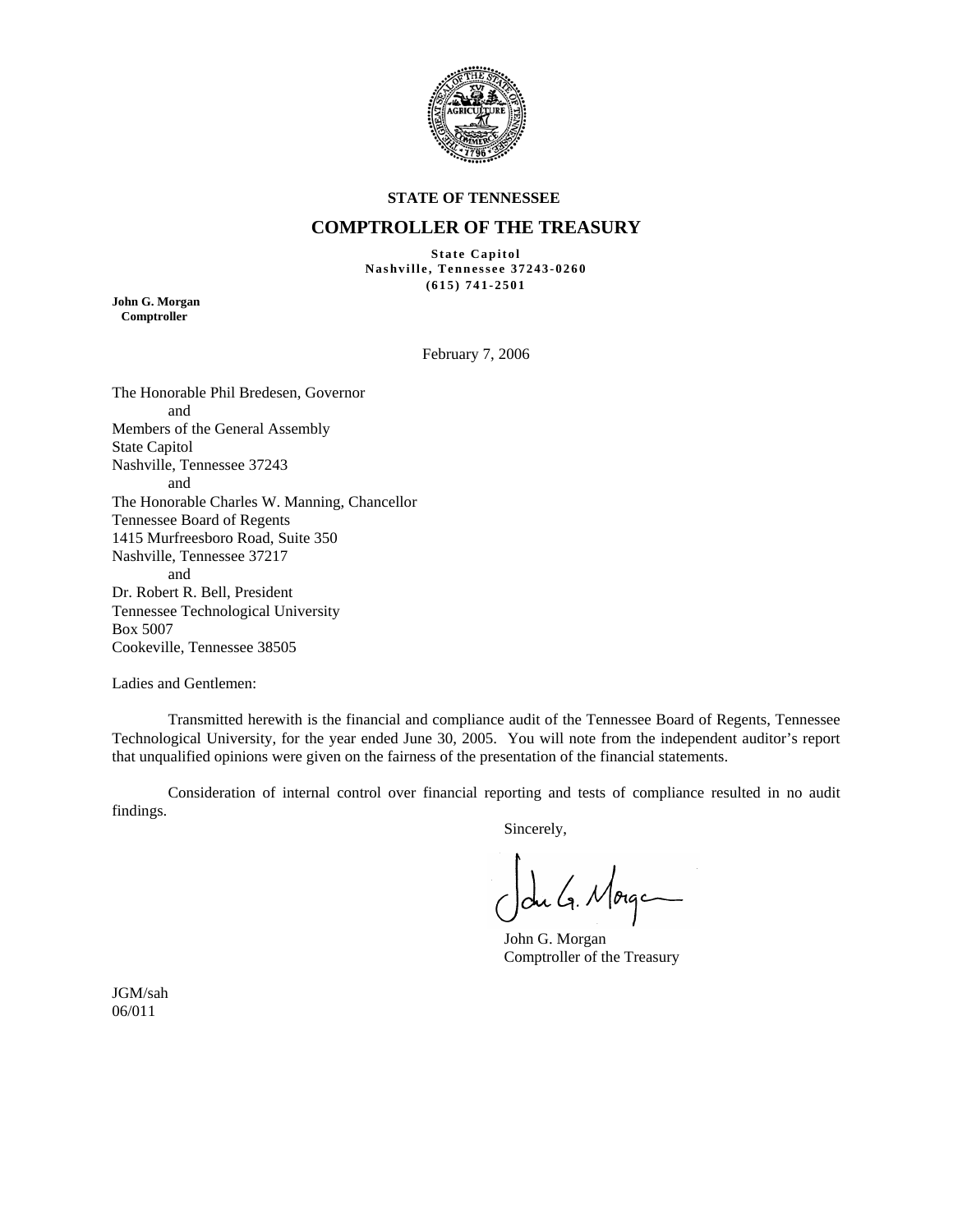State of Tennessee

# Audit Highlights

Comptroller of the Treasury Division of State Audit

Financial and Compliance Audit **Tennessee Technological University**  For the Year Ended June 30, 2005

### **AUDIT OBJECTIVES**

\_\_\_\_\_\_\_\_

The objectives of the audit were to consider the university's internal control over financial reporting; to determine compliance with certain provisions of laws, regulations, contracts, and grant agreements; to determine the fairness of the presentation of the financial statements; and to recommend appropriate actions to correct any deficiencies.

#### **AUDIT FINDINGS**

The audit report contains no findings.

#### **OPINIONS ON THE FINANCIAL STATEMENTS**

The opinions on the financial statements are unqualified.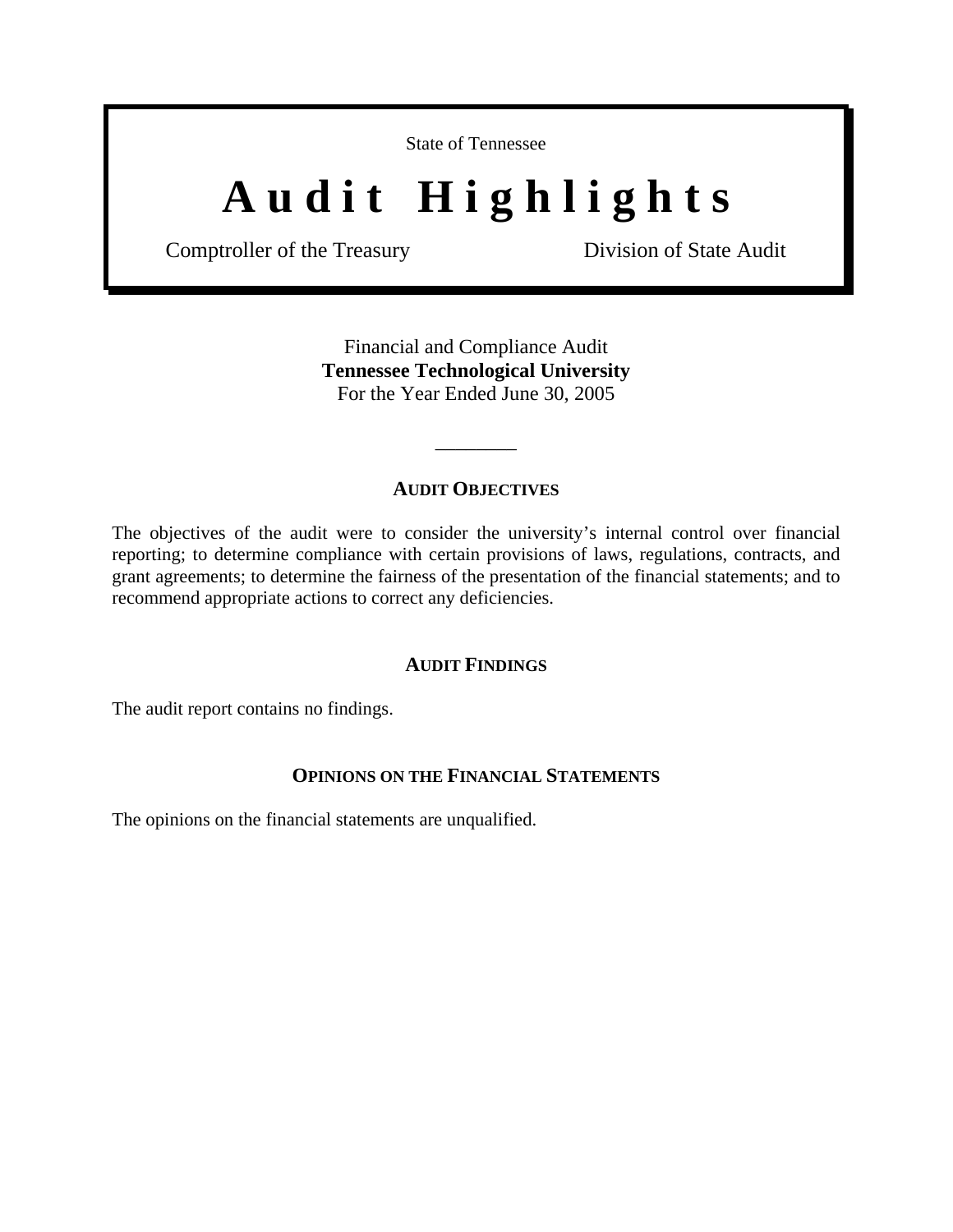# **Audit Report Tennessee Board of Regents Tennessee Technological University For the Year Ended June 30, 2005**

## **TABLE OF CONTENTS**

|                                                                                                                                                                                                       | Exhibit | <u>Page</u>    |
|-------------------------------------------------------------------------------------------------------------------------------------------------------------------------------------------------------|---------|----------------|
| <b>INTRODUCTION</b>                                                                                                                                                                                   |         |                |
| Post-Audit Authority                                                                                                                                                                                  |         | 1              |
| Background                                                                                                                                                                                            |         | 1              |
| Organization                                                                                                                                                                                          |         | 1              |
| <b>AUDIT SCOPE</b>                                                                                                                                                                                    |         | $\overline{2}$ |
| <b>OBJECTIVES OF THE AUDIT</b>                                                                                                                                                                        |         | $\overline{2}$ |
| <b>PRIOR AUDIT FINDINGS</b>                                                                                                                                                                           |         | 3              |
| <b>OBSERVATIONS AND COMMENTS</b>                                                                                                                                                                      |         | 3              |
| Management's Responsibility for Risk Assessment                                                                                                                                                       |         | 3              |
| <b>Fraud Considerations</b>                                                                                                                                                                           |         | 3              |
| <b>RESULTS OF THE AUDIT</b>                                                                                                                                                                           |         | 4              |
| <b>Audit Conclusions</b>                                                                                                                                                                              |         | 4              |
| Report on Internal Control Over Financial Reporting and<br>on Compliance and Other Matters Based on an Audit<br>of Financial Statements Performed in Accordance<br>With Government Auditing Standards |         | 5              |
| <b>FINANCIAL SECTION</b>                                                                                                                                                                              |         |                |
| <b>Independent Auditor's Report</b>                                                                                                                                                                   |         | 7              |
| Management's Discussion and Analysis                                                                                                                                                                  |         | 10             |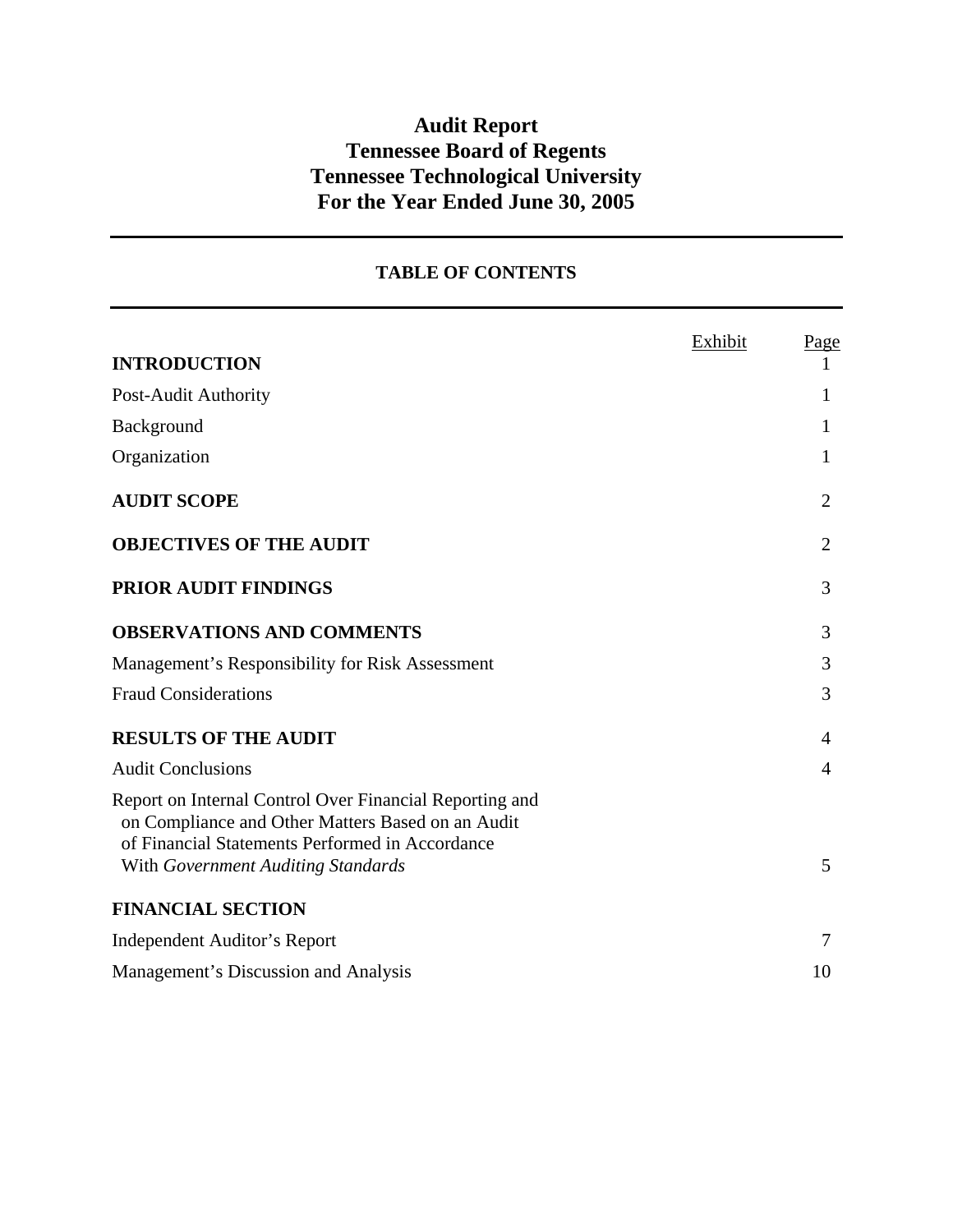## **TABLE OF CONTENTS (Cont.)**

|                                                             | Exhibit | <u>Page</u> |
|-------------------------------------------------------------|---------|-------------|
| <b>Financial Statements</b>                                 |         |             |
| <b>Statements of Net Assets</b>                             | A       | 27          |
| Statements of Revenues, Expenses, and Changes in Net Assets | B       | 28          |
| <b>Statement of Cash Flows</b>                              | C       | 30          |
| Notes to the Financial Statements                           |         | 32          |
| Supplementary Information                                   |         |             |
| <b>Statement of Cash Flows - Component Unit</b>             |         | 58          |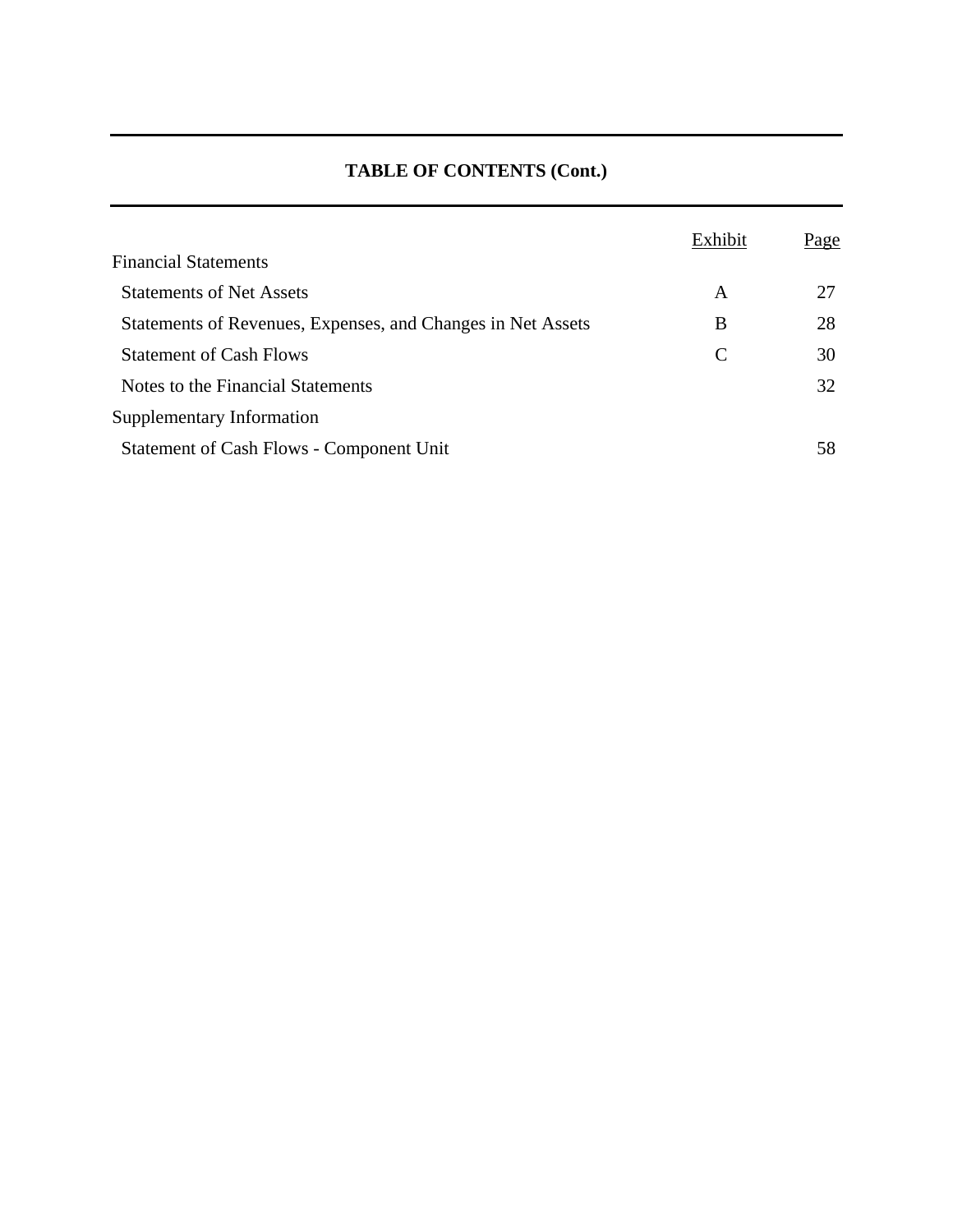## **Tennessee Board of Regents Tennessee Technological University For the Year Ended June 30, 2005**

#### **INTRODUCTION**

#### **POST-AUDIT AUTHORITY**

 This is a report on the financial and compliance audit of the Tennessee Board of Regents, Tennessee Technological University. The audit was conducted pursuant to Section 4-3-304, *Tennessee Code Annotated,* which authorizes the Department of Audit to "perform currently a post-audit of all accounts and other financial records of the state government, and of any department, institution, office, or agency thereof in accordance with generally accepted auditing standards and in accordance with such procedures as may be established by the comptroller."

 Section 8-4-109, *Tennessee Code Annotated,* authorizes the Comptroller of the Treasury to audit any books and records of any governmental entity that handles public funds when the Comptroller considers an audit to be necessary or appropriate.

#### **BACKGROUND**

Tennessee Technological University was established as Tennessee Polytechnic Institute on September 14, 1916, by the General Assembly. In 1927, the institution was raised to the status of a four-year college and empowered to grant the bachelor's degree. The administrative structure of the university was expanded in 1949 into five schools: Arts and Sciences, Agriculture and Home Economics, Business Administration, Education, and Engineering. In 1965, the five undergraduate schools were designated as colleges. By an act of the General Assembly, effective July 1, 1965, the name of the institution was officially changed to Tennessee Technological University.

#### **ORGANIZATION**

 The governance of Tennessee Technological University is vested in the Tennessee Board of Regents. The Governor, the Commissioner of Education, the Commissioner of Agriculture, and the Director of the Tennessee Higher Education Commission serve *ex officio* on this board. The chief administrative officer of the university is the president, who is assisted and advised by members of the faculty and administrative staff.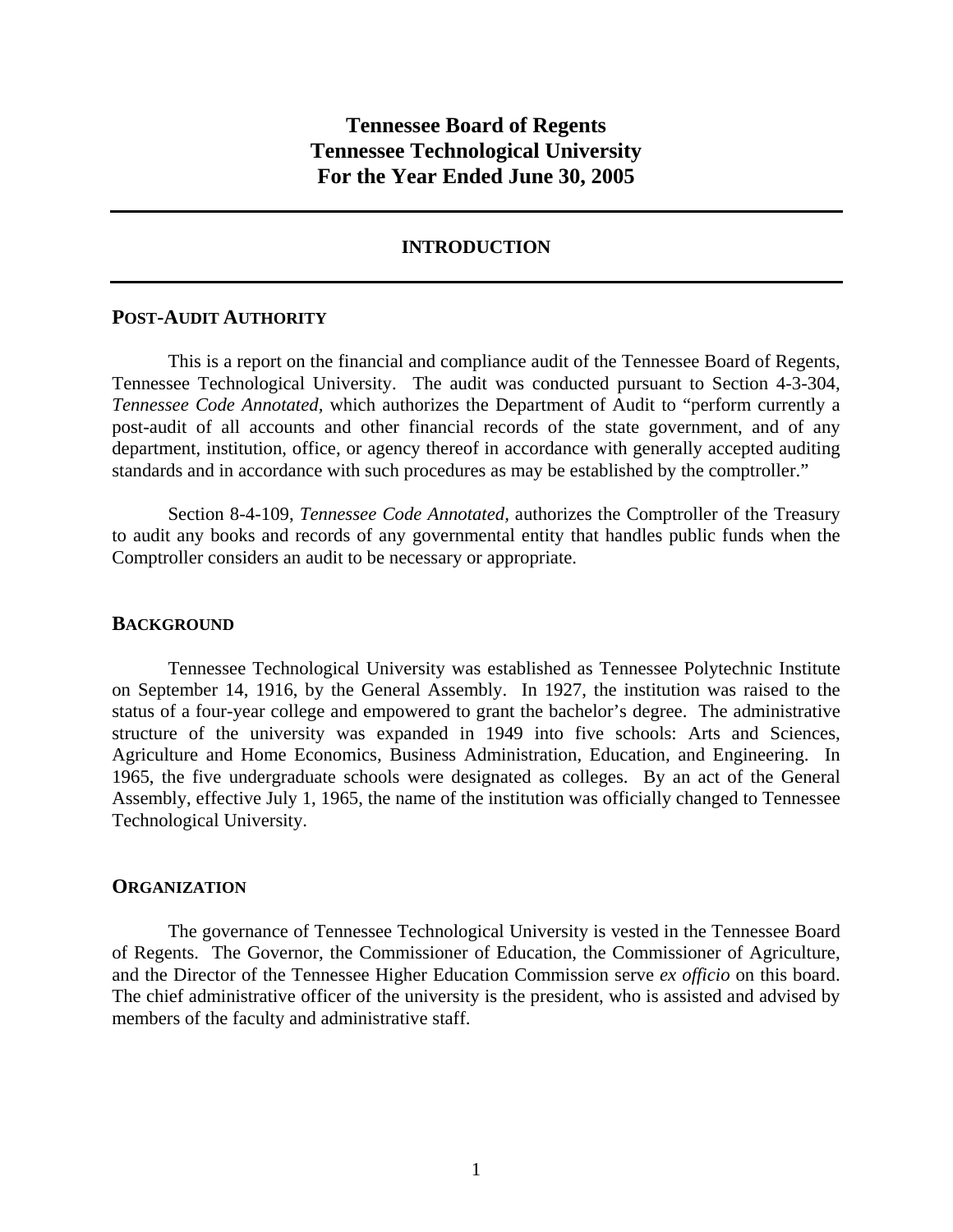#### **AUDIT SCOPE**

 The audit was limited to the period July 1, 2004, through June 30, 2005, and was conducted in accordance with auditing standards generally accepted in the United States of America and the standards applicable to financial audits contained in *Government Auditing Standards*, issued by the Comptroller General of the United States. Financial statements are presented for the year ended June 30, 2005, and for comparative purposes, the year ended June 30, 2004. Tennessee Technological University is an institution of the Tennessee Board of Regents, which is an integral part of state government. As such, the Tennessee Board of Regents has been included as a component unit in the *Tennessee Comprehensive Annual Financial Report.*

#### **OBJECTIVES OF THE AUDIT**

The objectives of the audit were

- 1. to consider the university's internal control over financial reporting to determine auditing procedures for the purpose of expressing opinions on the financial statements;
- 2. to determine compliance with certain provisions of laws, regulations, contracts, and grant agreements;
- 3. to determine the fairness of the presentation of the financial statements; and
- 4. to recommend appropriate actions to correct any deficiencies.

**Although this audit was not intended to serve as an organization-wide audit as described in the Single Audit Act, as amended by the Single Audit Act Amendments of 1996, and Office of Management and Budget (OMB) Circular A-133,** *Audits of States, Local Governments, and Non-Profit Organizations***, it included tests of compliance with applicable federal laws and regulations and consideration of internal control used in administering federal financial assistance programs. This audit is a segment of the organization-wide audit of the State of Tennessee, which is conducted in accordance with the Single Audit Act.**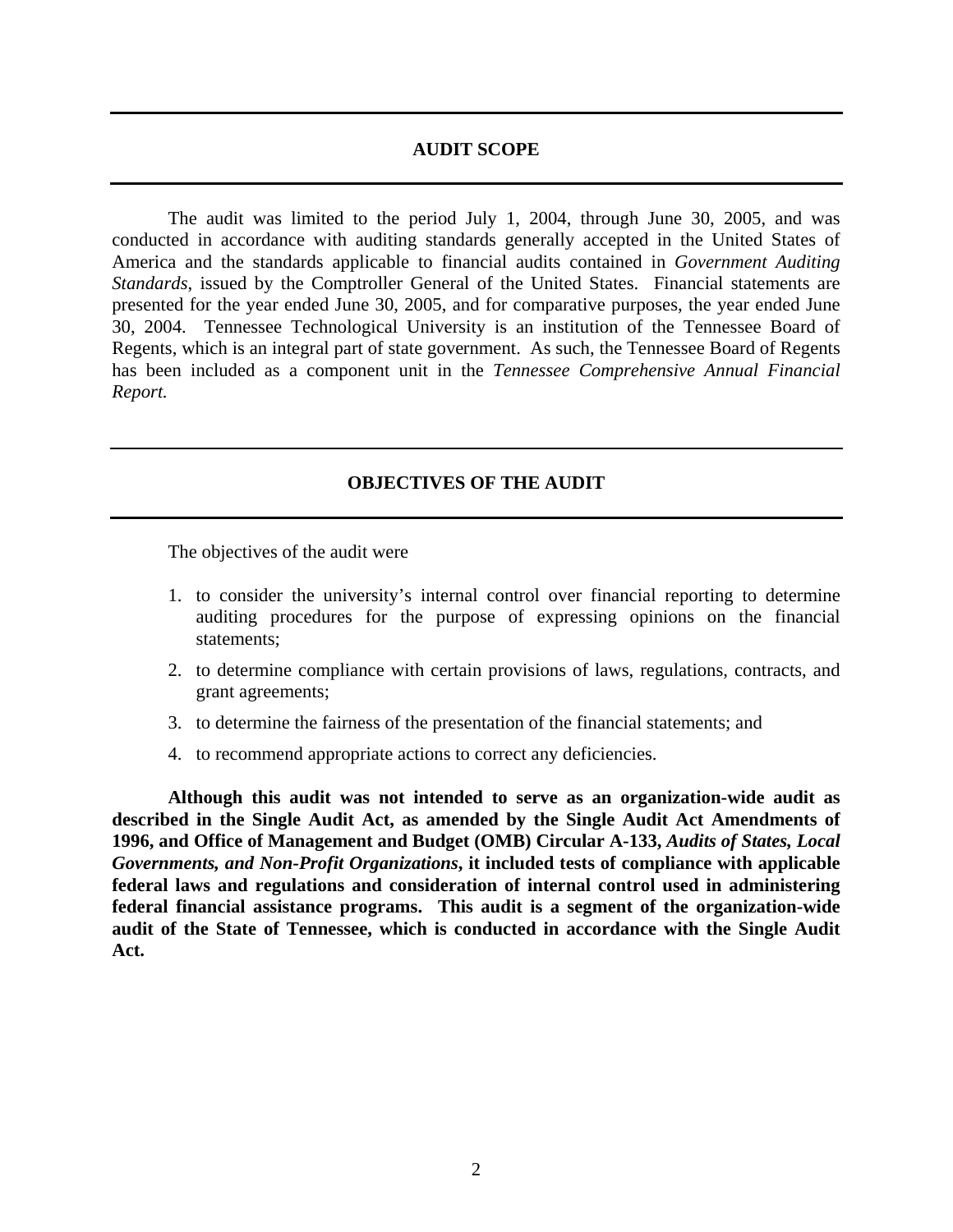There were no findings in the prior audit report.

## **OBSERVATIONS AND COMMENTS**

### **MANAGEMENT'S RESPONSIBILITY FOR RISK ASSESSMENT**

Auditors and management are required to assess the risk of fraud in the operations of the institution. The risk assessment is based on a critical review of operations considering what frauds could be perpetrated in the absence of adequate controls. The auditors' risk assessment is limited to the period during which the audit is conducted and is limited to the transactions that the auditors are able to test during that period. The risk assessment by management is the primary method by which the institution is protected from fraud, waste, and abuse. Since new programs may be established at any time by management or older programs may be discontinued, that assessment is ongoing as part of the daily operations of the institution.

Risks of fraud, waste, and abuse are mitigated by effective internal controls. It is management's responsibility to design, implement, and monitor effective controls in the institution. Although internal and external auditors may include testing of controls as part of their audit procedures, these procedures are not a substitute for the ongoing monitoring required of management. After all, the auditor testing is limited and is usually targeted to test the effectiveness of particular controls. Even if controls appear to be operating effectively during the time of the auditor testing, they may be rendered ineffective the next day by management override or by other circumventions that, if left up to the auditor to detect, will not be noted until the next audit engagement and then only if the auditor tests the same transactions and controls. Furthermore, since staff may be seeking to avoid auditor criticisms, they may comply with the controls during the period that the auditors are on site and revert to ignoring or disregarding the control after the auditors have left the field.

The risk assessments and the actions of management in designing, implementing, and monitoring the controls should be adequately documented to provide an audit trail both for auditors and for management, in the event that there is a change in management or staff, and to maintain a record of areas that are particularly problematic.

#### **FRAUD CONSIDERATIONS**

 Statement on Auditing Standards No. 99, *Consideration of Fraud in a Financial Statement Audit*, promulgated by the American Institute of Certified Public Accountants,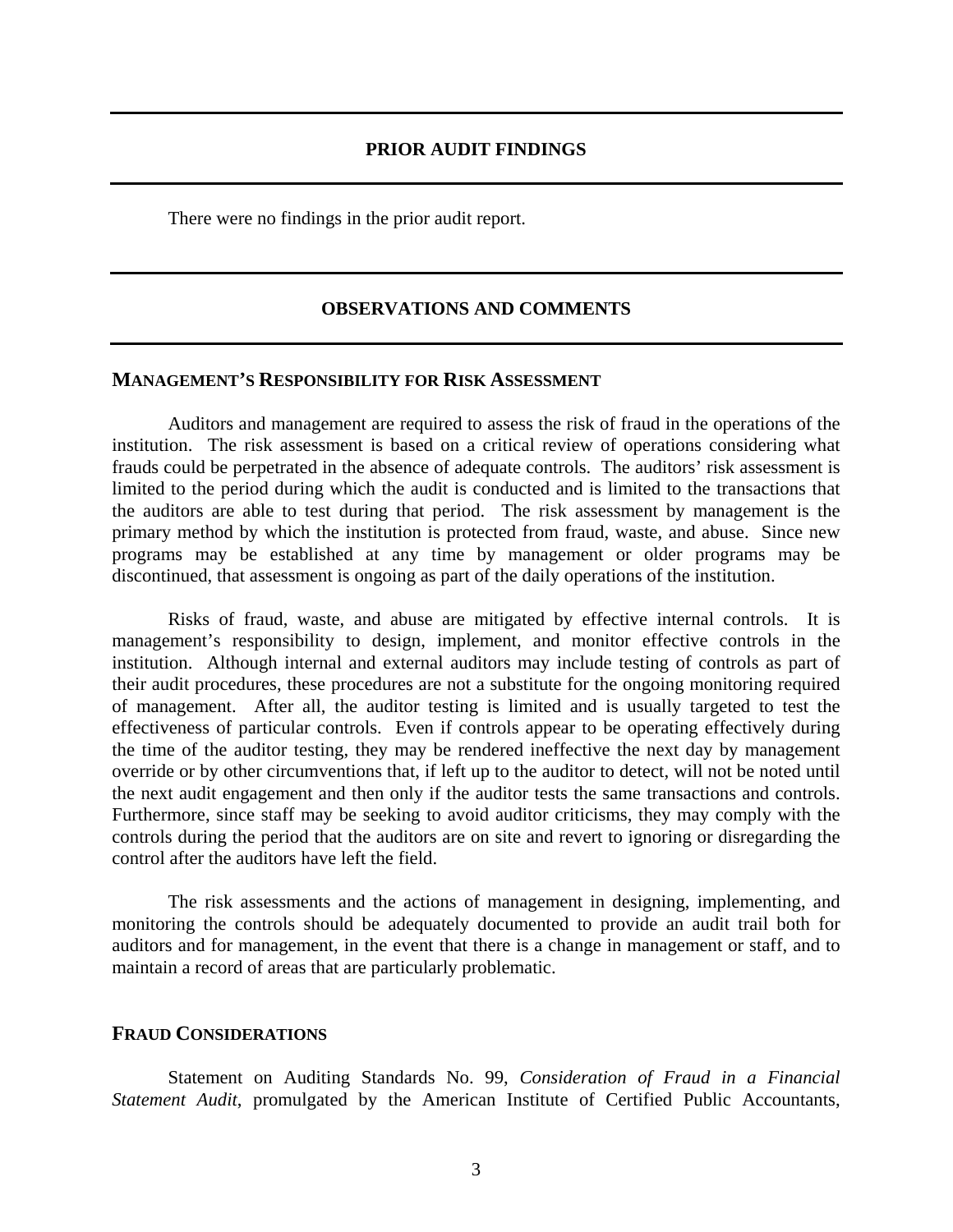requires auditors to specifically assess the risk of material misstatement of an audited entity's financial statements due to fraud. The standard also restates the obvious premise that management, and not the auditors, is primarily responsible for preventing and detecting fraud in its own entity. Management's responsibility is fulfilled in part when it takes appropriate steps to assess the risk of fraud within the entity and to implement adequate internal controls to address the results of those risk assessments.

 During our audit, we discussed these responsibilities with management and how management might approach meeting them. We also increased the breadth and depth of our inquiries of management and others in the entity as we deemed appropriate. We obtained formal assurances from top management that management had reviewed the entity's policies and procedures to ensure that they are properly designed to prevent and detect fraud and that management had made changes to the policies and procedures where appropriate. Top management further assured us that all staff had been advised to promptly alert management of all allegations of fraud, suspected fraud, or detected fraud and to be totally candid in all communications with the auditors. All levels of management assured us there were no known instances or allegations of fraud that were not disclosed to us.

#### **RESULTS OF THE AUDIT**

#### **AUDIT CONCLUSIONS**

#### Internal Control

 As part of the audit of the university's financial statements for the year ended June 30, 2005, we considered internal control over financial reporting to determine auditing procedures for the purpose of expressing opinions on the financial statements, as required by auditing standards generally accepted in the United States of America and the standards applicable to financial audits contained in *Government Auditing Standards*, issued by the Comptroller General of the United States. Consideration of internal control over financial reporting disclosed no material weaknesses.

#### Compliance

 The results of our tests disclosed no instances of noncompliance that are required to be reported under *Government Auditing Standards*.

#### Fairness of Financial Statement Presentation

 The Division of State Audit has rendered unqualified opinions on the university's financial statements.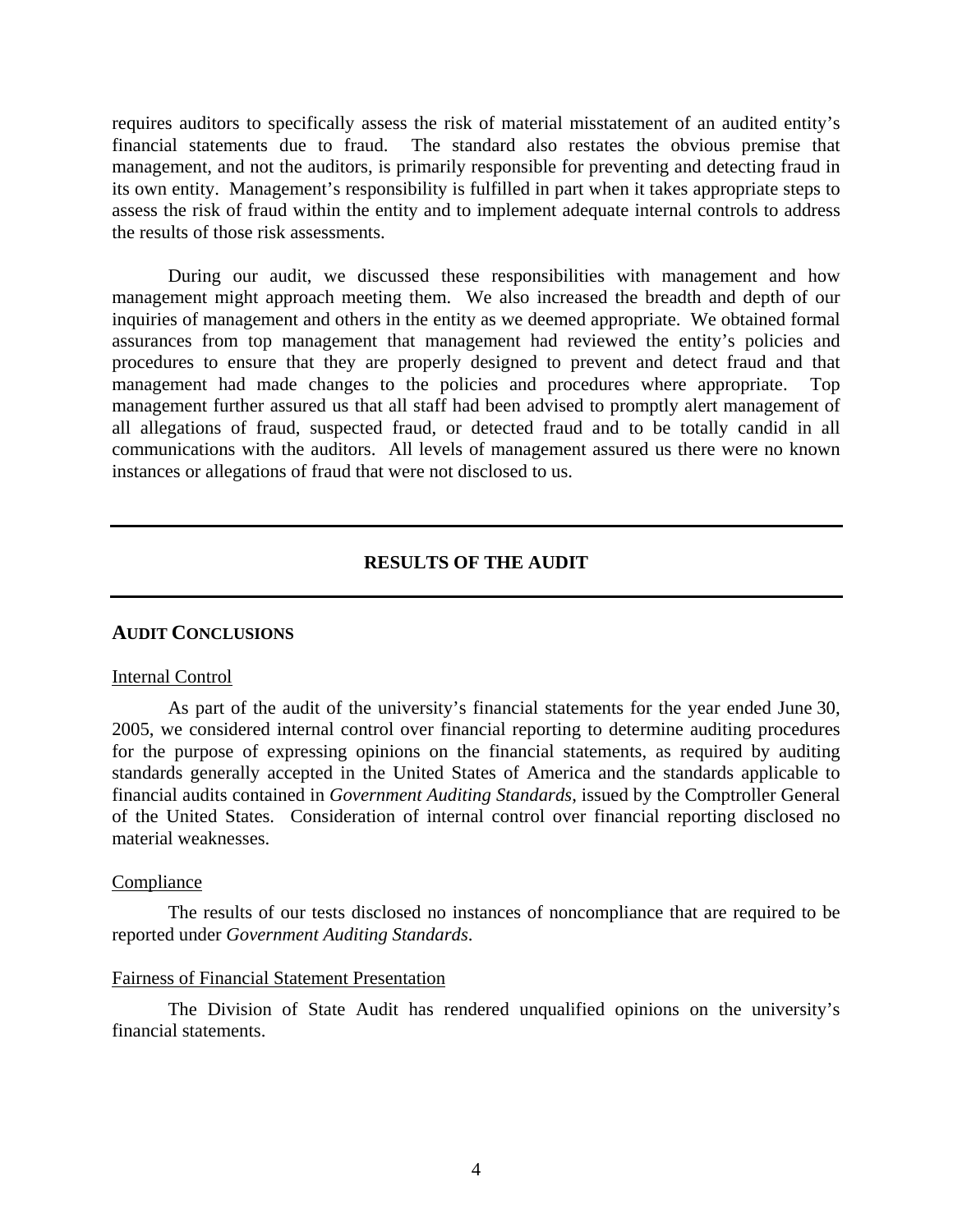

#### **STATE OF TENNESSEE COMPTROLLER OF THE TREASURY DEPARTMENT OF AUDIT DIVISION OF STATE AUDIT**

**SUITE 1500 JAMES K. POLK STATE OFFICE BUILDING NASHVILLE, TENNESSEE 37243-0264 PHONE (615) 401-7897 FAX (615) 532-2765** 

**Report on Internal Control Over Financial Reporting and on Compliance and Other Matters Based on an Audit of Financial Statements Performed in Accordance With**  *Government Auditing Standards* 

November 18, 2005

The Honorable John G. Morgan Comptroller of the Treasury State Capitol Nashville, Tennessee 37243

Dear Mr. Morgan:

 We have audited the financial statements of Tennessee Technological University, an institution of the Tennessee Board of Regents, which is a component unit of the State of Tennessee, and its discretely presented component unit as of and for the year ended June 30, 2005, and have issued our report thereon dated November 18, 2005. We conducted our audit in accordance with auditing standards generally accepted in the United States of America and the standards applicable to financial audits contained in *Government Auditing Standards*, issued by the Comptroller General of the United States. During the year ended June 30, 2005, the university implemented GASB Statement 40, *Deposit and Investment Risk Disclosures*.

#### **Internal Control Over Financial Reporting**

In planning and performing our audit, we considered the university's internal control over financial reporting in order to determine our auditing procedures for the purpose of expressing our opinions on the financial statements and not to provide an opinion on the internal control over financial reporting. Our consideration of the internal control over financial reporting would not necessarily disclose all matters in the internal control over financial reporting that might be material weaknesses. A material weakness is a reportable condition in which the design or operation of one or more of the internal control components does not reduce to a relatively low level the risk that misstatements caused by error or fraud in amounts that would be material in relation to the financial statements being audited may occur and not be detected within a timely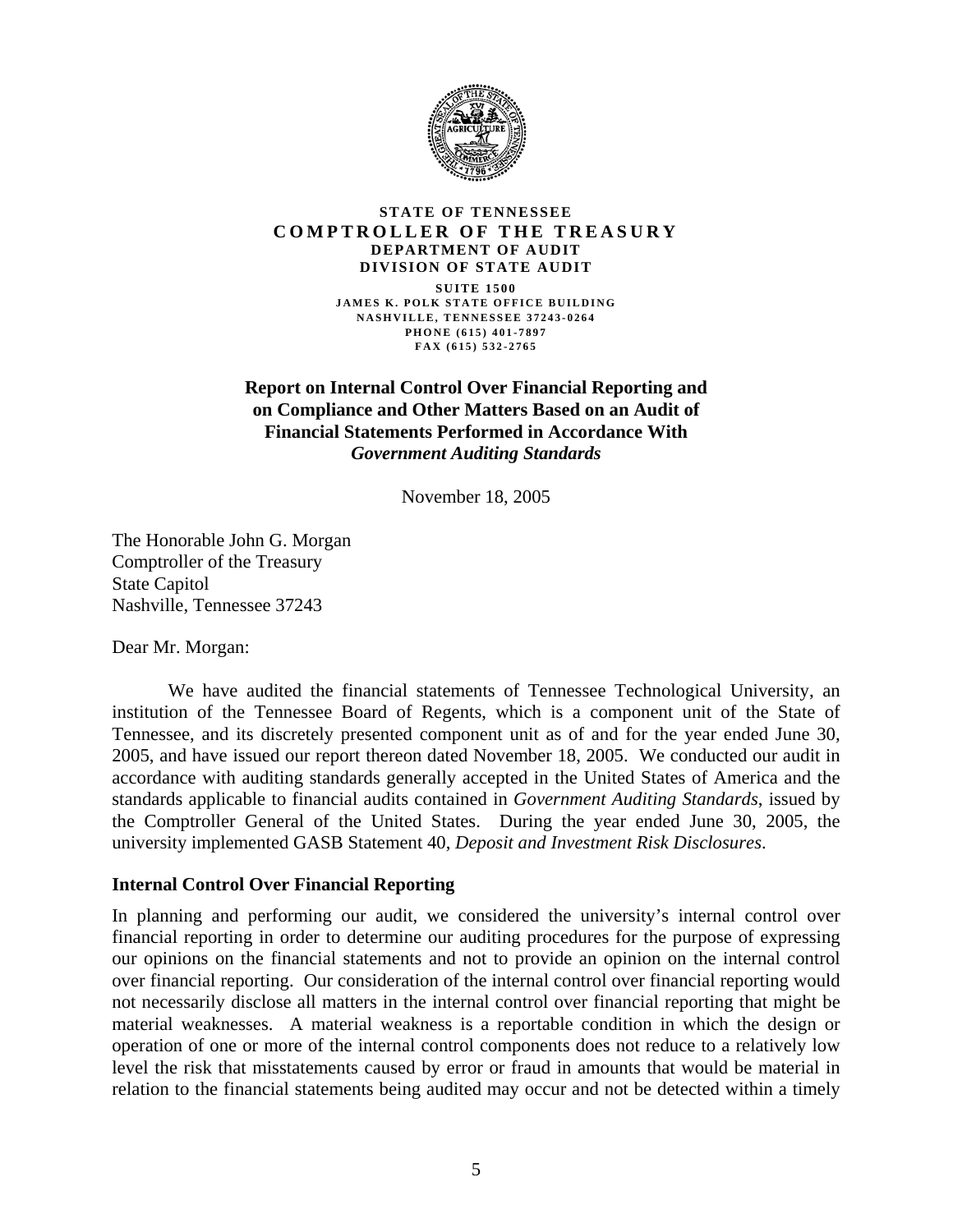The Honorable John G. Morgan November 18, 2005 Page Two

period by employees in the normal course of performing their assigned functions. We noted no matters involving the internal control over financial reporting and its operation that we consider to be material weaknesses.

However, we noted certain matters involving the internal control over financial reporting, which we have reported to the university's management in a separate letter.

#### **Compliance and Other Matters**

 As part of obtaining reasonable assurance about whether the university's financial statements are free of material misstatement, we performed tests of the university's compliance with certain provisions of laws, regulations, contracts, and grant agreements, noncompliance with which could have a direct and material effect on the determination of financial statement amounts. However, providing an opinion on compliance with those provisions was not an objective of our audit, and accordingly, we do not express such an opinion. The results of our tests disclosed no instances of noncompliance or other matters that are required to be reported under *Government Auditing Standards*.

 We did, however, note certain less significant instances of noncompliance, which we have reported to the university's management in a separate letter.

This report is intended solely for the information and use of the General Assembly of the State of Tennessee and management and is not intended to be and should not be used by anyone other than these specified parties. However, this report is a matter of public record.

Sincerely,

Stayert.

 Arthur A. Hayes, Jr., CPA **Director** 

AAH/sah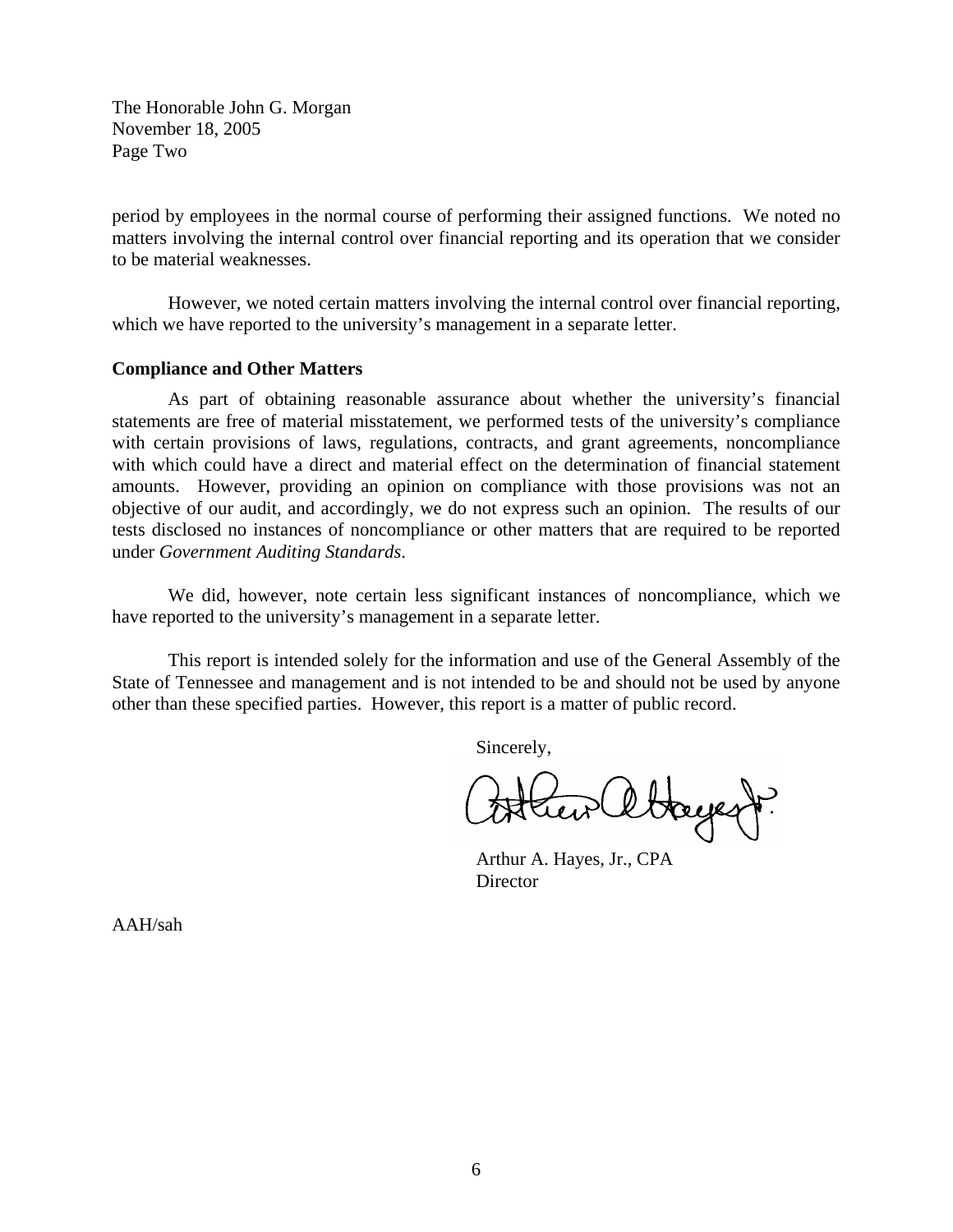

#### **STATE OF TENNESSEE COMPTROLLER OF THE TREASURY DEPARTMENT OF AUDIT DIVISION OF STATE AUDIT**

**SUITE 1500 JAMES K. POLK STATE OFFICE BUILDING NASHVILLE, TENNESSEE 37243-0264 PHONE (615) 401-7897 FAX (615) 532-2765** 

#### **Independent Auditor's Report**

November 18, 2005

The Honorable John G. Morgan Comptroller of the Treasury State Capitol Nashville, Tennessee 37243

Dear Mr. Morgan:

 We have audited the accompanying basic financial statements of Tennessee Technological University, an institution of the Tennessee Board of Regents, which is a component unit of the State of Tennessee, and its discretely presented component unit as of and for the years ended June 30, 2005, and June 30, 2004, as listed in the table of contents. These financial statements are the responsibility of the university's management. Our responsibility is to express opinions on these financial statements, based on our audits.

 We conducted our audits in accordance with auditing standards generally accepted in the United States of America and the standards applicable to financial audits contained in *Government Auditing Standards*, issued by the Comptroller General of the United States. Those standards require that we plan and perform the audit to obtain reasonable assurance about whether the financial statements are free of material misstatement. An audit includes examining, on a test basis, evidence supporting the amounts and disclosures in the financial statements. An audit also includes assessing the accounting principles used and significant estimates made by management, as well as evaluating the overall financial statement presentation. We believe that our audits provide a reasonable basis for our opinions. Tennessee statutes, in addition to audit responsibilities, entrust certain other responsibilities to the Comptroller of the Treasury. Those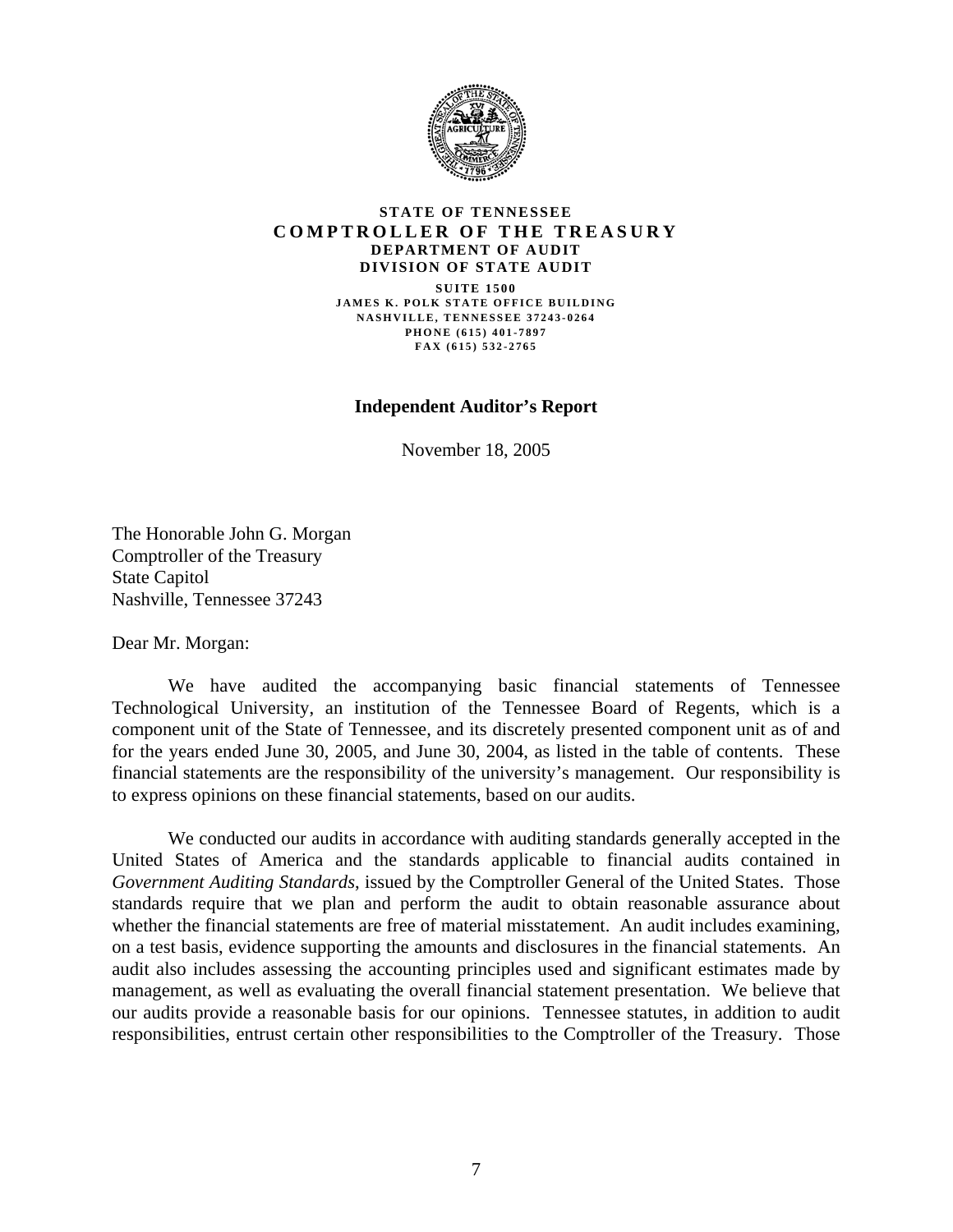The Honorable John G. Morgan November 18, 2005 Page Two

responsibilities include serving as a member of the board of directors of many agencies, commissions, and component units of the State of Tennessee; managing the state's debt; and making loans to the state's colleges and universities from debt proceeds. Some of the boards of which the Comptroller of the Treasury serves as a member per state statutes include the State Building Commission and the Tennessee Higher Education Commission.

 In our opinion, the financial statements referred to above present fairly, in all material respects, the respective financial position of the Tennessee Board of Regents, Tennessee Technological University, and its discretely presented component unit as of June 30, 2005, and June 30, 2004, and the respective changes in financial position and cash flows thereof for the years then ended in conformity with accounting principles generally accepted in the United States of America.

 During the year ended June 30, 2005, the university implemented GASB Statement 40, Deposit and Investment Risk Disclosures. During the year ended June 30, 2004, the university implemented GASB Statement 39, Determining Whether Certain Organizations Are Component Units.

 The management's discussion and analysis on pages 10 through 26 is not a required part of the basic financial statements but is supplementary information required by accounting principles generally accepted in the United States of America. We have applied certain limited procedures, which consisted principally of inquiries of management regarding the methods of measurement and presentation of the required supplementary information. However, we did not audit the information and express no opinion on it.

 Our audits were conducted for the purpose of forming opinions on the basic financial statements. The accompanying financial information on page 58 is presented for purposes of additional analysis and is not a required part of the basic financial statements. Such information has been subjected to the auditing procedures applied in the audit of the basic financial statements and, in our opinion, is fairly stated in all material respects in relation to the basic financial statements taken as a whole.

 In accordance with Government Auditing Standards, we have also issued our report dated November 18, 2005, on our consideration of the university's internal control over financial reporting and our tests of its compliance with certain provisions of laws, regulations, contracts, and grant agreements and other matters. The purpose of that report is to describe the scope of our testing of internal control over financial reporting and compliance and the results of that testing, and not to provide an opinion on the internal control over financial reporting or on compliance. That report is an integral part of an audit performed in accordance with Government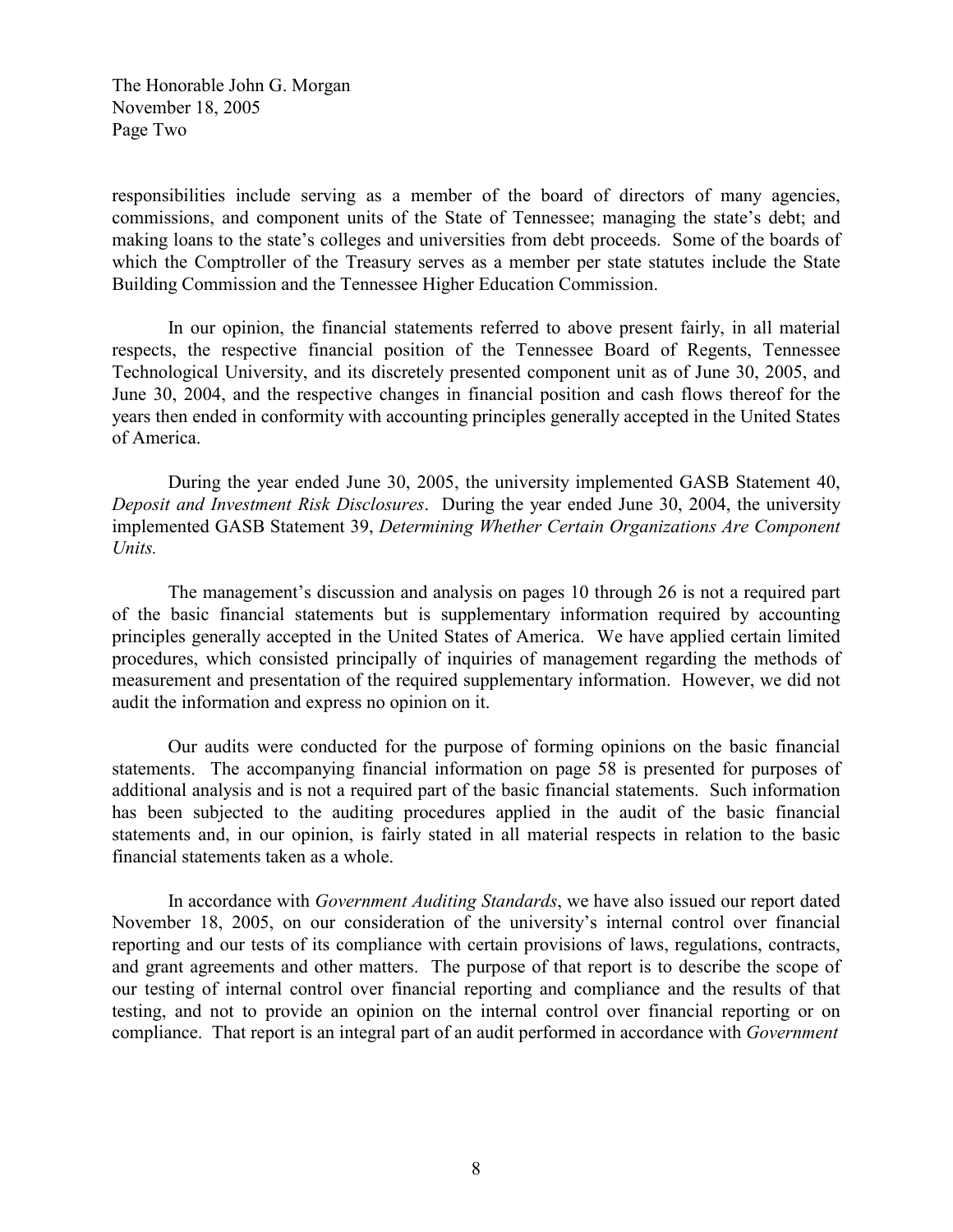The Honorable John G. Morgan November 18, 2005 Page Three

*Auditing Standards* and should be read in conjunction with this report in considering the results of our audit.

Sincerely,

Hayent? teir

 Arthur A. Hayes, Jr., CPA Director

AAH/sah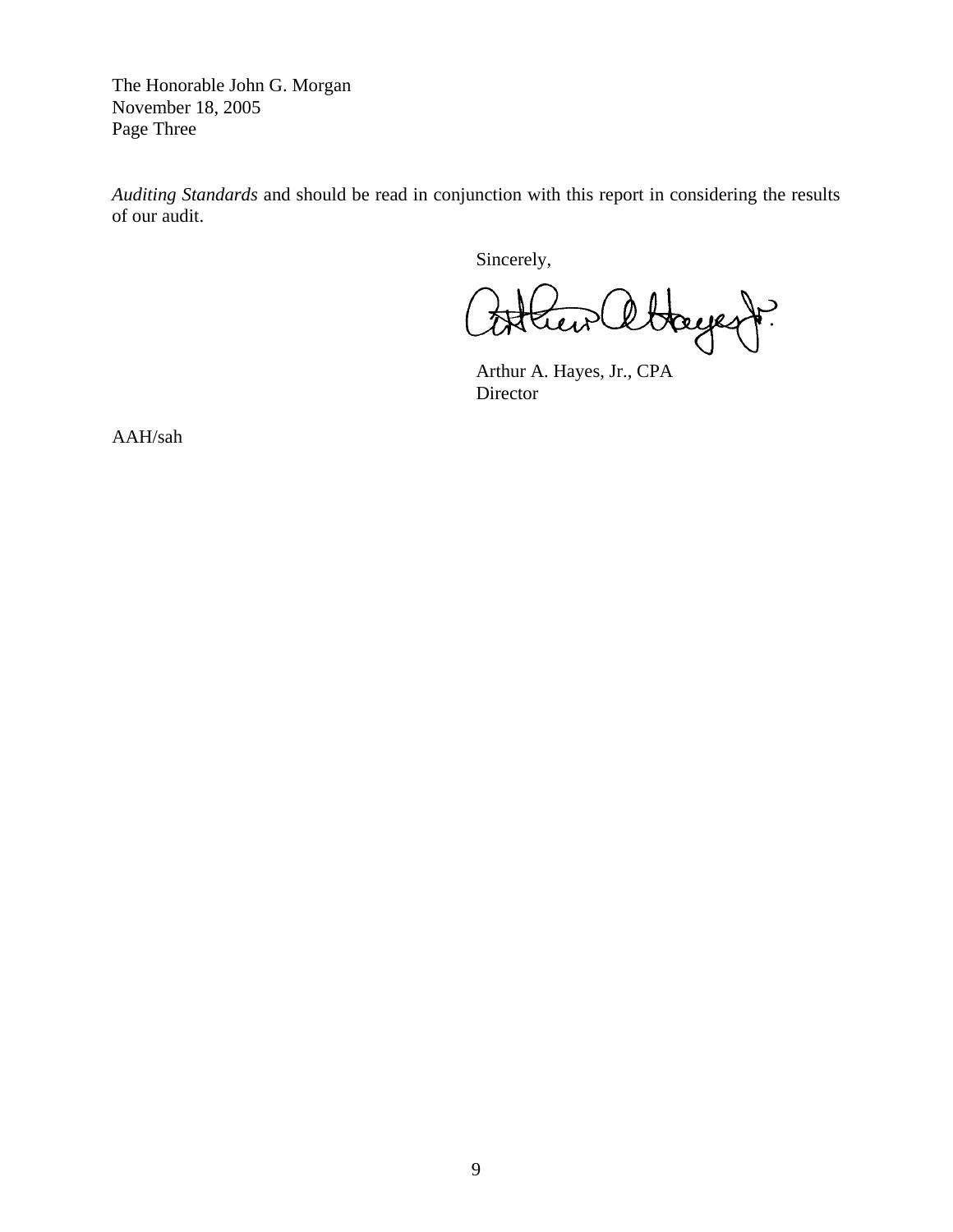### **TENNESSEE TECHNOLOGICAL UNIVERSITY**

Management's Discussion and Analysis For the Year Ended June 30, 2005

This section of Tennessee Technological University's report presents a discussion and analysis of the financial performance of the university during the fiscal year ended June 30, 2005, with comparative information presented for the fiscal years ended June 30, 2004, and June 30, 2003. This discussion has been prepared by management along with the financial statements and related note disclosures and should be read in conjunction with the financial statements and notes. The financial statements, notes, and this discussion are the responsibility of management.

#### **Using This Report**

This report consists of three basic financial statements. The Statement of Net Assets; the Statement of Revenues, Expenses, and Changes in Net Assets; and the Statement of Cash Flows provide information on Tennessee Technological University as a whole and present a long-term view of the university's finances.

#### **The Statement of Net Assets**

The Statement of Net Assets presents the financial position of the university at the end of the fiscal year and includes all assets and liabilities of the university. The difference between total assets and total liabilities—net assets—is an indicator of the current financial condition of the university. Assets and liabilities are generally measured using current values. One notable exception is capital assets, which are stated at historical cost less an allowance for depreciation.

Net assets are divided into three major categories. The first category, invested in capital assets, net of related debt, provides the university's equity in property, plant, and equipment owned by the university. The next asset category is restricted net assets, which is divided into two categories, nonexpendable and expendable. The corpus of nonexpendable restricted resources is only available for investment purposes. Expendable restricted net assets are available for expenditure by the university but must be spent for purposes as determined by donors and/or external entities that have placed time or purpose restrictions on the use of the assets. The final category is unrestricted net assets. Unrestricted net assets are available to the university for any lawful purpose of the university.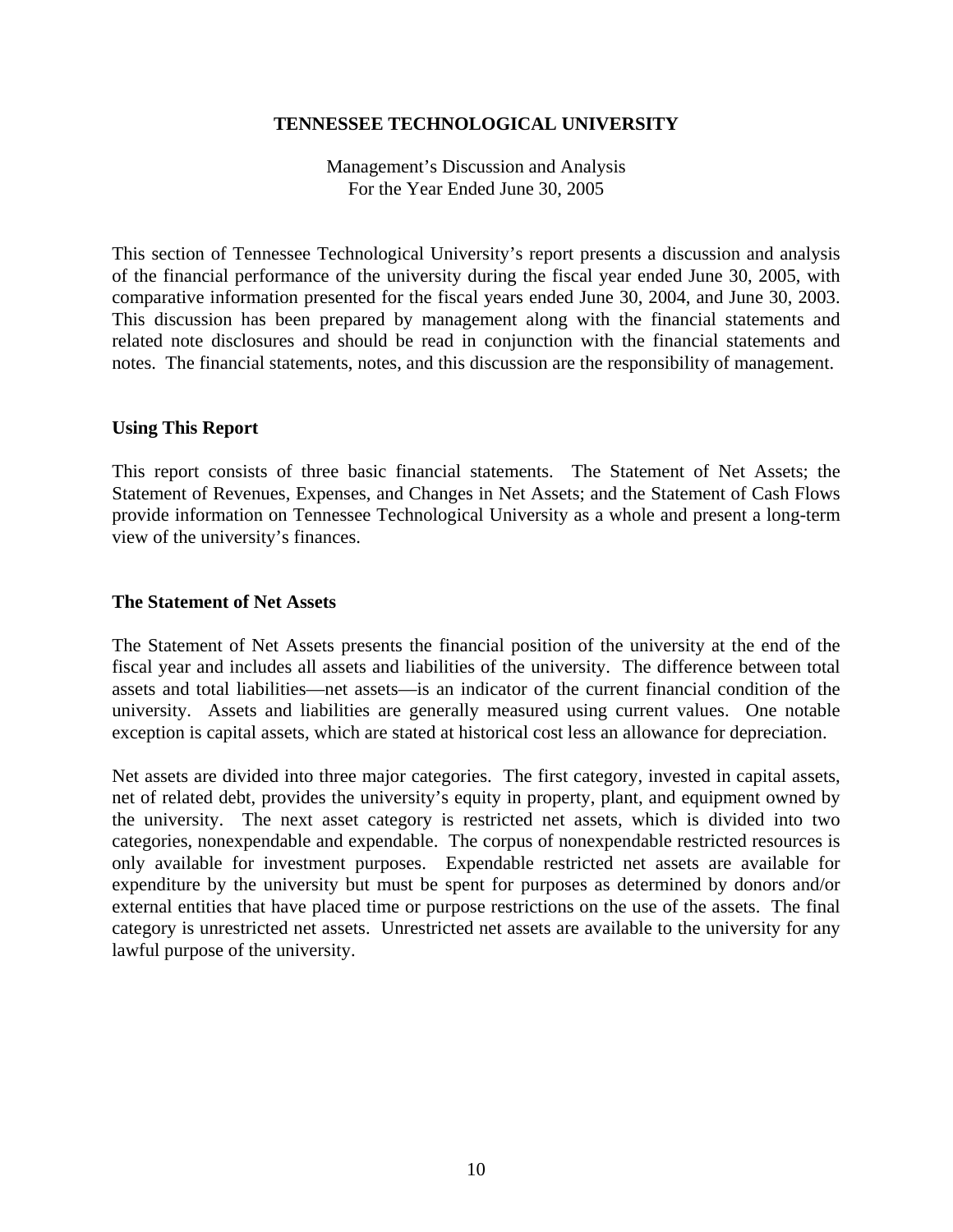#### **Statement of Net Assets**

**(in thousands of dollars)** 

|                                                 | 2005 |           | 2004      | 2003   |  |
|-------------------------------------------------|------|-----------|-----------|--------|--|
| Assets:                                         |      |           |           |        |  |
| Current assets                                  | \$   | 13,590 \$ | 12,484 \$ | 13,433 |  |
| Capital assets, net                             |      | 47,349    | 46,027    | 44,114 |  |
| Other assets                                    |      | 12,143    | 12,481    | 14,546 |  |
| <b>Total assets</b>                             |      | 73,082    | 70,992    | 72,093 |  |
| <b>Liabilities:</b>                             |      |           |           |        |  |
| Current liabilities                             |      | 9,418     | 8,976     | 10,059 |  |
| Noncurrent liabilities                          |      | 16,207    | 16,595    | 14,794 |  |
| <b>Total liabilities</b>                        |      | 25,625    | 25,571    | 24,853 |  |
| Net assets:                                     |      |           |           |        |  |
| Invested in capital assets, net of related debt |      | 35,032    | 33,757    | 33,679 |  |
| Restricted – nonexpendable                      |      | 620       | 719       | 721    |  |
| Restricted – expendable                         |      | 3,959     | 2,692     | 2,801  |  |
| Unrestricted                                    |      | 7,846     | 8,253     | 10,039 |  |
| <b>Total net assets</b>                         |      | 47,457 \$ | 45,421 \$ | 47,240 |  |

- Total assets of the university increased by 3% from 2004 to 2005. The increase can be attributed primarily to changes in capital assets, which increased by 3%, with the major increase being for construction in progress; an 11% increase in current cash; an 8% increase in accounts, notes, and grants receivable, which resulted from increases in student receivables, grants receivable, and student loans; a 5% increase in noncurrent cash; and a 28% decrease in noncurrent investments due to fewer purchases. All other increases and decreases were minor.
- The assets of the university decreased by 2% from 2003 to 2004. Because of a drop in market value, noncurrent investments and cash decreased 15%. Current cash decreased by 12%, while capital assets increased by 4%.
- In keeping with the university's mission, the consumption of assets provided for the continuation of high-quality instruction in the university's undergraduate, masters, specialist, and doctoral degree-granting programs. Assets were also used to continue the mission of research, scholarly activities, and public service, with emphasis on community and economic development.
- The university's increase in liabilities from 2004 to 2005 was slight—0.21%.
- The total liabilities for the university increased by 3% from 2003 to 2004. An analysis revealed that the noncurrent liability for bonds and commercial paper payable for residence hall construction increased by 19%. A decrease of 32% in the current liabilities for accounts payable was primarily due to benefits liabilities and deductions. The decrease in net assets is mainly attributed to an unrestricted net assets decrease of 18%. All other fluctuations in net assets were minor.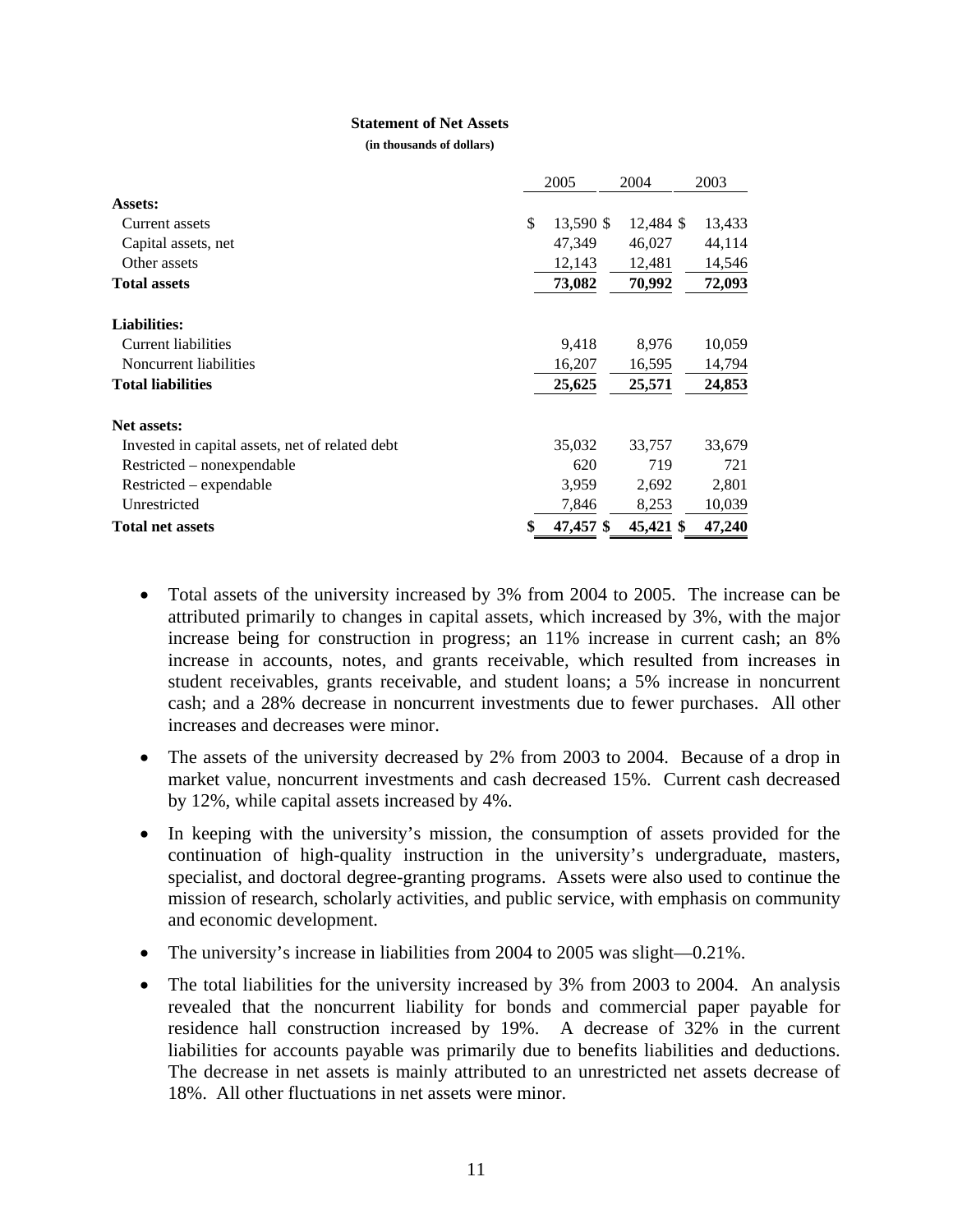Many of the university's unrestricted net assets have been designated or reserved for specific purposes such as: repairs and replacement of equipment, future debt service, quasi-endowments, and capital projects. The following graph shows the allocations:



- Unrestricted net assets decreased from 2004 to 2005 by 5%. The renewal and replacement of equipment decreased 11%, debt retirement dropped by 76%, designated fees decreased 33%, and encumbrances increased by 77%. All other changes were minor. The renewal and replacement decrease was due to a large transfer from renewals and replacements to the Housing Fire and Safety project; the debt retirement decrease was due to the debt reduction of two projects—the H&PE Convocation Center debt was paid off and the University Recreation/Fitness Center's debt was paid down by approximately \$506,000; the designated fees decrease was due to computer equipment purchases using the technology access fees; and the encumbrances increased because some of those computer purchases had not yet been made as of the end of the fiscal year.
- From 2003 to 2004, unrestricted net assets decreased by 18%. The primary decreases were 6% in renewal and replacement of equipment and 62% in plant construction. Other areas had minor changes.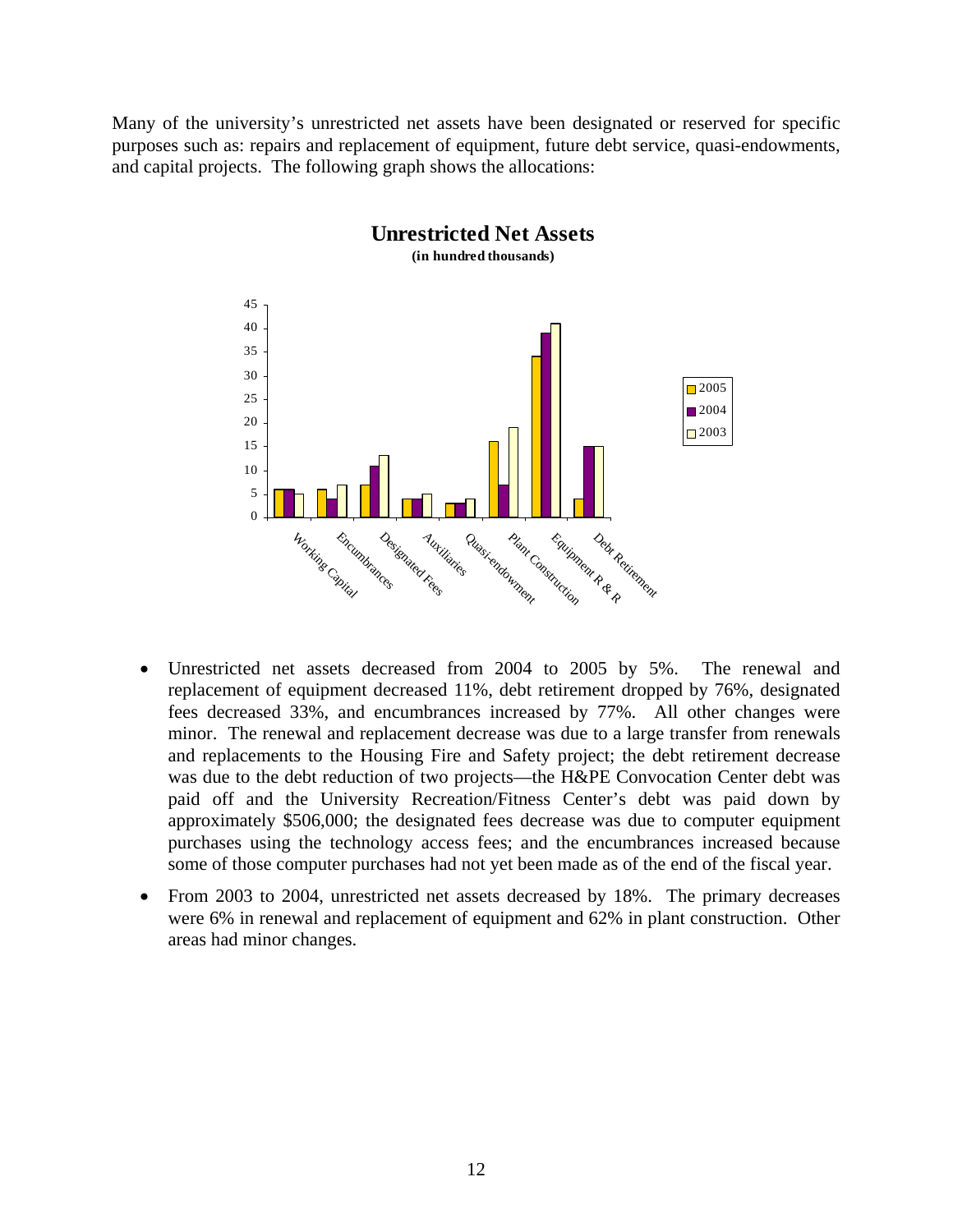## **The Statement of Revenues, Expenses, and Changes in Net Assets**

The Statement of Revenues, Expenses, and Changes in Net Assets presents the operating results of the university, as well as the nonoperating revenues and expenses. Annual state appropriations, while budgeted for operations, are considered nonoperating revenues according to accounting principles generally accepted in the United States of America.

#### **Statement of Revenues, Expenses, and Changes in Net Assets**

**(in thousands of dollars)** 

|                                                        | 2005            | 2004      | 2003      |
|--------------------------------------------------------|-----------------|-----------|-----------|
|                                                        |                 |           |           |
| <b>Operating revenues:</b>                             |                 |           |           |
| Net tuition and fees                                   | \$<br>24,230 \$ | 25,313 \$ | 22,908    |
| Grants and contracts                                   | 8,238           | 8,647     | 13,199    |
| Auxiliary                                              | 8,539           | 8,093     | 10,327    |
| Other                                                  | 3,794           | 4,071     | 2,392     |
| <b>Total operating revenues</b>                        | 44,801          | 46,124    | 48,826    |
| Operating expenses                                     | 108,214         | 100,395   | 100,635   |
| <b>Operating loss</b>                                  | (63, 413)       | (54,271)  | (51, 809) |
| Nonoperating revenues and expenses:                    |                 |           |           |
| State appropriations                                   | 47,869          | 44,729    | 45,813    |
| Gifts                                                  | 749             | 708       | 2,445     |
| Investment income                                      | 755             | 441       | 787       |
| Other nonoperating revenues and (expenses)             | 12,399          | 5,156     | (501)     |
| <b>Total nonoperating revenues and expenses</b>        | 61,772          | 51,034    | 48,544    |
| Loss before other revenues, expenses, gains, or losses | (1,641)         | (3,237)   | (3,265)   |
| Other revenues, expenses, gains, or losses:            |                 |           |           |
| Capital appropriations                                 | 2,477           | 339       | 592       |
| Capital grants and gifts                               | 1,183           | 1,061     | 1,443     |
| Additions to permanent endowments                      | 17              | 18        | 16        |
| Total other revenues, expenses, gains, or losses       | 3,677           | 1,418     | 2,051     |
| Increase (decrease) in net assets                      | 2,036           | (1, 819)  | (1,214)   |
| Net assets at beginning of year                        | 45,421          | 47,240    | 48,454    |
| Net assets at end of year                              | \$<br>47,457 \$ | 45,421 \$ | 47,240    |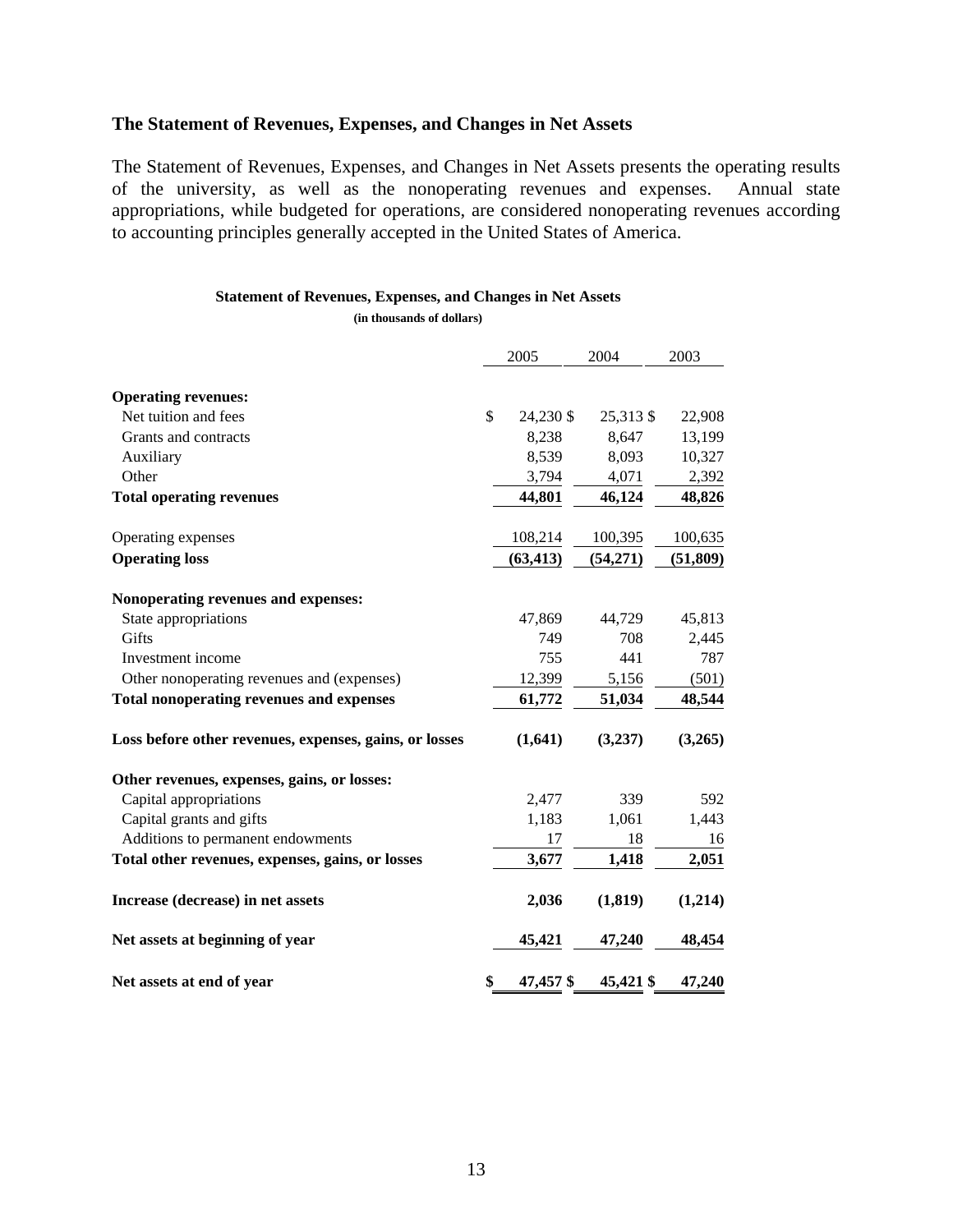### Revenues

The following is a graphic illustration of revenues by source (both operating and nonoperating), which were used to fund the university's operating activities for the years ended June 30, 2005; June 30, 2004; and June 30, 2003.



- The university's revenues increased by 12% from 2004 to 2005. This increase can be attributed to a 46% increase in grants and contracts and a 7% increase in state appropriations. The university experienced a decrease in net tuition and fees of 4% due to the scholarship allocation increasing for lottery scholarships. All other sources experienced slight changes.
- From 2003 to 2004, the university's revenues decreased by 1%, which can be primarily attributed to decreases in state appropriations of 2%, auxiliary enterprises of 22%, and gifts of 71%. Capital items decreased by 31% due to less foundation support for the nursing project. A 14% fee increase resulted in a 10% increase in tuition and fees. Sales and services of educational activities increased by 87%, while grants and contracts increased by 11% during the year. All other sources of revenue experienced slight changes.

#### Expenses

Operating expenses can be displayed in two formats, natural classification and program classification. Both formats are displayed below.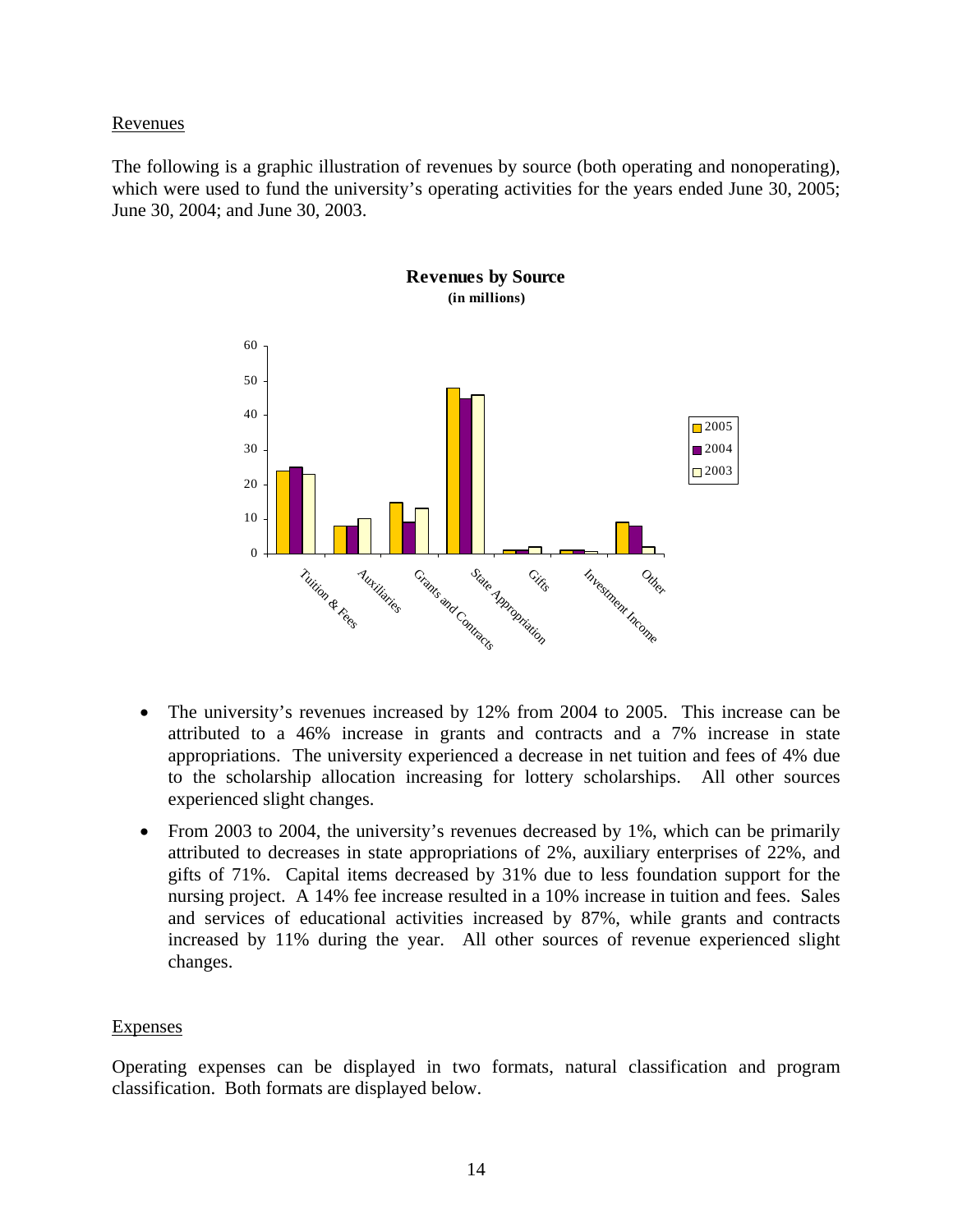|                 | 2005             | 2004      |     | 2003    |
|-----------------|------------------|-----------|-----|---------|
| <b>Salaries</b> | \$<br>57,141 \$  | 53,790 \$ |     | 53,930  |
| <b>Benefits</b> | 17,227           | 15,153    |     | 14,742  |
| Operating       | 21,529           | 21,353    |     | 22,207  |
| Scholarships    | 8,263            | 6,007     |     | 5,836   |
| Depreciation    | 4,054            | 4,092     |     | 3,920   |
| Total           | \$<br>108,214 \$ | 100,395   | -\$ | 100,635 |

#### **Operating Expenses - Natural Classification (in thousands of dollars)**





- Expenses increased by 8% from 2004 to 2005. Salaries increased by 6%, and benefits rose by 14% due to insurance and retirement increases. Scholarships increased by 38% due to lottery scholarships. Only minor changes occurred in other areas.
- From 2003 to 2004, there were no major changes in spending levels.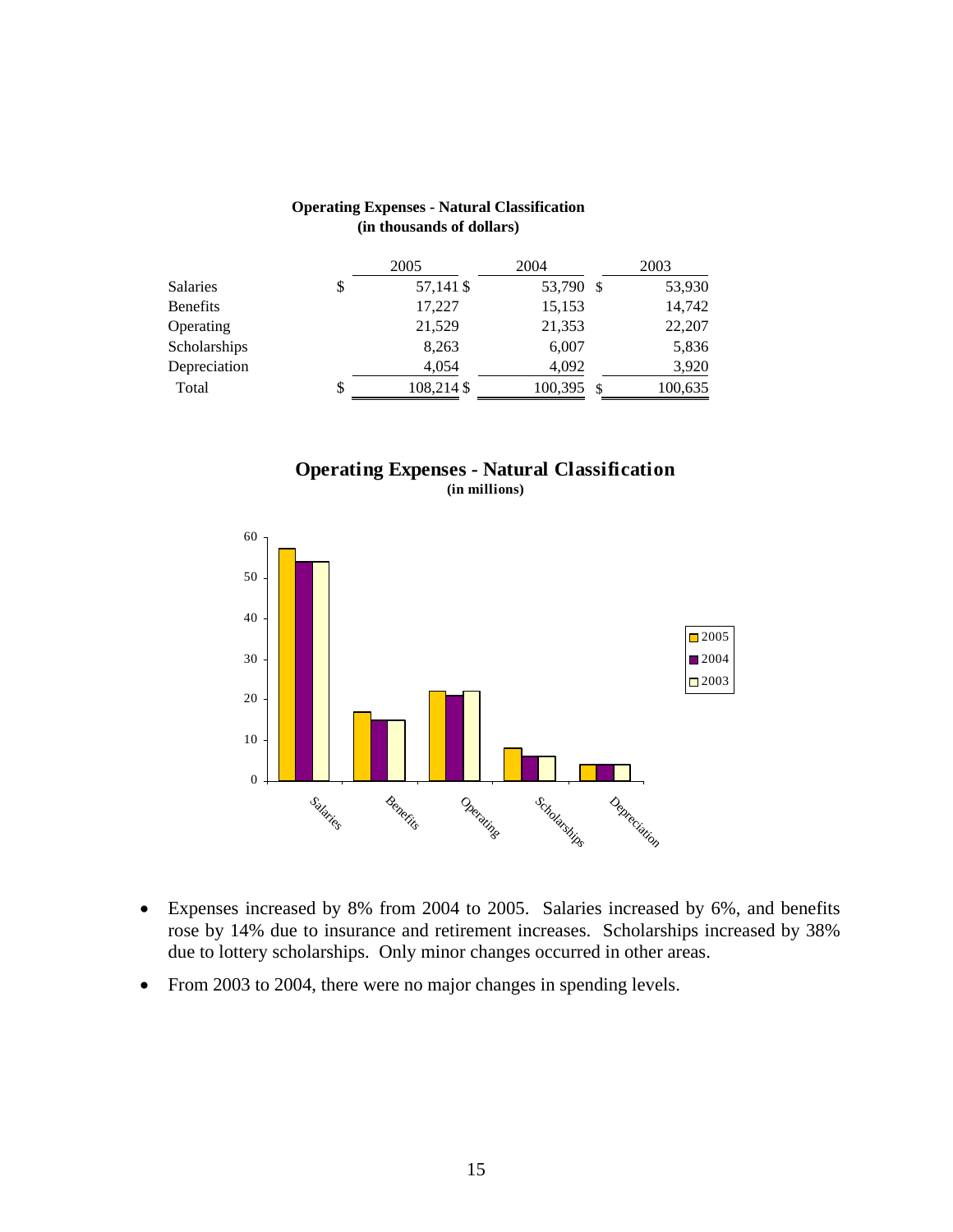|                              | 2004<br>2005 |    |         | 2003 |         |
|------------------------------|--------------|----|---------|------|---------|
| Instruction                  | \$<br>44,045 | \$ | 40,741  | \$   | 39,800  |
| Research                     | 7,330        |    | 6,818   |      | 7,759   |
| Public service               | 4,213        |    | 4.041   |      | 3,635   |
| Academic support             | 6,392        |    | 5,738   |      | 5,594   |
| Student services             | 9,191        |    | 8,378   |      | 8,814   |
| Institutional support        | 8.744        |    | 7.968   |      | 7,278   |
| Maintenance and operation    | 10,190       |    | 11,159  |      | 10,143  |
| Scholarships and fellowships | 8,263        |    | 6,007   |      | 5,836   |
| Auxiliaries                  | 5,792        |    | 5,453   |      | 7,856   |
| Depreciation                 | 4,054        |    | 4,092   |      | 3,920   |
| Total                        | 108,214      | \$ | 100,395 | S    | 100,635 |

#### **Operating Expenses – Program Classification (in thousands of dollars)**

#### **Operating Expenses - Program Classification (in millions)**



- The university had an overall 8% increase in expenses. A 38% increase for scholarships and fellowships was the only category that showed a significant change from 2004 to 2005.
- From 2003 to 2004, auxiliaries experienced the largest decrease in expenses due to the contracting of dining services. All other categories had minor increases and decreases.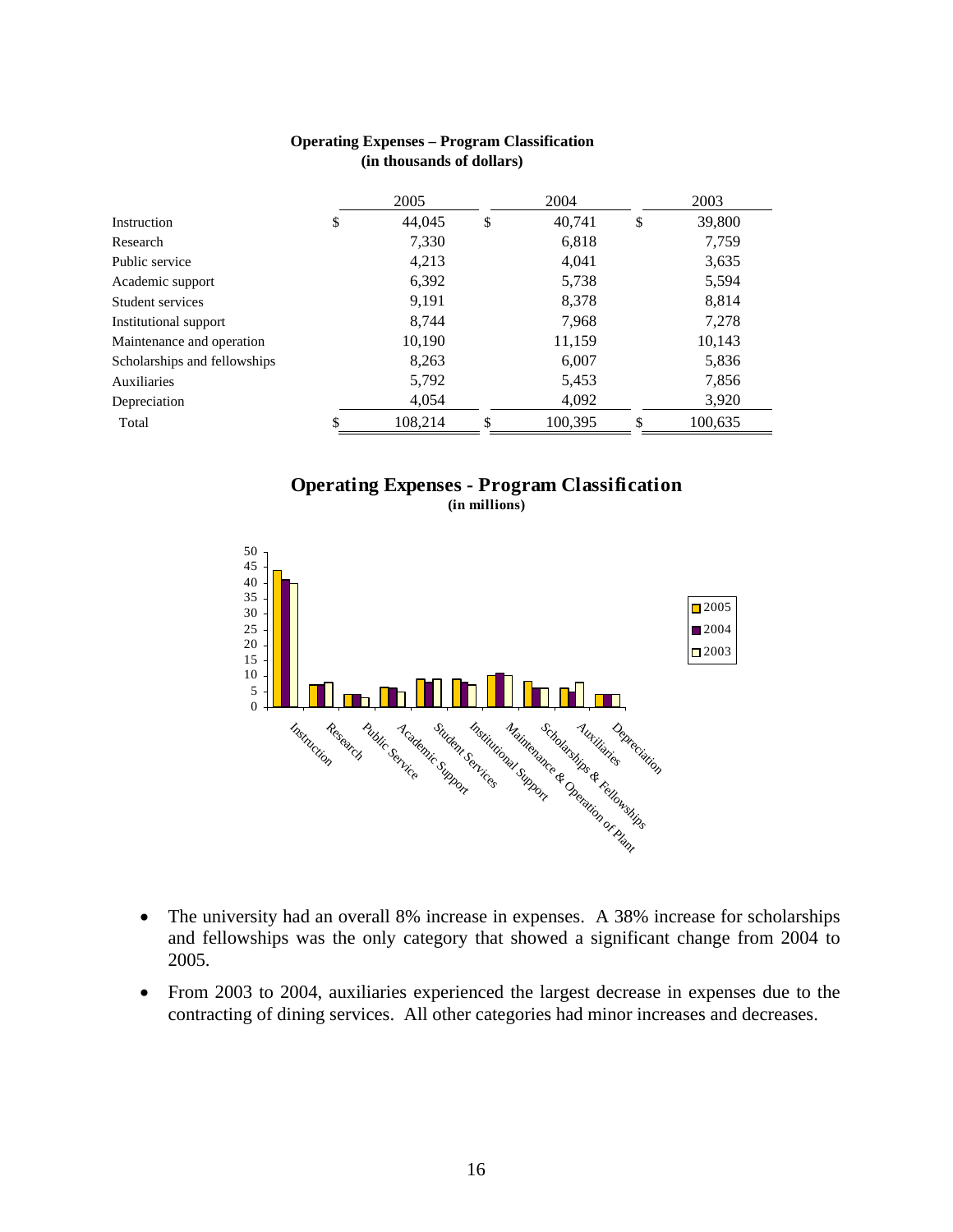#### **The Statement of Cash Flows**

The Statement of Cash Flows provides information about cash receipts and cash payments during the year. This statement also assists users in assessing the university's ability to generate net cash flows, its ability to meet its obligations as they come due, and its need for external financing.

#### **Statement of Cash Flows**

**(in thousands of dollars)** 

|                                          |   | 2005          | 2004          | 2003     |
|------------------------------------------|---|---------------|---------------|----------|
| Cash provided (used) by:                 |   |               |               |          |
| Operating activities                     | S | $(59,696)$ \$ | $(51,332)$ \$ | (45,524) |
| Noncapital financing activities          |   | 61,671        | 51,174        | 47,306   |
| Capital and related financing activities |   | (2, 462)      | (3,257)       | (1,042)  |
| Investing activities                     |   | 1,683         | 1,032         | 2,985    |
| Net increase (decrease) in cash          |   | 1,196         | (2,383)       | 3,725    |
| Cash, beginning of year                  |   | 15,113        | 17,496        | 13,771   |
| Cash, end of year                        |   | 16,309 \$     | 15,113 \$     | 17,496   |

- Increases in cash were the result of proceeds from tuition and fees, noncapital grants and contracts, and sales and services of educational departments.
- Decreases were primarily the result of purchases of capital assets, payments to suppliers and vendors, federal student loan disbursements, payments to employees (including benefits), and payments on capital debt.
- The cash flow of the university is highly dependent on two major sources—tuition and fees and state appropriations.
- The net increase in cash amounted to \$1,196,000 at June 30, 2005.
- The net decrease in cash amounted to \$2,383,000 at June 30, 2004.
- For informational purposes, the following liquidity ratios are being provided:

|               | 2005  | 2004  | 2003  |
|---------------|-------|-------|-------|
| Current ratio | 1.443 | 1.391 | 1.335 |
| Quick ratio   | 1.381 | 1.328 | 1.278 |

The university's liquidity improved slightly as of June 30, 2005, and June 30, 2004. As a rule of thumb, an adequate current ratio is 2:1; the university's is 1.443:1 at June 30, 2005, and 1.391:1 at June 30, 2004. Although not an adequate ratio, approximately 68% of current assets at June 30, 2005, and 90% of current assets at June 30, 2004, are cash and investments that can readily be converted to cash to pay current liabilities.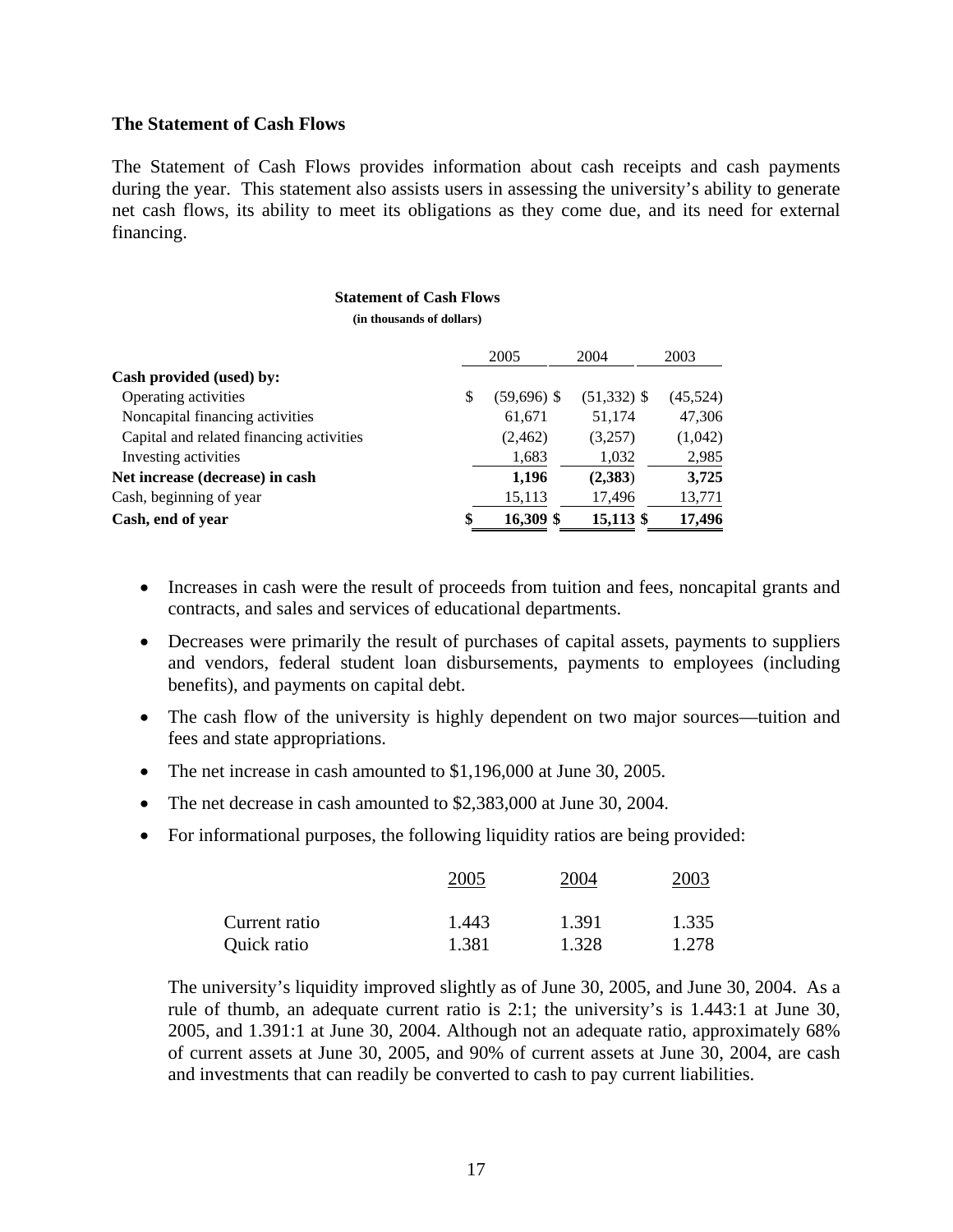#### **Capital Assets and Debt Administration**

#### Capital Assets

At June 30, 2005, the university had \$47,349,000 invested in capital assets, net of accumulated depreciation of \$79,798,000. At June 30, 2004, the university had \$46,027,000 invested in capital assets, net of accumulated depreciation of \$77,345,000. At June 30, 2003, the university had \$44,114,000 invested in capital assets net of accumulated depreciation of \$78,721,000. Depreciation charges totaled \$4,054,000 for the year ended June 30, 2005; \$4,092,000 for the year ended June 30, 2004; and \$3,919,000 for the year ended June 30, 2003. Details of these assets are shown below.

#### **Schedule of Capital Assets, Net of Depreciation**

**(in thousands of dollars)** 

|                                           |   | 2005      | 2004      | 2003   |
|-------------------------------------------|---|-----------|-----------|--------|
| Land                                      | S | 1,258 \$  | 1,258 \$  | 1,258  |
| Land improvements & infrastructure        |   | 1,407     | 1.554     | 1,712  |
| <b>Buildings</b>                          |   | 30,013    | 31,871    | 23,722 |
| Equipment                                 |   | 4,793     | 4.574     | 4.522  |
| Library holdings                          |   | 4.688     | 4,698     | 4.839  |
| Projects in progress                      |   | 5,190     | 2,072     | 8,061  |
| Total capital assets, net of depreciation |   | 47.349 \$ | 46.027 \$ | 44.114 |

The university had five projects in progress that increased capital assets \$3,121,900 in fiscal year 2005. The Fire Alarm System Upgrade, Nursing & Health Services Building, Mechanical System Upgrade, and Banner ERP projects were the largest of the projects in progress. Another \$2,291,500 in equipment and library holdings was capitalized during the year.

The university had three projects in progress, along with the completion of a new residence hall that increased capital assets during fiscal year 2004. These were the primary factors in this increase and were financed through the Tennessee State School Bond Authority and private donations. An elevator for the Joe L. Evins Appalachian Center for Crafts was also installed and funded with state appropriations.

More detailed information about the university's capital assets is presented in Note 6 to the financial statements.

The university plans to spend approximately \$14,997,000 in capital expenditures during the next fiscal year. The following details the projects, amounts, and funding sources: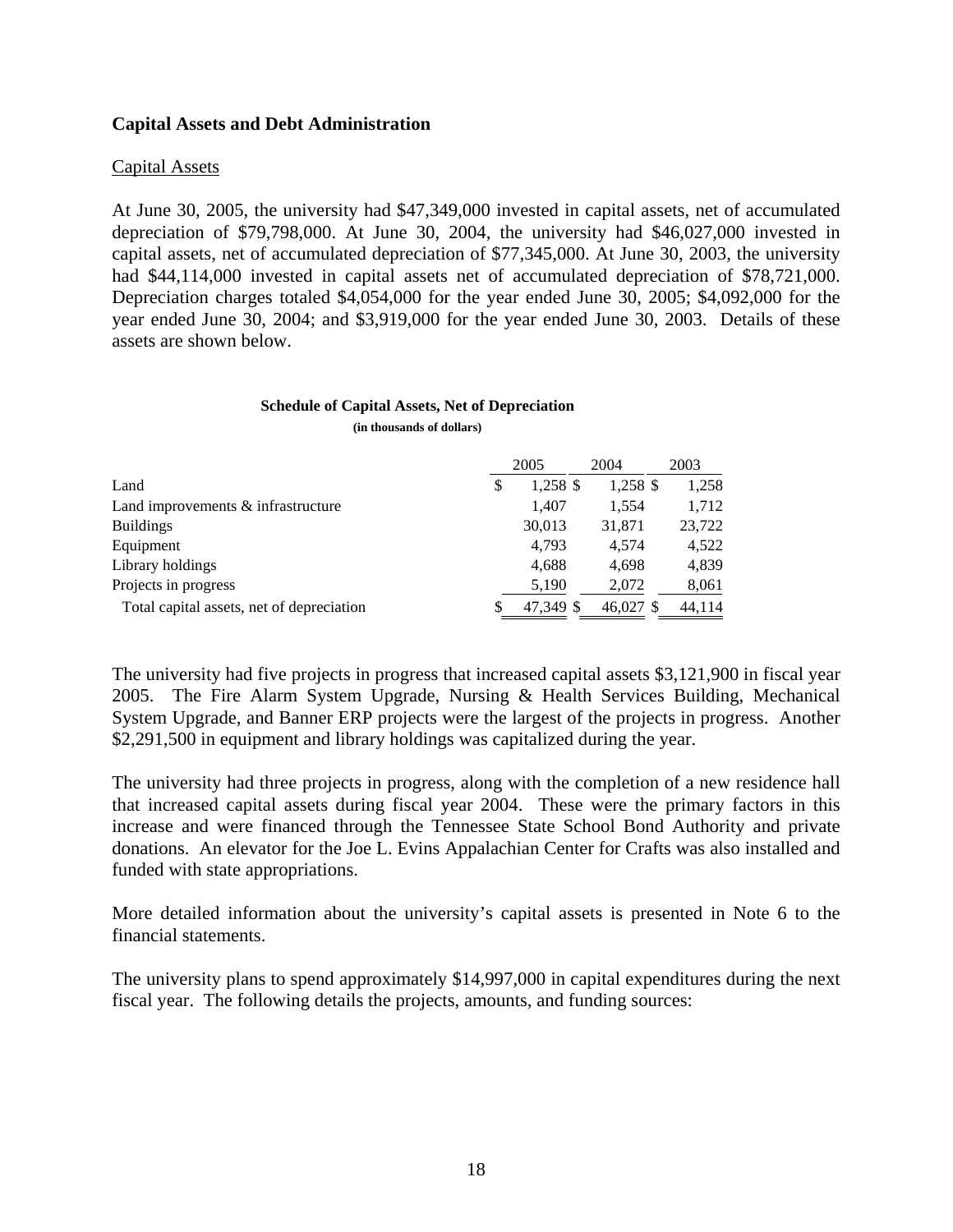|                                    |             | Amount<br>(in thousands) |                                       |
|------------------------------------|-------------|--------------------------|---------------------------------------|
| Project                            | of dollars) |                          | Source of Funding                     |
| <b>Chiller Replacement</b>         | \$          | 1,000                    | State appropriations                  |
| Prescott Hall - Mechanical Upgrade | \$          | 107                      | State appropriations                  |
| Fire Alarm Replacement             | \$          | 1,220                    | State appropriations                  |
| <b>ADA</b> Modifications           | \$          | 120                      | State appropriations                  |
| <b>Bruner Electrical Upgrade</b>   | \$          | 1,570                    | State appropriations                  |
| Nursing & Health Services Building | \$          | 2,360                    | Federal grant, state appropriations   |
| <b>Central Cooling Deficiency</b>  | \$          | 2,810                    | State appropriations                  |
| Housing Fire Safety Upgrade        | \$          | 1,186                    | Housing revenues, local funds         |
| Performance Contracting            | \$          | 4.324                    | Tennessee State School Bond Authority |
| <b>STEM Building</b>               | \$          | 300                      | Private donations                     |

#### Debt

At June 30, 2005; June 30, 2004; and June 30, 2003, the university had \$12,317,000; \$12,270,000; and \$10,434,000 in debt outstanding, respectively. The table below summarizes these amounts by type of debt instrument.

|                        | Amount |                           |  |           |  |        |  |  |  |
|------------------------|--------|---------------------------|--|-----------|--|--------|--|--|--|
|                        |        | (in thousands of dollars) |  |           |  |        |  |  |  |
| <b>Debt Instrument</b> |        | 2005                      |  | 2004      |  | 2003   |  |  |  |
| Bonds payable          | S      | 11,651 \$                 |  | 12,270 \$ |  | 7,939  |  |  |  |
| Commercial paper       |        | 666                       |  |           |  | 2,495  |  |  |  |
| Total outstanding debt |        | 12.317                    |  | 12.270    |  | 10,434 |  |  |  |

In fiscal year 2005, the university acquired \$665,800 in commercial paper related to the Banner ERP project. New debt acquired from bond refunding was \$864,340. Debt of \$1,483,800 was retired.

In fiscal year 2004, the university acquired \$5,217,000 in new bond debt for the new residence hall. Debt totaling \$728,000 was retired during the year, and the reserve increased by \$157,000.

The Tennessee State School Bond Authority's bond ratings are AAA as issued by Fitch and Standard & Poor's and Aaa as issued by Moody's Investor's Service.

More detailed information about the university's long-term liabilities is presented in Note 7 to the financial statements.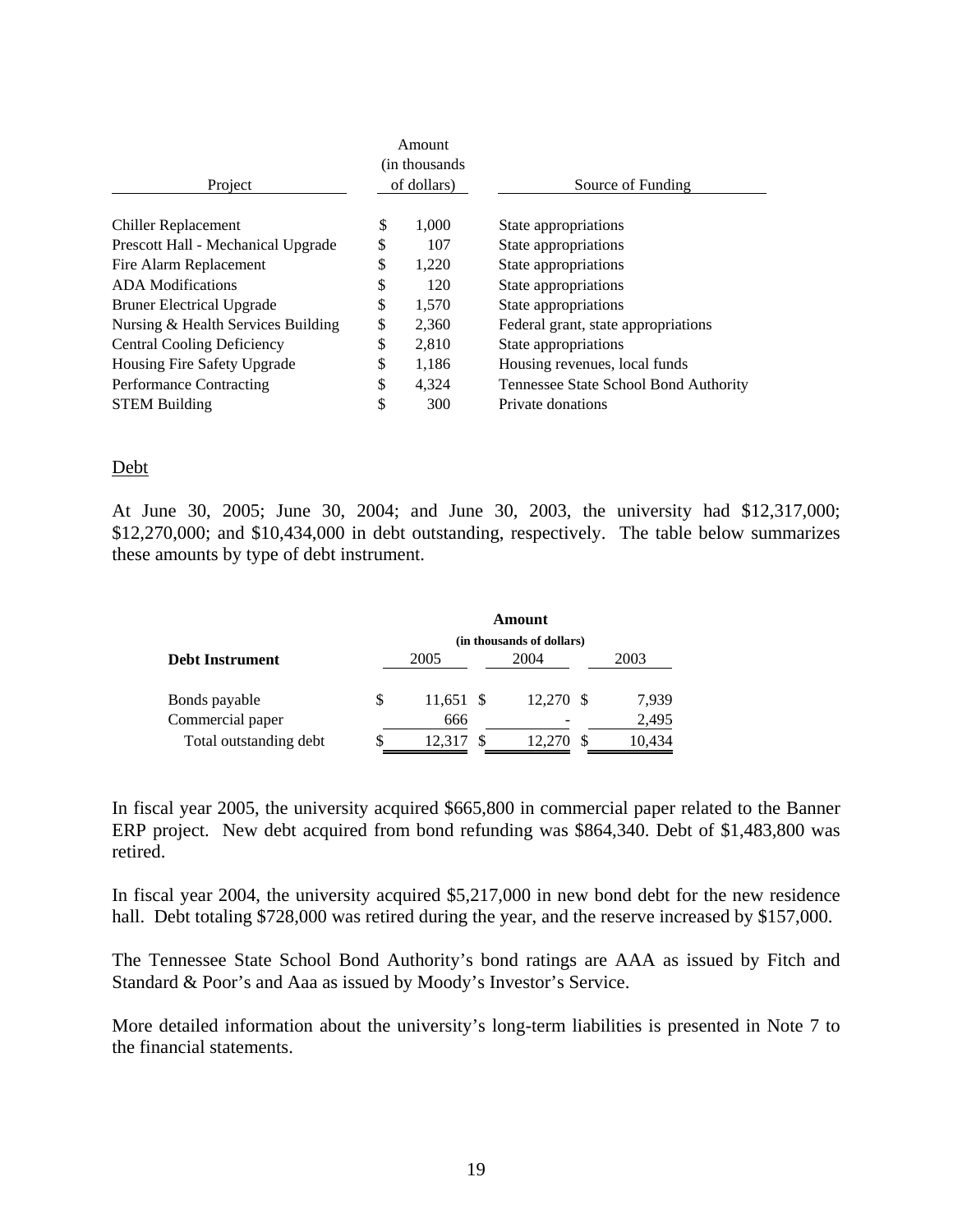#### **Economic Factors That Will Affect the Future of the University**

The university's 2005-06 budget will be improved slightly due to a 9.7% increase in fees along with constant state appropriations.

#### **TENNESSEE TECHNOLOGICAL UNIVERSITY FOUNDATION**

#### **The Statement of Net Assets**

The Statement of Net Assets presents the financial position of the foundation at the end of the fiscal year and includes all assets and liabilities of the foundation. The difference between total assets and total liabilities—net assets—is an indicator of the current financial condition of the foundation. Assets and liabilities are generally measured using current values. One notable exception is capital assets, which are stated at historical cost less an allowance for depreciation.

Net assets are divided into three major categories. The first category, invested in capital assets, provides the foundation's equity in property, plant, and equipment owned by the foundation. The next asset category is restricted net assets, which is divided into two categories, nonexpendable and expendable. The corpus of nonexpendable restricted resources is only available for investment purposes. Expendable restricted net assets are available for expenditure by the foundation, but must be spent for purposes as determined by donors and/or external entities that have placed time or purpose restrictions on the use of the assets. The final category is unrestricted net assets. Unrestricted net assets are available to the foundation for any lawful purpose of the foundation.

|                            | этатешені от тусі дзясія<br>(in thousands of dollars) |        |              |    |        |
|----------------------------|-------------------------------------------------------|--------|--------------|----|--------|
|                            |                                                       | 2005   | 2004         |    | 2003   |
| Assets:                    |                                                       |        |              |    |        |
| Current assets             | \$                                                    | 978    | \$<br>543    | -S | 968    |
| Capital assets, net        |                                                       | 342    | 342          |    | 291    |
| Other assets               |                                                       | 38,073 | 31,965       |    | 24,939 |
| <b>Total assets</b>        |                                                       | 39,393 | 32,850       |    | 26,198 |
| Net assets:                |                                                       |        |              |    |        |
| Invested in capital assets |                                                       | 342    | 342          |    | 291    |
| Restricted - nonexpendable |                                                       | 30,091 | 25,866       |    | 20,214 |
| Restricted - expendable    |                                                       | 8,040  | 5,742        |    | 4,691  |
| Unrestricted               |                                                       | 920    | 900          |    | 1,002  |
| <b>Total net assets</b>    |                                                       | 39,393 | \$<br>32,850 | \$ | 26,198 |

**Statement of Net Assets**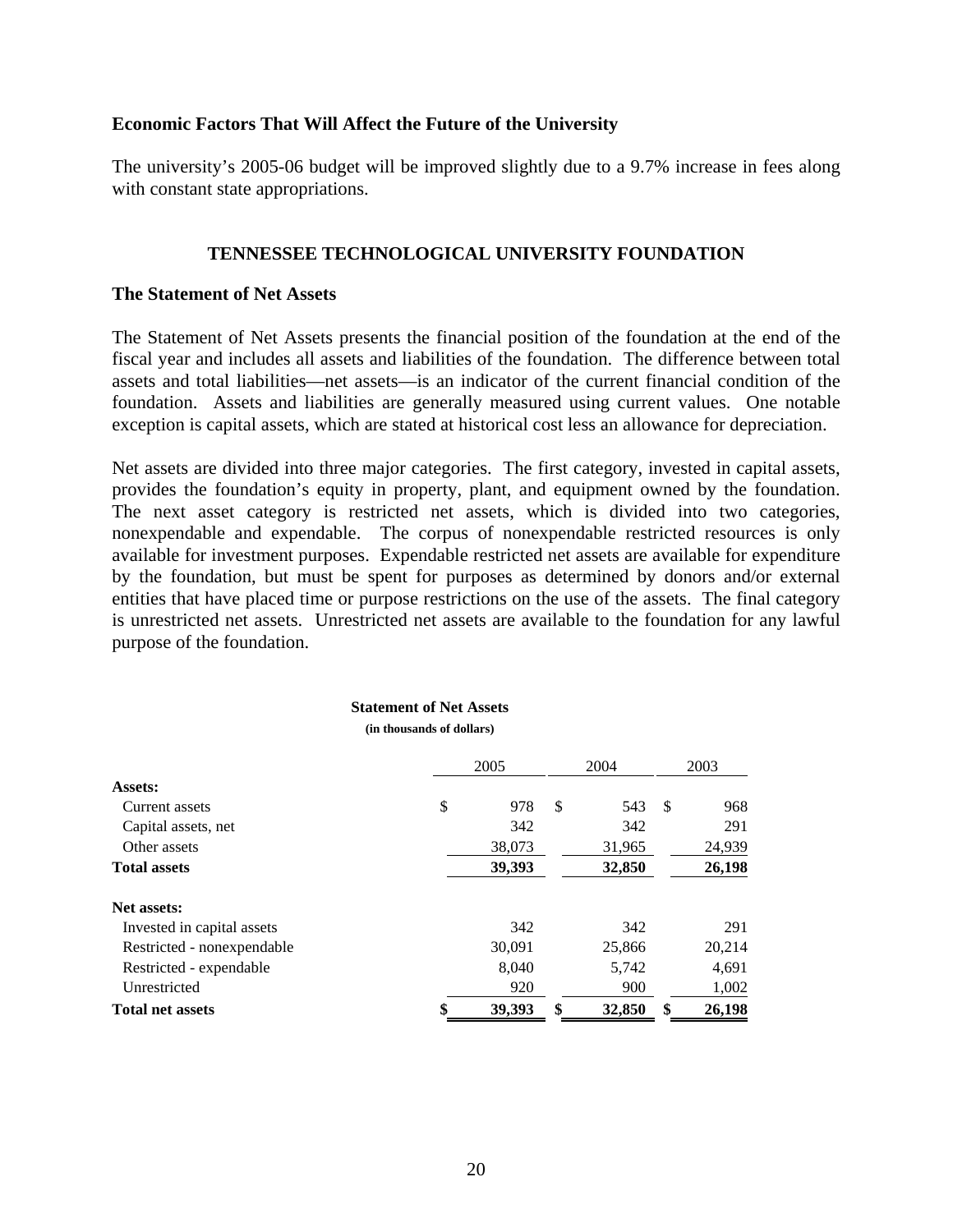- Total assets increased by 20% from 2004 to 2005. Investments increased by 29%, while cash and cash equivalents in permanent endowments decreased by 7%.
- From 2003 to 2004, total assets of the foundation increased by 25%. The increase was due primarily to the additions of investments of 18% and an increase of 67% of cash and cash equivalents as a result of increases in investment income and additions to permanent endowments.
- Current assets increased by 80% from 2004 to 2005 due to an increase in gifts and investment income for unrestricted purposes, and a reclassification to short term investments.
- From 2003 to 2004, current assets decreased by 44% due to a reclassification of unrestricted to restricted categories during the year.
- In keeping with the foundation's mission, the consumption of assets provided assistance to the university's annual and capital purposes. Assets were also used to award students, faculty, staff, alumni, and friends of the university.

The foundation's unrestricted net assets have not been designated or reserved for specific purposes. Funds are available for use as priorities arise during the year.



### **Unrestricted Net Assets (in millions)**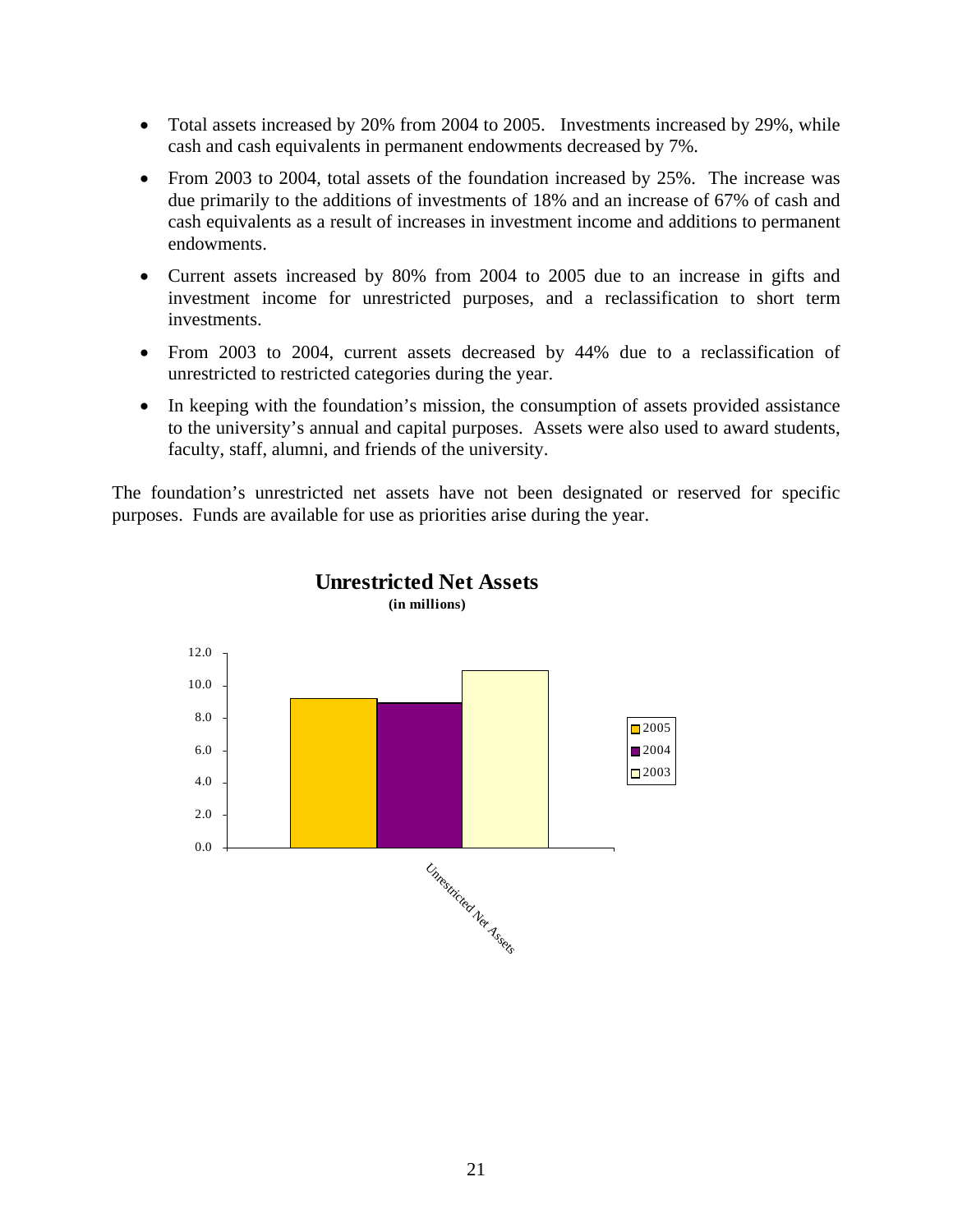## **The Statement of Revenues, Expenses, and Changes in Net Assets**

The Statement of Revenues, Expenses, and Changes in Net Assets presents the operating results of the Foundation, as well as the nonoperating revenues and expenses.

#### **Statement of Revenues, Expenses, and Changes in Net Assets**

**(in thousands of dollars)** 

|                                                  | 2005            | 2004       | 2003   |
|--------------------------------------------------|-----------------|------------|--------|
| <b>Operating revenues:</b>                       |                 |            |        |
| <b>Gifts</b>                                     | \$<br>1,692 \$  | $1,225$ \$ | 2,125  |
| Sales and services of educational activities     | 1,066           | 912        | 785    |
| Endowment income                                 | 1,248           | 857        | 777    |
| Other                                            | 126             | 26         | 66     |
| <b>Total operating revenues</b>                  | 4,132           | 3,020      | 3,753  |
| Operating expenses                               | 3,685           | 3,141      | 3,569  |
| <b>Operating income (loss)</b>                   | 447             | (121)      | 184    |
| Nonoperating revenues and expenses:              |                 |            |        |
| Investment income                                | 3,716           | 4,241      | 1,405  |
| <b>Total nonoperating revenues and expenses</b>  | 3,716           | 4,241      | 1,405  |
| Income before other revenues, expenses, gains,   |                 |            |        |
| or losses                                        | 4,163           | 4,120      | 1,589  |
| Other revenues, expenses, gains, or losses:      |                 |            |        |
| Capital grants and gifts                         | 704             | 712        | 313    |
| Additions to permanent endowments                | 1,676           | 1,820      | 872    |
| Total other revenues, expenses, gains, or losses | 2,380           | 2,532      | 1,185  |
| <b>Increase in net assets</b>                    | 6,543           | 6,652      | 2,774  |
| Net assets at beginning of year                  | 32,850          | 26,198     | 23,424 |
| Net assets at end of year                        | \$<br>39,393 \$ | 32,850 \$  | 26,198 |

#### Revenues

The following is a graphic illustration of revenues by source (both operating and nonoperating), which were used to fund the foundation's operating activities for the years ended June 30, 2005; June 30, 2004; and June 30, 2003.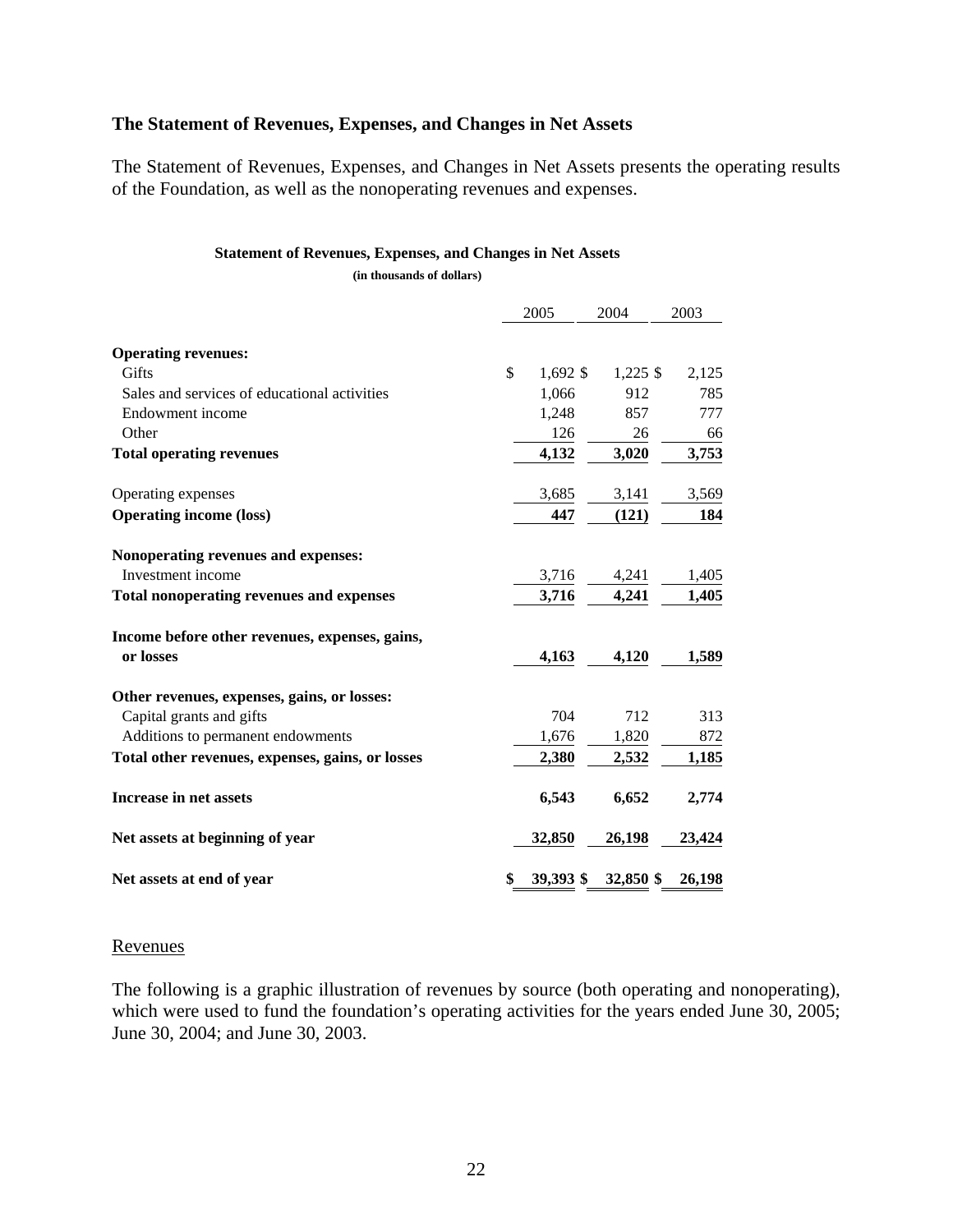

- Operating revenues increased by 37% in 2005 over 2004. Operating gifts increased by 38% with a major gift going to this designation. Sales and services of educational activities increased by 17% from project income. Endowment income per the spending plan increased by 46% due to an increase in permanent endowments last year and increased investment income over expenses. Other revenue increased by 385% due to increased transfers to the foundation from the university. Total gifts increased by 8% with increased fund raising success. Nonoperating revenue decreased by 12% because of a drop in the total financial gains of investments.
- From 2003 to 2004, the foundation's operating revenues decreased by 20%, which can be primarily attributed to a decrease in operating gifts of 42%. Additions to permanent endowments increased by 109%. Capital gifts increased by 127%. Other revenue decreased 61% due to fewer transfers to the foundation. Sales and services of educational activities increased by 16% from project income. Total gifts changed by 14% with the direction of the gift being the main difference in classification. Nonoperating revenue increased by 202% due to an upturn in the financial markets.

#### **Expenses**

The natural classification method for displaying operating expenses is shown below.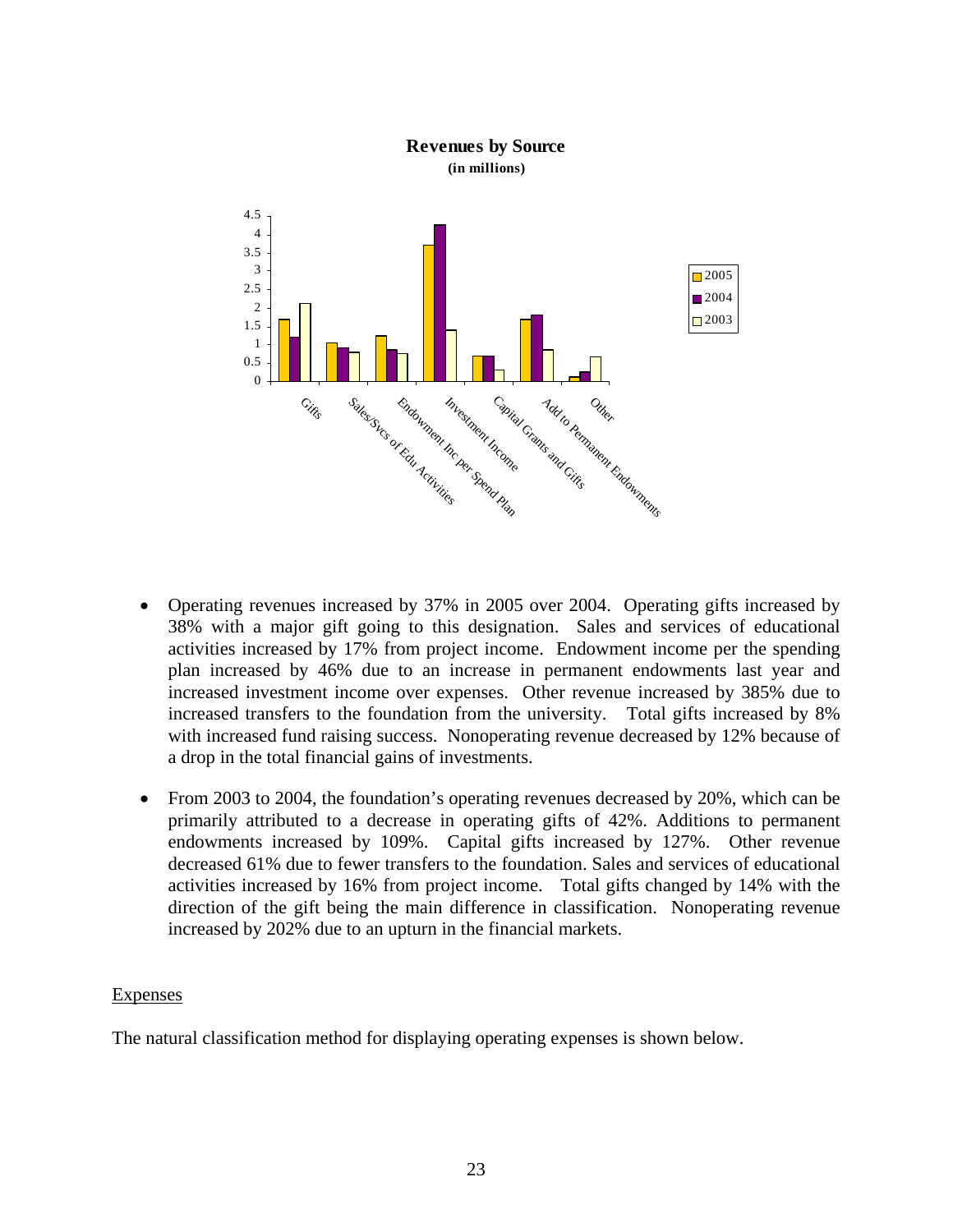|                        | 2005        | 2004  | 2003  |
|------------------------|-------------|-------|-------|
| Operating              | \$<br>1.777 | 1,080 | 1,220 |
| Scholarships           | 947         | 939   | 955   |
| Payments to university | 961         | 1.122 | 1,394 |
| Total                  | \$<br>3,685 | 3.141 | 3,569 |

#### **Operating Expenses - Natural Classification (in thousands of dollars)**

### **Operating Expenses - Natural Classification (in millions)**



- In 2005, operating revenue, investment income, and a spending plan increase allowed for an increase in operating expenses of 17% over 2004. Transfers to the university in 2005 were down 32% from 2004 for the new Nursing Building.
- The major decreases during the year 2004 were due to decreased gift operating revenue, leaving less funds for expenditure. In 2004, transfers to the university for the new Nursing Building were 34% less than in 2003.

#### **The Statement of Cash Flows**

The Statement of Cash Flows provides information about cash receipts and cash payments during the year. This statement also assists users in assessing the foundation's ability to generate net cash flows, its ability to meet its obligations as they come due, and its need for external financing.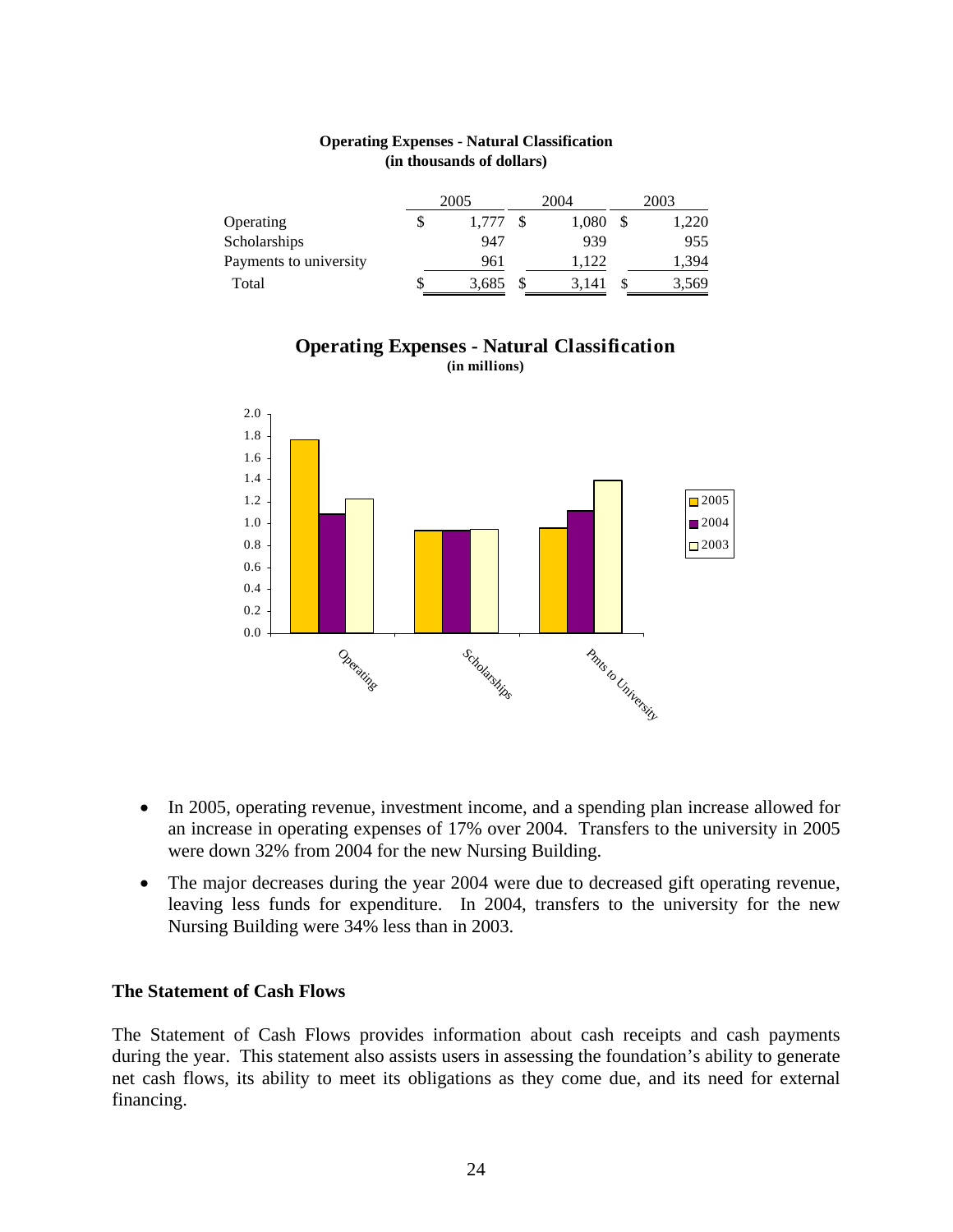#### **Statement of Cash Flows**

**(in thousands of dollars)** 

|                                          | 2005         | 2004       | 2003    |
|------------------------------------------|--------------|------------|---------|
| Cash provided (used) by:                 |              |            |         |
| Operating activities                     | \$<br>698 \$ | $(53)$ \$  | 250     |
| Noncapital financing activities          | 1,676        | 1,820      | 872     |
| Capital and related financing activities | 451          | 535        | 3       |
| Investing activities                     | (3,092)      | 794        | (3,362) |
| Net increase (decrease) in cash          | (267)        | 3.096      | (2,237) |
| Cash, beginning of year                  | 9,252        | 6,156      | 8,393   |
| Cash, end of year                        | 8,985 \$     | $9,252$ \$ | 6,156   |

- For 2005 increases in cash were the result of material funding in project income, operating gifts, elevated spending plan, investment income, sale and maturities of investments, additions to permanent endowments, transfers from the university, and gifts for new capital projects.
- For 2004 increases in cash were the result of material increases in investment income, additions to permanent endowments, elevated spending plan, project income, and gifts for the Nursing Building.
- For 2005 decreases were primarily the result of payments of scholarships, purchases of investments, payments to suppliers and vendors, and payments to the university.
- For 2004 decreases were primarily the result of payments of scholarships, purchases of investments, purchase of land, payments to suppliers and vendors, and payments to the university.
- The cash flow of the foundation is highly dependent on two major sources—gifts and investment income.

## **Capital Assets**

At June 30, 2005, and June 30, 2004, the foundation had \$342,000 invested in capital assets. At June 30, 2003, the foundation had \$291,000 invested in capital assets. Details of these assets are shown below.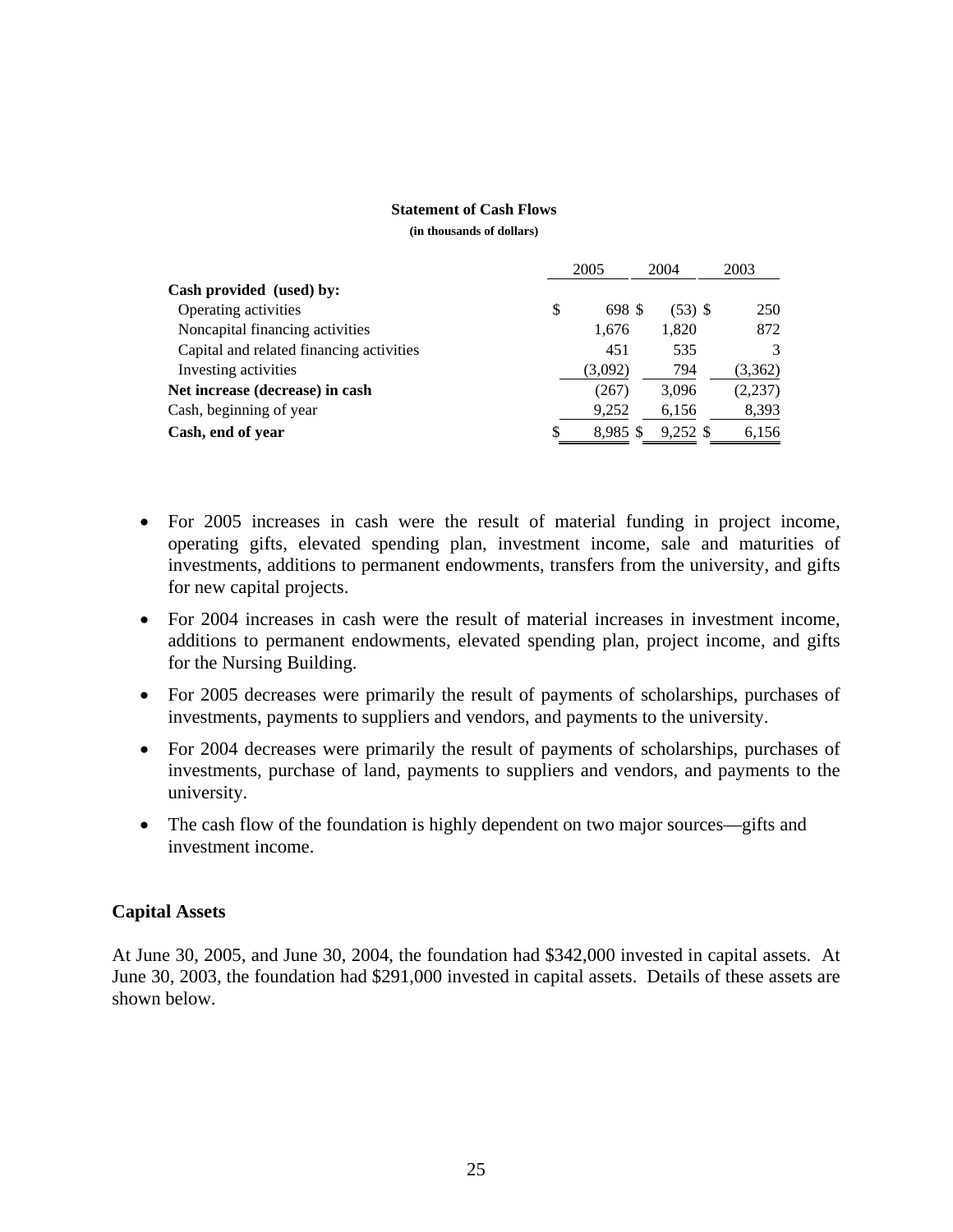# **Schedule of Capital Assets (in thousands of dollars)**   $\frac{2005}{342} - \frac{2004}{8} \frac{342}{342}$ Land \$ 342 \$ 342 \$ 291

- During 2005 there were no changes in capital assets for the foundation.
- During 2004 the foundation purchased land valued at \$51,000.

More detailed information about the foundation's capital assets is presented in Note 18 to the financial statements.

## **Economic Factors That Will Affect the Future of the Foundation**

The new Nursing Building has now been funded by the State of Tennessee. Fundraising efforts for capital projects may be directed to the new Science, Technology, Engineering, and Math Building.

The Federal Reserve has raised interest rates over the past year, and indications are this trend will continue. If rates continue to rise, the funds held in the Local Government Investment Pool and cash equivalents held by the money managers will provide an increase in funds for scholarships and various other endeavors.

## **Requests for Information**

This financial report is designed to provide a general overview of the university's finances for all those with an interest in the university's finances. Questions concerning any of the information provided in this report or requests for additional financial information should be directed to Linda Maxwell, Vice President for Business & Fiscal Affairs, Tennessee Technological University, P.O. Box 5037, Cookeville, Tennessee 38505.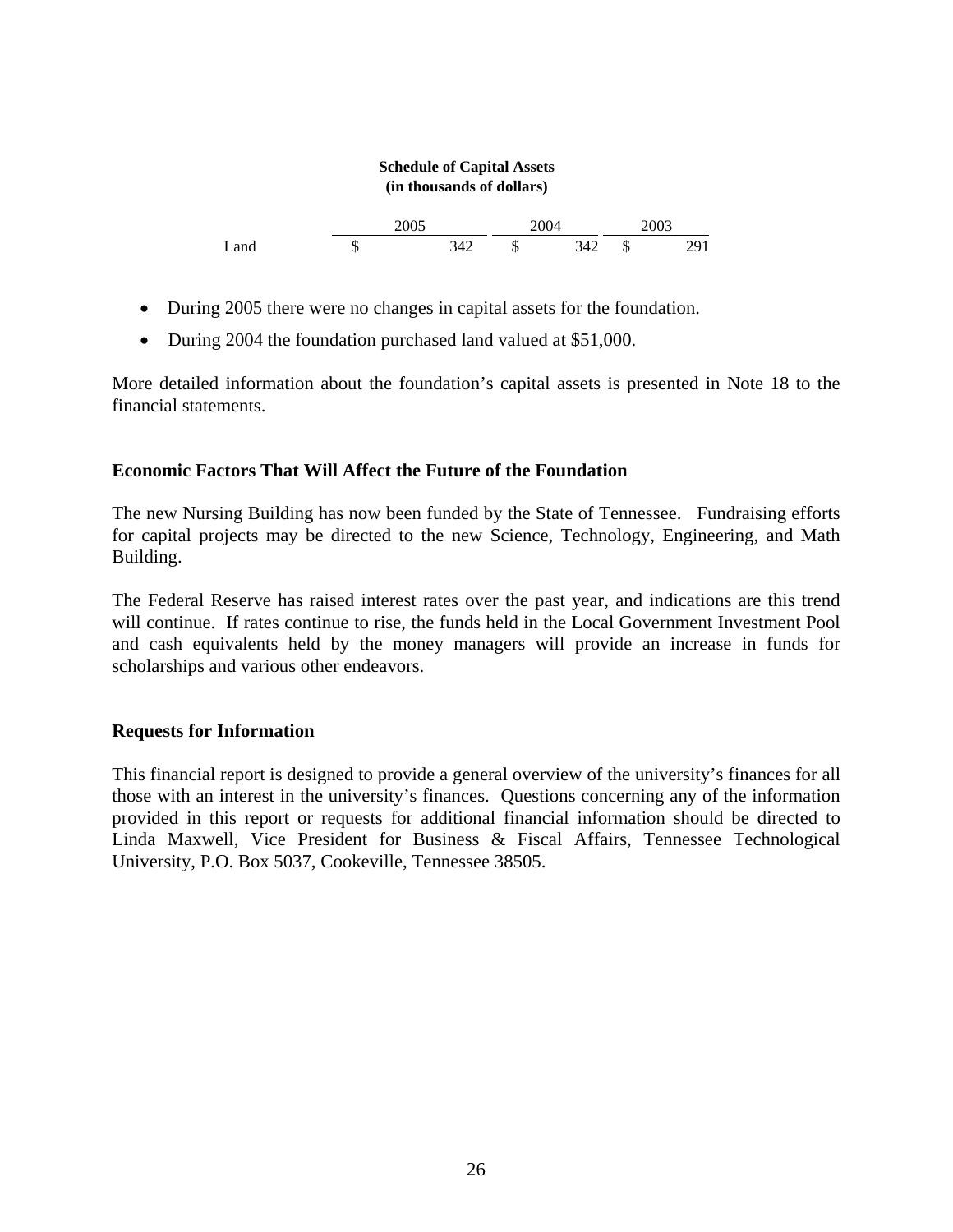#### **TENNESSEE BOARD OF REGENTS TENNESSEE TECHNOLOGICAL UNIVERSITY STATEMENTS OF NET ASSETS JUNE 30, 2005, AND JUNE 30, 2004**

|                                                                                           |   |                                    |                           | Component Unit |                                               |                          |  |
|-------------------------------------------------------------------------------------------|---|------------------------------------|---------------------------|----------------|-----------------------------------------------|--------------------------|--|
|                                                                                           |   | Tennessee Technological University |                           |                | Tennessee Technological University Foundation |                          |  |
|                                                                                           |   | June 30, 2005                      | June 30, 2004             |                | June 30, 2005                                 | June 30, 2004            |  |
| <b>ASSETS</b>                                                                             |   |                                    |                           |                |                                               |                          |  |
| Current assets:                                                                           |   |                                    |                           |                |                                               |                          |  |
| Cash and cash equivalents (Notes 2, 3, and 18)<br>Short-term investments (Notes 4 and 18) | S | 9,246,160.03 \$                    | 8,361,297.44<br>85,928.93 | \$             | 817,289.78 \$<br>101,266.00                   | 486,766.06               |  |
| Accounts, notes, and grants receivable (net) (Note 5)                                     |   | 3,717,687.81                       | 3,422,706.27              |                | 1,500.00                                      |                          |  |
| Inventories (at lower of cost or market)                                                  |   | 305,401.35                         | 290,719.42                |                |                                               |                          |  |
| Prepaid expenses and deferred charges                                                     |   | 275,380.06                         | 273,542.01                |                |                                               |                          |  |
| Accrued interest receivable                                                               |   | 45,518.23                          | 49,300.15                 |                | 58,123.16                                     | 56,686.05                |  |
| Total current assets                                                                      |   | 13,590,147.48                      | 12,483,494.22             |                | 978,178.94                                    | 543,452.11               |  |
| Noncurrent assets:                                                                        |   |                                    |                           |                |                                               |                          |  |
| Cash and cash equivalents (Notes 2, 3, and 18)                                            |   | 7,063,026.62                       | 6,752,343.19              |                | 8,168,140.80                                  | 8,765,535.90             |  |
| Investments (Notes 4 and 18)                                                              |   | 2,137,545.46                       | 2,975,779.47              |                | 29,891,424.22                                 | 23, 169, 141. 48         |  |
| Accounts, notes, and grants receivable (net) (Note 5)                                     |   | 2,942,612.10                       | 2,753,067.71              |                |                                               |                          |  |
| Capital assets (net) (Notes 6 and 18)                                                     |   | 47,349,184.24                      | 46,027,265.50             |                | 342,064.28                                    | 342,064.28               |  |
| Other assets                                                                              |   |                                    |                           |                | 13,300.00                                     | 30,300.00                |  |
| Total noncurrent assets                                                                   |   | 59,492,368.42                      | 58,508,455.87             |                | 38,414,929.30                                 | 32,307,041.66            |  |
| <b>Total</b> assets                                                                       |   | 73,082,515.90                      | 70,991,950.09             |                | 39, 393, 108.24                               | 32,850,493.77            |  |
| <b>LIABILITIES</b>                                                                        |   |                                    |                           |                |                                               |                          |  |
| Current liabilities:                                                                      |   |                                    |                           |                |                                               |                          |  |
| Accounts payable                                                                          |   | 2,470,423.02                       | 2,572,440.34              |                |                                               |                          |  |
| Accrued liabilities                                                                       |   | 2,281,672.06                       | 2,124,456.14              |                |                                               |                          |  |
| Student deposits                                                                          |   | 133,613.17                         | 125,613.66                |                |                                               |                          |  |
| Deferred revenue                                                                          |   | 2,089,168.51                       | 2,293,751.46              |                |                                               |                          |  |
| Compensated absences (Note 7)                                                             |   | 881,619.42                         | 821,635.81                |                |                                               |                          |  |
| Accrued interest payable                                                                  |   | 90,132.29                          | 99,780.63                 |                |                                               |                          |  |
| Long-term liabilities, current portion (Note 7)                                           |   | 1,179,880.05                       | 670,834.75                |                |                                               |                          |  |
| Deposits held in custody for others                                                       |   | 270,438.99                         | 246,694.94                |                |                                               |                          |  |
| Other liabilities                                                                         |   | 21,001.33                          | 21,185.10                 |                |                                               |                          |  |
| Total current liabilities                                                                 |   | 9,417,948.84                       | 8,976,392.83              |                | ×.                                            | $\sim$                   |  |
| Noncurrent liabilities:                                                                   |   |                                    |                           |                |                                               |                          |  |
| Compensated absences (Note 7)                                                             |   | 2,053,924.47                       | 1,997,409.69              |                |                                               |                          |  |
| Long-term liabilities (Note 7)                                                            |   | 11,136,782.22                      | 11,599,490.63             |                |                                               |                          |  |
| Due to grantors (Note 7)                                                                  |   | 3,016,177.58                       | 2,997,514.88              |                |                                               |                          |  |
| Total noncurrent liabilities                                                              |   | 16,206,884.27                      | 16,594,415.20             |                |                                               | ÷.                       |  |
| <b>Total liabilities</b>                                                                  |   | 25,624,833.11                      | 25,570,808.03             |                | L.                                            | $\overline{\phantom{a}}$ |  |
| <b>NET ASSETS</b>                                                                         |   |                                    |                           |                |                                               |                          |  |
| Invested in capital assets, net of related debt<br>Restricted for:                        |   | 35,032,521.97                      | 33,756,940.12             |                | 342,064.28                                    | 342,064.28               |  |
| Nonexpendable:                                                                            |   |                                    |                           |                |                                               |                          |  |
| Scholarships and fellowships                                                              |   | 619,760.76                         | 719,469.67                |                | 20,538,432.29                                 | 17,763,662.81            |  |
| Research                                                                                  |   |                                    |                           |                | 385,674.41                                    | 350, 331. 42             |  |
| Instructional department uses                                                             |   |                                    |                           |                | 2,634,879.82                                  | 2,135,499.05             |  |
| Other                                                                                     |   |                                    |                           |                | 6,532,004.00                                  | 5,616,703.77             |  |
| Expendable:                                                                               |   |                                    |                           |                |                                               |                          |  |
| Scholarships and fellowships (Note 8)                                                     |   | 150,805.58                         | 243,786.79                |                | 3,630,267.81                                  | 3,026,797.15             |  |
| Research                                                                                  |   | 269,272.15                         | 196,929.58                |                | 15,239.92                                     | 17,479.04                |  |
| Instructional department uses (Note 8)                                                    |   | 432,054.21                         | 358,904.85                |                | 1,019,188.89                                  | 516,446.80               |  |
| Loans (Note 8)                                                                            |   | 781,896.23                         | 783,019.65                |                |                                               |                          |  |
| Capital projects                                                                          |   |                                    |                           |                | 488,030.58                                    | 282,670.46               |  |
| Debt service                                                                              |   | 1,151,734.30                       | 21,259.59                 |                |                                               |                          |  |
| Other (Note 8)                                                                            |   | 1,173,637.99                       | 1,087,546.05              |                | 2,887,021.86                                  | 1,898,519.09             |  |
| Unrestricted (Notes 8 and 9)                                                              |   | 7,845,999.60                       | 8,253,285.76              |                | 920,304.38                                    | 900,319.90               |  |
| Total net assets                                                                          | S | 47,457,682.79 \$                   | 45, 421, 142. 06          | \$             | 39,393,108.24 \$                              | 32,850,493.77            |  |

The notes to the financial statements are an integral part of this statement.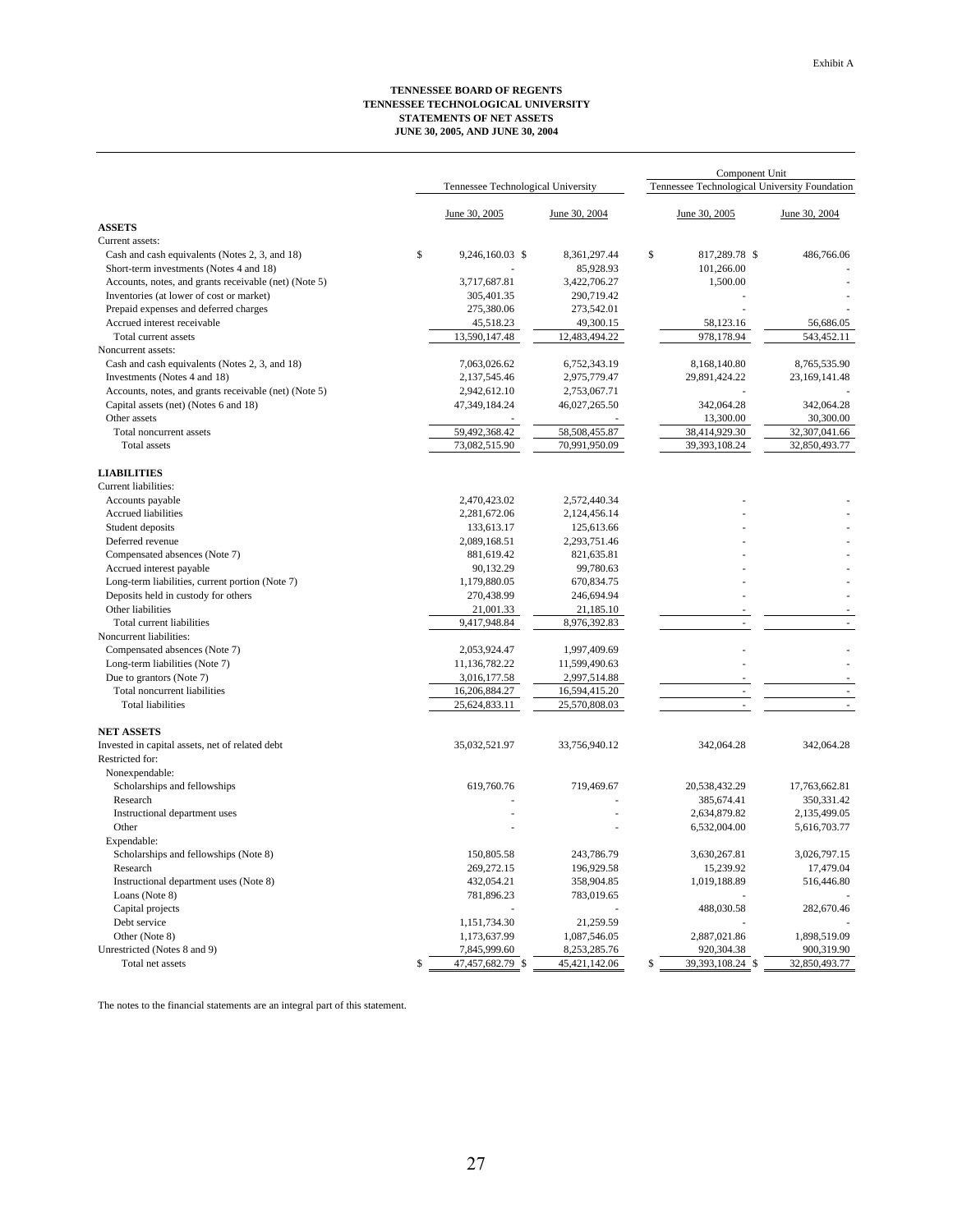#### **TENNESSEE BOARD OF REGENTS TENNESSEE TECHNOLOGICAL UNIVERSITY STATEMENTS OF REVENUES, EXPENSES, AND CHANGES IN NET ASSETS FOR THE YEARS ENDED JUNE 30, 2005, AND JUNE 30, 2004**

|                                                                      |                                    |                             |                                               | Component Unit              |                             |  |
|----------------------------------------------------------------------|------------------------------------|-----------------------------|-----------------------------------------------|-----------------------------|-----------------------------|--|
|                                                                      | Tennessee Technological University |                             | Tennessee Technological University Foundation |                             |                             |  |
|                                                                      | Year Ended<br>June 30, 2005        | Year Ended<br>June 30, 2004 |                                               | Year Ended<br>June 30, 2005 | Year Ended<br>June 30, 2004 |  |
| <b>REVENUES</b>                                                      |                                    |                             |                                               |                             |                             |  |
| Operating revenues:                                                  |                                    |                             |                                               |                             |                             |  |
| Student tuition and fees (net of scholarship allowances of           |                                    |                             |                                               |                             |                             |  |
| \$14,314,767.64 for the year ended June 30, 2005, and                |                                    |                             |                                               |                             |                             |  |
| \$9,359,388.19 for the year ended June 30, 2004)                     | \$<br>24,230,768.36 \$             | 25,312,942.31               | \$                                            | - \$                        |                             |  |
| Gifts and contributions                                              |                                    |                             |                                               | 1,691,544.48                | 1,224,686.89                |  |
| Endowment income                                                     |                                    |                             |                                               | 1,248,380.14                | 856,927.57                  |  |
| Governmental grants and contracts                                    | 7,686,934.72                       | 8,115,958.82                |                                               |                             |                             |  |
| Nongovernmental grants and contracts                                 | 550,886.35                         | 530,454.50                  |                                               |                             |                             |  |
| Sales and services of educational departments                        | 2,995,306.60                       | 3,062,857.55                |                                               | 1,065,856.77                | 912,137.11                  |  |
| Auxiliary enterprises:                                               |                                    |                             |                                               |                             |                             |  |
| Residential life (net of scholarship allowances of \$28,283.27       |                                    |                             |                                               |                             |                             |  |
| the year ended June 30, 2005, and \$13,572.84 for the year           |                                    |                             |                                               |                             |                             |  |
| ended June 30, 2004; all residential life revenues are used          |                                    |                             |                                               |                             |                             |  |
| as security for revenue bonds; see Note 7)                           | 6,479,557.62                       | 5,709,406.65                |                                               |                             |                             |  |
| Bookstore                                                            | 252,708.46                         | 279,971.24                  |                                               |                             |                             |  |
| Food service (net of scholarship allowances of \$340,713.25          |                                    |                             |                                               |                             |                             |  |
| for the year ended June 30, 2005, and \$267,905.79 for the           |                                    |                             |                                               |                             |                             |  |
| ended June 30, 2004; all food service revenues are used              |                                    |                             |                                               |                             |                             |  |
| as security for revenue bonds; see Note 7)                           | 203,947.61                         | 618,603.10                  |                                               |                             |                             |  |
| Wellness facility (net of scholarship allowances of \$9,159.54       |                                    |                             |                                               |                             |                             |  |
| for the year ended June 30, 2005, and \$5,583.04 for the year        |                                    |                             |                                               |                             |                             |  |
| ended June 30, 2004; all wellness facility revenues are used as      |                                    |                             |                                               |                             |                             |  |
| security for revenue bonds; see Note 7)                              | 925,831.98                         | 773,599.18                  |                                               |                             |                             |  |
| Other auxiliaries                                                    | 676,811.70                         | 711,734.59                  |                                               |                             |                             |  |
| Interest earned on loans to students                                 | 33,338.09                          | 43,598.91                   |                                               |                             |                             |  |
| Other operating revenues                                             | 765,335.36<br>44,801,426.85        | 964,754.12<br>46,123,880.97 |                                               | 126,108.02<br>4,131,889.41  | 26,413.67<br>3,020,165.24   |  |
| Total operating revenues                                             |                                    |                             |                                               |                             |                             |  |
| <b>EXPENSES</b>                                                      |                                    |                             |                                               |                             |                             |  |
| Operating expenses (Note 16):                                        |                                    |                             |                                               |                             |                             |  |
| Salaries and wages                                                   | 57, 141, 320. 35                   | 53,789,709.36               |                                               |                             |                             |  |
| <b>Benefits</b>                                                      | 17,226,797.16                      | 15,152,980.67               |                                               |                             |                             |  |
| Utilities, supplies, and other services                              | 21,529,304.98                      | 21,352,619.52               |                                               | 1,776,752.25                | 1,079,856.68                |  |
| Scholarships and fellowships                                         | 8, 262, 782. 45                    | 6,007,460.01                |                                               | 947,461.17                  | 939,607.76                  |  |
| Depreciation expense                                                 | 4,054,125.10                       | 4,092,194.64                |                                               |                             |                             |  |
| Payments to or on behalf of Tennessee Technological University       |                                    |                             |                                               |                             |                             |  |
| (Note 18)                                                            |                                    |                             |                                               | 961,030.70                  | 1,121,901.87                |  |
| Total operating expenses                                             | 108,214,330.04                     | 100,394,964.20              |                                               | 3,685,244.12                | 3,141,366.31                |  |
| Operating income (loss)                                              | (63, 412, 903.19)                  | (54,271,083.23)             |                                               | 446,645.29                  | (121, 201.07)               |  |
| <b>NONOPERATING REVENUES (EXPENSES)</b>                              |                                    |                             |                                               |                             |                             |  |
| State appropriations                                                 | 47,869,300.00                      | 44,729,244.28               |                                               |                             |                             |  |
| Gifts, including \$257,850.30 from component unit for the year ended |                                    |                             |                                               |                             |                             |  |
| June 30, 2005, and \$293,288.57 for the year ended June 30, 2004     | 748,872.41                         | 707,839.05                  |                                               |                             |                             |  |
| Grants and contracts                                                 | 13,135,268.00                      | 5,943,024.00                |                                               |                             |                             |  |
| Investment income (net of investment expense for the component       |                                    |                             |                                               |                             |                             |  |
| unit of \$181,599.50 for the year ended June 30, 2005, and           |                                    |                             |                                               |                             |                             |  |
| \$171,459.99 for the year ended June 30, 2004)                       | 754,649.03                         | 441,011.25                  |                                               | 3,716,387.20                | 4,241,301.56                |  |
| Interest on capital asset-related debt                               | (555, 544.17)                      | (450,310.11)                |                                               |                             |                             |  |
| Bond issuance costs                                                  | (10,702.85)                        | (66, 842.05)                |                                               |                             |                             |  |
| Other nonoperating revenues (expenses)                               | (169, 647.98)                      | (270, 237.78)               |                                               |                             |                             |  |
| Net nonoperating revenues                                            | 61,772,194.44                      | 51,033,728.64               |                                               | 3,716,387.20                | 4,241,301.56                |  |
| Income (loss) before other revenues, expenses, gains, or losses      | (1,640,708.75)                     | (3,237,354.59)              |                                               | 4,163,032.49                | 4,120,100.49                |  |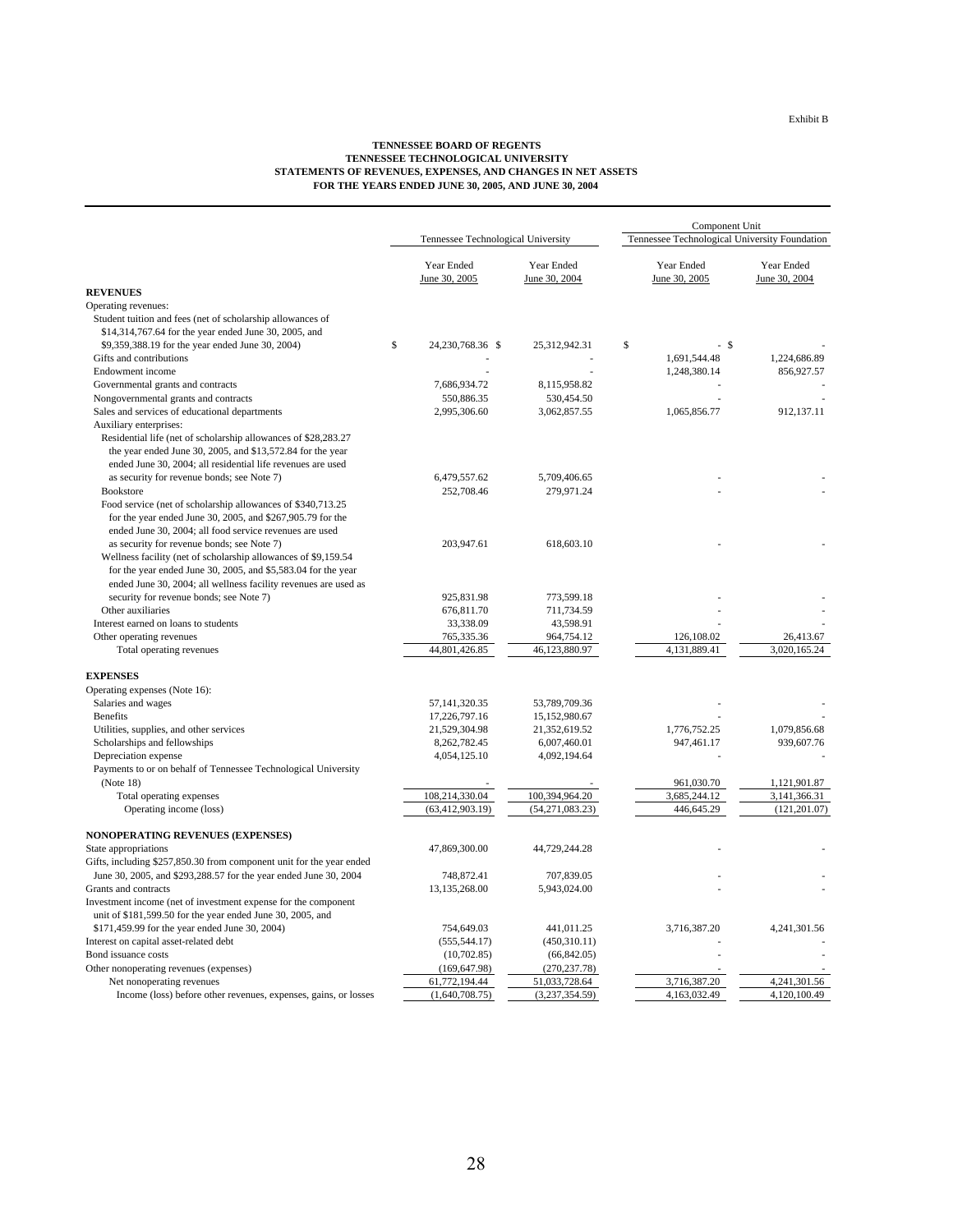#### **TENNESSEE BOARD OF REGENTS TENNESSEE TECHNOLOGICAL UNIVERSITY STATEMENTS OF REVENUES, EXPENSES, AND CHANGES IN NET ASSETS FOR THE YEARS ENDED JUNE 30, 2005, AND JUNE 30, 2004**

|                                                                                                                                                                   |                                    |                             | Component Unit |                                               |                             |  |
|-------------------------------------------------------------------------------------------------------------------------------------------------------------------|------------------------------------|-----------------------------|----------------|-----------------------------------------------|-----------------------------|--|
|                                                                                                                                                                   | Tennessee Technological University |                             |                | Tennessee Technological University Foundation |                             |  |
|                                                                                                                                                                   | Year Ended<br>June 30, 2005        | Year Ended<br>June 30, 2004 |                | Year Ended<br>June 30, 2005                   | Year Ended<br>June 30, 2004 |  |
| Capital appropriations<br>Capital grants and gifts, including \$703,180.40 from component unit<br>for the year ended June 30, 2005, and \$828,613.30 for the year | 2.476.631.44                       | 339.288.14                  |                |                                               |                             |  |
| ended June 30, 2004                                                                                                                                               | 1.183.098.00                       | 1.060.600.10                |                | 703,748.73                                    | 712,337.02                  |  |
| Additions to permanent endowments                                                                                                                                 | 17,520.04                          | 18,320.07                   |                | 1,675,833.25                                  | 1,820,210.53                |  |
| Total other revenues                                                                                                                                              | 3.677.249.48                       | 1.418.208.31                |                | 2.379.581.98                                  | 2,532,547.55                |  |
| Increase (decrease) in net assets                                                                                                                                 | 2.036.540.73                       | (1,819,146.28)              |                | 6.542.614.47                                  | 6,652,648.04                |  |
| <b>NET ASSETS</b>                                                                                                                                                 |                                    |                             |                |                                               |                             |  |
| Net assets - beginning of year                                                                                                                                    | 45, 421, 142, 06                   | 47,240,288.34               |                | 32,850,493.77                                 | 26, 197, 845. 73            |  |
| Net assets - end of year                                                                                                                                          | 47.457.682.79 \$                   | 45.421.142.06               | \$.            | 39,393,108.24 \$                              | 32,850,493.77               |  |

The notes to the financial statements are an integral part of this statement.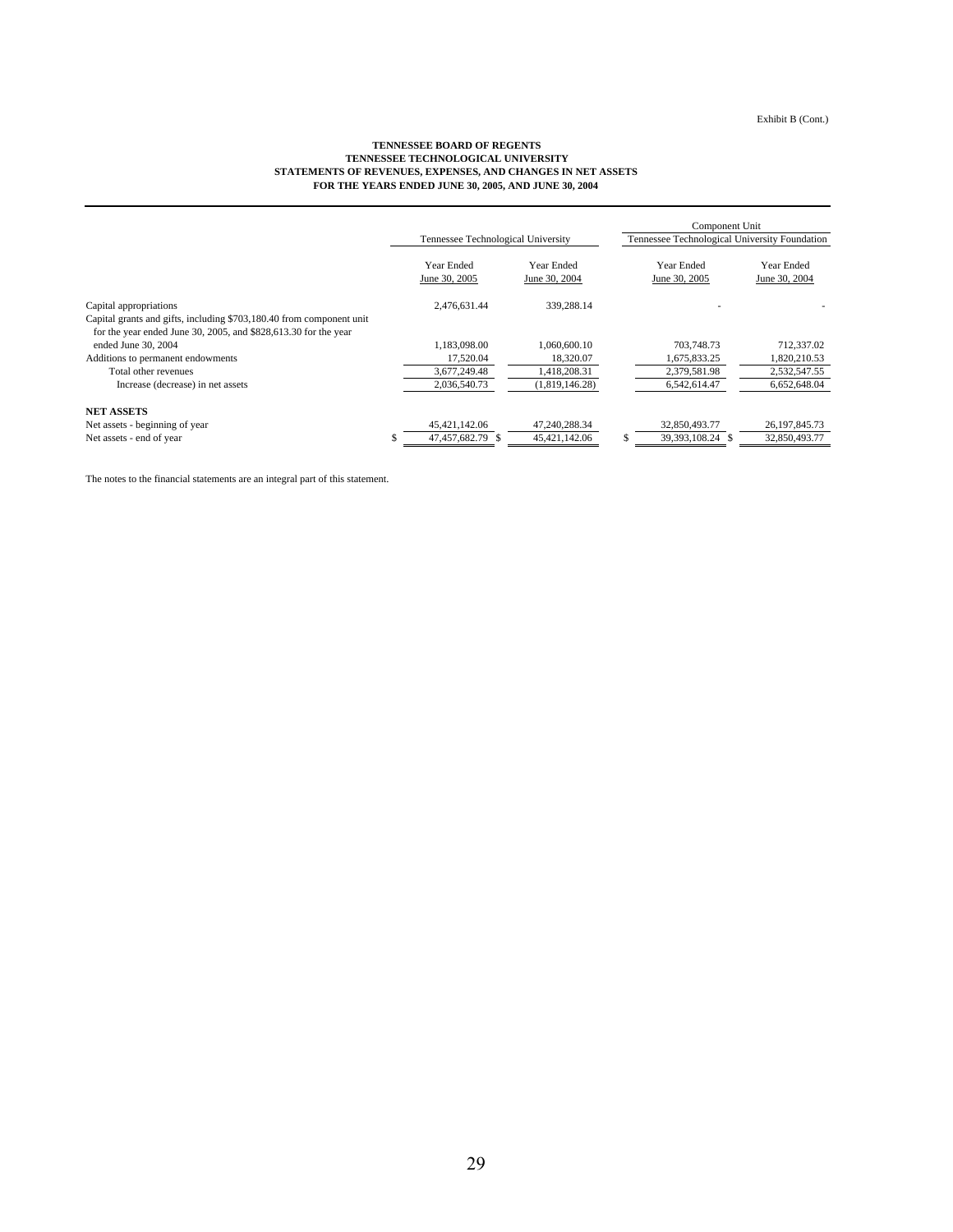#### **TENNESSEE BOARD OF REGENTS TENNESSEE TECHNOLOGICAL UNIVERSITY STATEMENT OF CASH FLOWS FOR THE YEARS ENDED JUNE 30, 2005, AND JUNE 30, 2004**

|                                                                                   | Year Ended             | Year Ended        |
|-----------------------------------------------------------------------------------|------------------------|-------------------|
|                                                                                   | June 30, 2005          | June 30, 2004     |
| <b>CASH FLOWS FROM OPERATING ACTIVITIES</b>                                       |                        |                   |
| Tuition and fees                                                                  | \$<br>23,812,717.15 \$ | 25,753,924.65     |
| Grants and contracts                                                              | 8,245,524.37           | 8,248,495.45      |
| Sales and services of educational activities                                      | 2,966,148.76           | 3,196,559.88      |
| Payments to suppliers and vendors                                                 | (21, 341, 120.96)      | (20,982,340.52)   |
| Payments to employees                                                             | (57,027,938.36)        | (54, 576, 353.49) |
| Payments for benefits                                                             | (16,988,090.93)        | (15,902,688.36)   |
| Payments for scholarships and fellowships                                         | (8,262,782.45)         | (6,007,460.01)    |
| Loans issued to students and employees                                            | (1,077,071.50)         | (745, 325.20)     |
| Collection of loans from students and employees                                   | 617,069.42             | 710,554.93        |
| Interest earned on loans to students                                              | 32,754.48              | 35,169.85         |
| Auxiliary enterprise charges:                                                     |                        |                   |
| Residence halls                                                                   | 6,479,882.81           | 5,709,708.34      |
| <b>Bookstore</b>                                                                  | 252,708.46             | 279,971.21        |
| Food services                                                                     | 221,456.69             | 495,187.65        |
| Wellness facility                                                                 | 930,947.64             | 776,917.59        |
| Other auxiliaries                                                                 | 678,471.04             | 698,438.75        |
| Other receipts (payments)                                                         | 763,440.28             | 977,046.48        |
| Net cash used by operating activities                                             | (59,695,883.10)        | (51, 332, 192.80) |
| <b>CASH FLOWS FROM NONCAPITAL FINANCING ACTIVITIES</b>                            |                        |                   |
| State appropriations                                                              | 47,877,700.00          | 44,663,600.00     |
| Gifts and grants received for other than capital or endowment purposes, including |                        |                   |
| \$257,850.30 from Tennessee Technological University Foundation for the year      |                        |                   |
| ended June 30, 2005, and \$293,288.57 for the year ended June 30, 2004            | 13,883,331.42          | 6,534,151.53      |
| Private gifts for endowment purposes                                              | 17,520.04              | 18,320.07         |
| Federal student loan receipts                                                     | 16,430,466.00          | 14,934,725.00     |
| Federal student loan disbursements                                                | (16,427,016.00)        | (14,957,532.00)   |
| Changes in deposits held for others                                               | 20,722.83              | 34,328.70         |
| Other noncapital financing receipts (payments)                                    | (132, 330.12)          | (53, 195.52)      |
| Net cash provided by noncapital financing activities                              | 61,670,394.17          | 51,174,397.78     |
| <b>CASH FLOWS FROM CAPITAL AND RELATED FINANCING ACTIVITIES</b>                   |                        |                   |
| Proceeds from capital debt                                                        | 1,530,140.00           | 5,216,694.33      |
| Capital appropriations                                                            | 2,476,631.44           | 339,288.14        |
| Capital grants and gifts received, including \$450,000.00 from Tennessee          |                        |                   |
| Technological University Foundation for the year ended June 30, 2005,             |                        |                   |
| and \$760,000.00 for the year ended June 30, 2004                                 | 919,417.60             | 945,486.80        |
| Purchases of capital assets and construction                                      | (5,328,141.74)         | (5,897,648.87)    |
| Principal paid on capital debt                                                    | (1,483,803.11)         | (3,223,551.56)    |
| Interest paid on capital debt                                                     | (565, 192.51)          | (417,982.40)      |
| Bond issue costs paid on new debt issue                                           | (10, 702.85)           | (66, 842.05)      |
| Deposit with trustee                                                              |                        | (157, 161.99)     |
| Other capital and related financing receipts (payments)                           | (437.41)               | 4,637.12          |
| Net cash used by capital and related financing activities                         | (2,462,088.58)         | (3,257,080.48)    |
| <b>CASH FLOWS FROM INVESTING ACTIVITIES</b>                                       |                        |                   |
| Proceeds from sales and maturities of investments                                 | 936,006.65             | 1,443,104.46      |
| Income on investments                                                             | 747,116.88             | 588,727.30        |
| Purchases of investments                                                          |                        | (999, 787.54)     |
| Net cash provided by investing activities                                         | 1,683,123.53           | 1,032,044.22      |
|                                                                                   |                        |                   |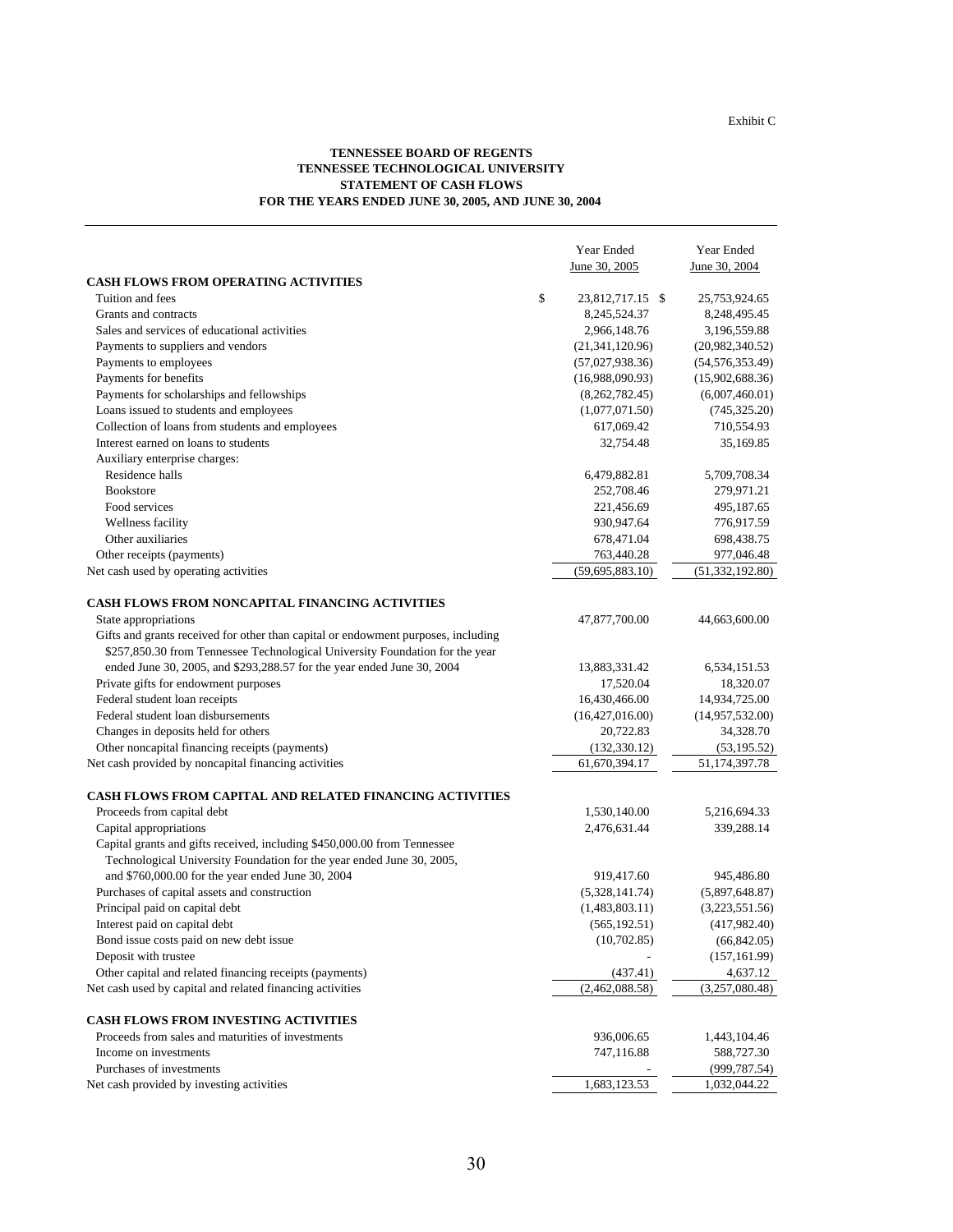#### **TENNESSEE BOARD OF REGENTS TENNESSEE TECHNOLOGICAL UNIVERSITY STATEMENT OF CASH FLOWS FOR THE YEARS ENDED JUNE 30, 2005, AND JUNE 30, 2004**

|                                                                                   | Year Ended<br>June 30, 2005  | Year Ended<br>June 30, 2004 |
|-----------------------------------------------------------------------------------|------------------------------|-----------------------------|
| Net increase (decrease) in cash and cash equivalents                              | 1,195,546.02                 | (2,382,831.28)              |
| Cash and cash equivalents - beginning of year                                     | 15,113,640.63                | 17,496,471.91               |
| Cash and cash equivalents - end of year                                           | \$<br>16,309,186.65 \$       | 15,113,640.63               |
| Reconciliation of operating loss to net cash used by operating activities:        |                              |                             |
| Operating loss                                                                    | \$<br>$(63, 412, 903.19)$ \$ | (54,271,083.23)             |
| Adjustments to reconcile operating loss to net cash used by operating activities: |                              |                             |
| Depreciation expense                                                              | 4,054,125.10                 | 4,092,194.64                |
| Gifts in-kind                                                                     | 24,566.88                    | 105,201.51                  |
| Change in assets and liabilities:                                                 |                              |                             |
| Receivables, net                                                                  | (325,036.14)                 | (129, 327.88)               |
| <b>Inventories</b>                                                                | (14,681.93)                  | 48,410.04                   |
| Prepaid/deferred items                                                            | 17,215.80                    | (48,679.76)                 |
| Accounts payable                                                                  | 35,981.87                    | (1,413,167.89)              |
| <b>Accrued liabilities</b>                                                        | 177,929.48                   | (18, 124.82)                |
| Deferred revenue                                                                  | (204, 582.95)                | 141,423.24                  |
| Deposits                                                                          | 6,083.75                     | (8,135.08)                  |
| Compensated absences                                                              | 116,498.39                   | (58,889.36)                 |
| Due to grantors                                                                   | 18,662.70                    | 49,059.19                   |
| Loans to students and employees                                                   | (189, 742.86)                | 178,926.60                  |
| Net cash used by operating activities                                             | \$<br>$(59,695,883.10)$ \$   | (51, 332, 192.80)           |
| <b>Noncash transactions</b>                                                       |                              |                             |
| Gifts in-kind                                                                     | \$<br>24,566.88 \$           | 105,201.51                  |
| Gifts in-kind - capital                                                           | \$<br>263,680.40 \$          | 115,113.30                  |
| Unrealized gains/losses on investments                                            | \$<br>11,843.71 \$           | (144, 732.60)               |
| Gain (loss) on disposal of capital assets                                         | \$<br>37,317.86 \$           | (217,042.26)                |

The notes to the financial statements are an integral part of this statement.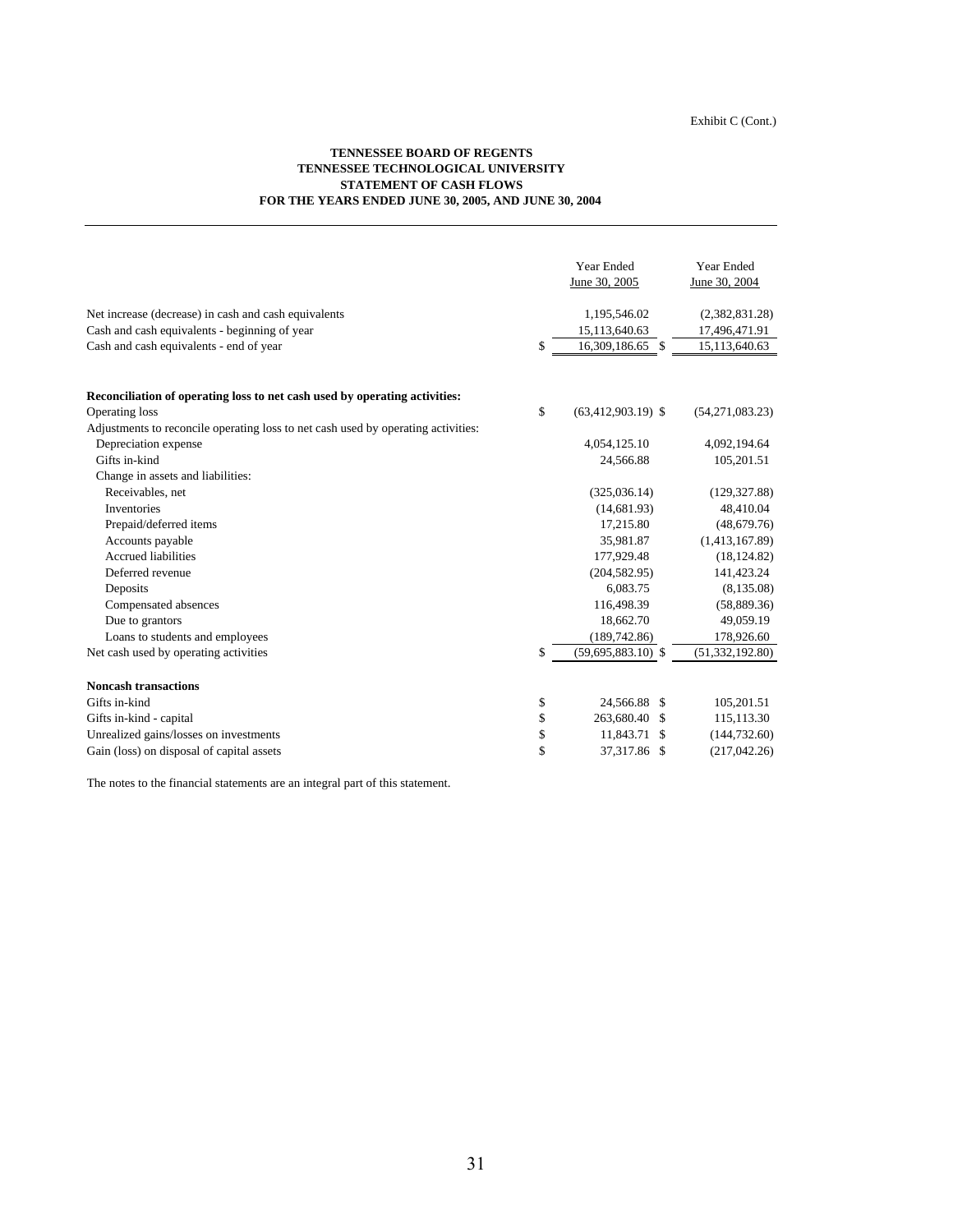### NOTE 1. SUMMARY OF SIGNIFICANT ACCOUNTING POLICIES

## Reporting Entity

The university is a part of the State University and Community College System of Tennessee (Tennessee Board of Regents). This system is a component unit of the State of Tennessee because the state appoints a majority of the system's governing body and provides financial support; the system is discretely presented in the Tennessee Comprehensive Annual Financial Report.

Blended Component Unit - The Tennessee Technological University Dormitory Corporation (TTUDC) was chartered as a general welfare, nonprofit corporation whose purpose was to borrow the necessary funds to finance the construction of, and to maintain and operate, student apartment and dormitory housing for the university. For the year ended June 30, 2004, although it was legally separate from the university, in the university's financial statements the corporation was reported as if it were part of the university. Because of the nature and significance of its relationship with the university, the exclusion of the corporation from the university's reporting entity would render the university's financial statements incomplete. At June 30, 2004, the assets and liabilities of the corporation are included on the university's statement of net assets. For the year ended June 30, 2004, revenues and expenses of the corporation are also included in the university's financial statements. The TTUDC board met on June 23, 2005, and voted to dissolve the corporation since all of the corporation's liabilities had been paid. Upon dissolution of the corporation, all the corporation's assets were transferred to the university without further consideration. For the year ended June 30, 2004, a separate audit report was issued on the corporation's operations and can be obtained at the following address: Tennessee Technological University, Box 5037, Cookeville, Tennessee 38505.

#### Basis of Presentation

The financial statements have been prepared in conformity with accounting principles generally accepted in the United States of America as prescribed by the Governmental Accounting Standards Board (GASB). In June 1999, the GASB issued Statement 34, Basic Financial Statements—and Management's Discussion and Analysis—for State and Local Governments. This was followed in November 1999 by GASB Statement 35, Basic Financial Statements—and Management's Discussion and Analysis—for Public Colleges and Universities and in May 2002 by GASB Statement 39, Determining Whether Certain Organizations Are Component Units. The financial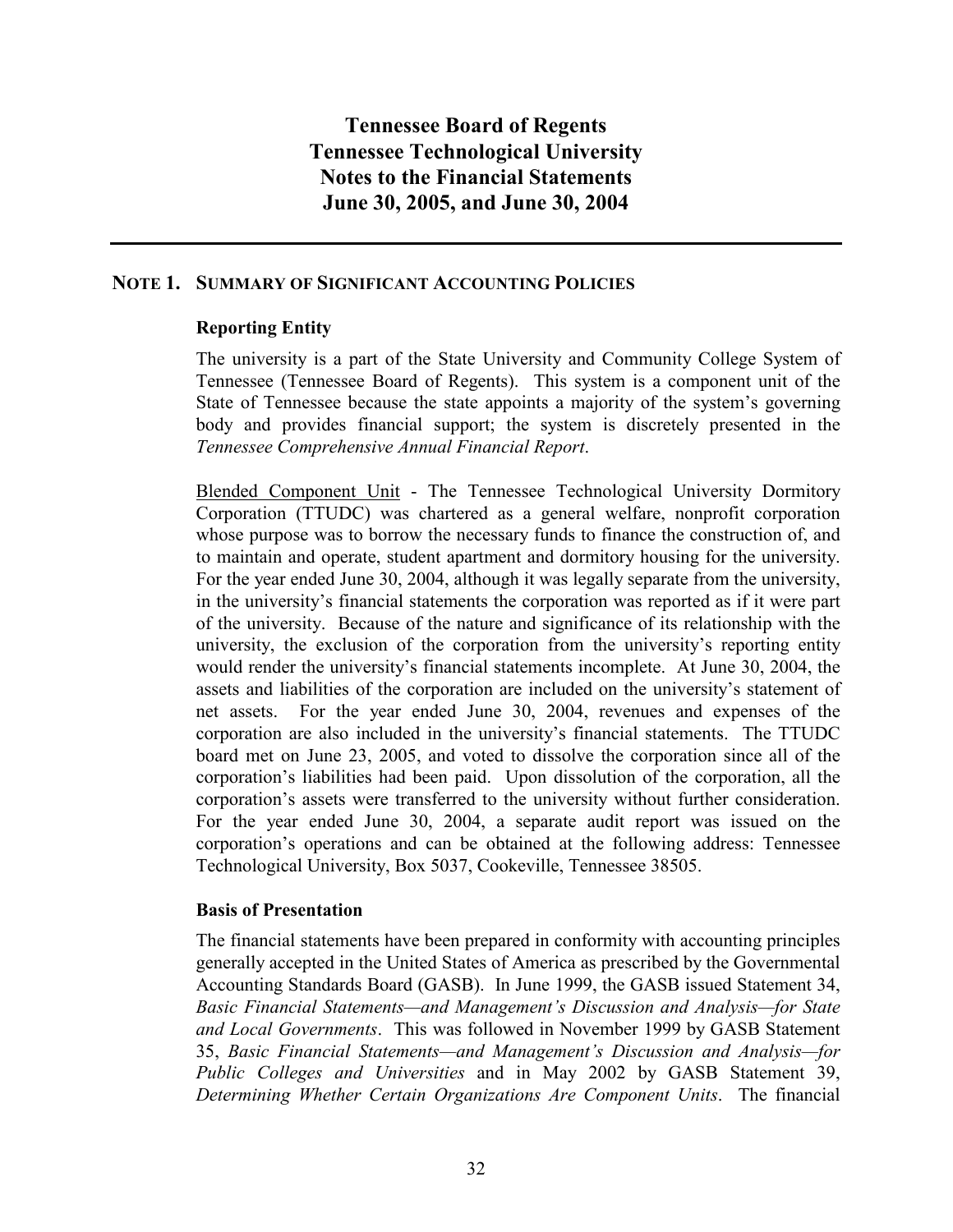statement presentation required by those statements provides a comprehensive, entitywide perspective of the university's, including component unit's, assets, liabilities, net assets, revenues, expenses, changes in net assets, and cash flows.

## Basis of Accounting

For financial statement purposes, the university is considered a special-purpose government engaged only in business-type activities. Accordingly, the financial statements have been prepared using the economic resources measurement focus and the accrual basis of accounting. Revenues are recorded when earned, and expenses are recorded when a liability is incurred, regardless of the timing of related cash flows. Grants and similar items are recognized as revenue as soon as all eligibility requirements imposed by the provider have been met. All significant interfund transactions have been eliminated.

Private-sector standards of accounting and financial reporting issued prior to December 1, 1989, generally are followed to the extent that those standards do not conflict with or contradict guidance of the Governmental Accounting Standards Board. The university has the option of following private-sector guidance issued subsequent to November 30, 1989, subject to the above limitation. The university has elected not to follow private-sector guidance issued subsequent to November 30, 1989.

Amounts reported as operating revenues include (1) tuition and fees, net of waivers and discounts; (2) federal, state, local, and private grants and contracts; (3) sales and services of auxiliary enterprises; and (4) other sources of revenue. Operating expenses for the university include (1) salaries and wages; (2) employee benefits; (3) scholarships and fellowships; (4) depreciation; and (5) utilities, supplies, and other services.

All other activity is nonoperating in nature and includes (1) state appropriations for operations; (2) investment income; (3) bond issuance costs; (4) interest on capital asset-related debt; and (5) gifts and nonexchange transactions.

When both restricted and unrestricted resources are available for use, generally it is the university's policy to use the restricted resources first.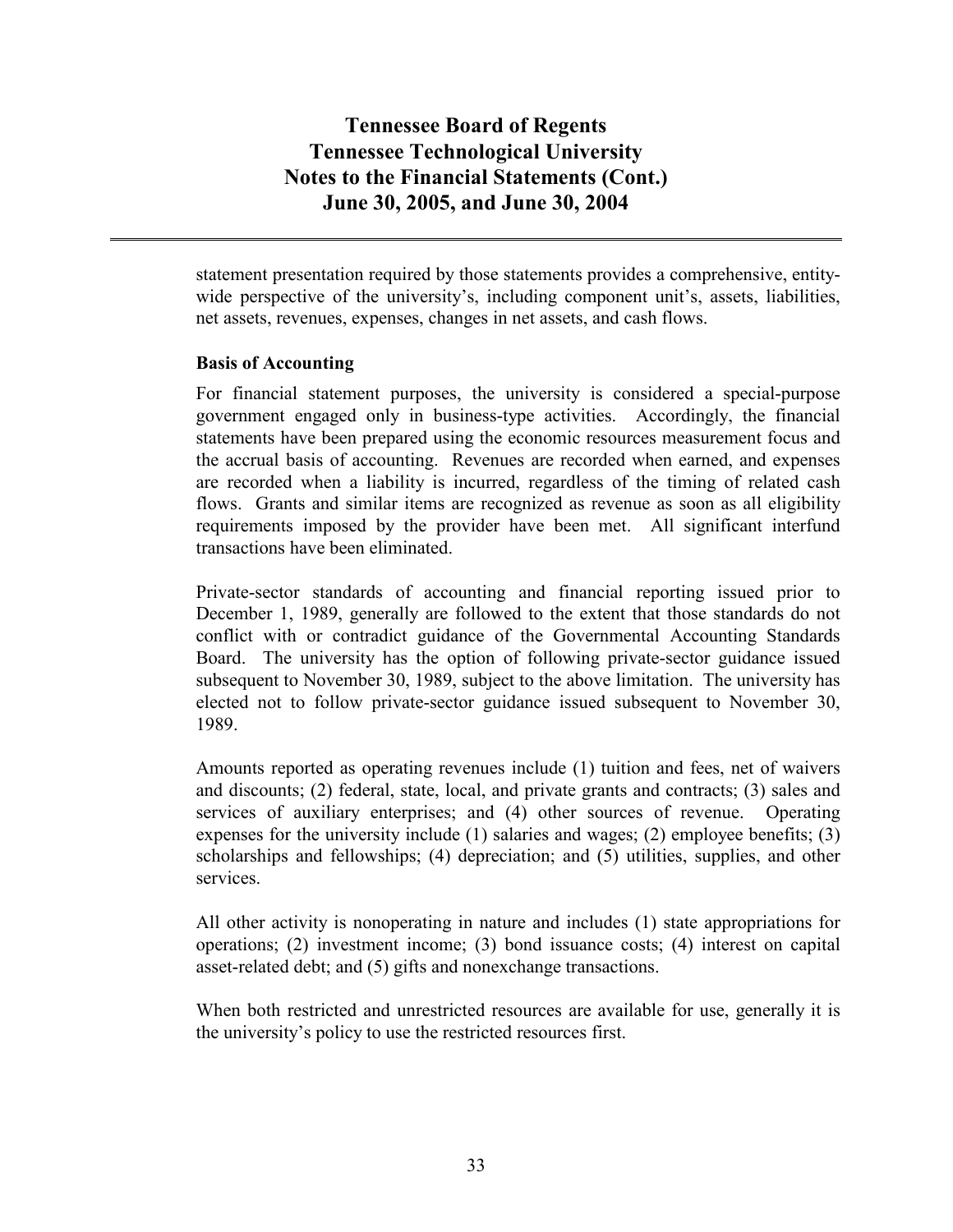#### **Inventories**

Inventories are valued at the lower of cost or market on an average cost or first-in, first-out basis.

## **Compensated Absences**

The university's employees accrue annual leave at varying rates, depending on length of service or classification. Some employees also earn compensatory time. The amount of these liabilities and their related benefits are reported in the statement of net assets.

## **Capital Assets**

Capital assets, which include property, plant, equipment, library holdings, and software, are reported in the statement of net assets at historical cost or at fair value at date of donation, less accumulated depreciation. The costs of normal maintenance and repairs that do not add to the value of the asset or materially extend the asset's useful life are not capitalized.

A capitalization threshold of \$100,000 is used for buildings, and \$50,000 is used for infrastructure. Equipment is capitalized when the unit acquisition cost is \$5,000 or greater. The capitalization threshold for additions and improvements to buildings and land is set at \$50,000. The capitalization threshold for software is set at \$100,000.

These assets, with the exception of land, are depreciated/amortized using the straightline method over the estimated useful lives, which range from 5 to 40 years.

#### **Net Assets**

The university's net assets are classified as follows:

Invested in capital assets, net of related debt - This represents the university's total investment in capital assets, net of outstanding debt obligations related to those capital assets. To the extent debt has been incurred but not yet expended for capital assets, such amounts are not included as a component of invested in capital assets, net of related debt.

Nonexpendable restricted net assets - Nonexpendable restricted net assets consist of endowment and similar type funds in which donors or other outside sources have stipulated, as a condition of the gift instrument, that the principal is to be maintained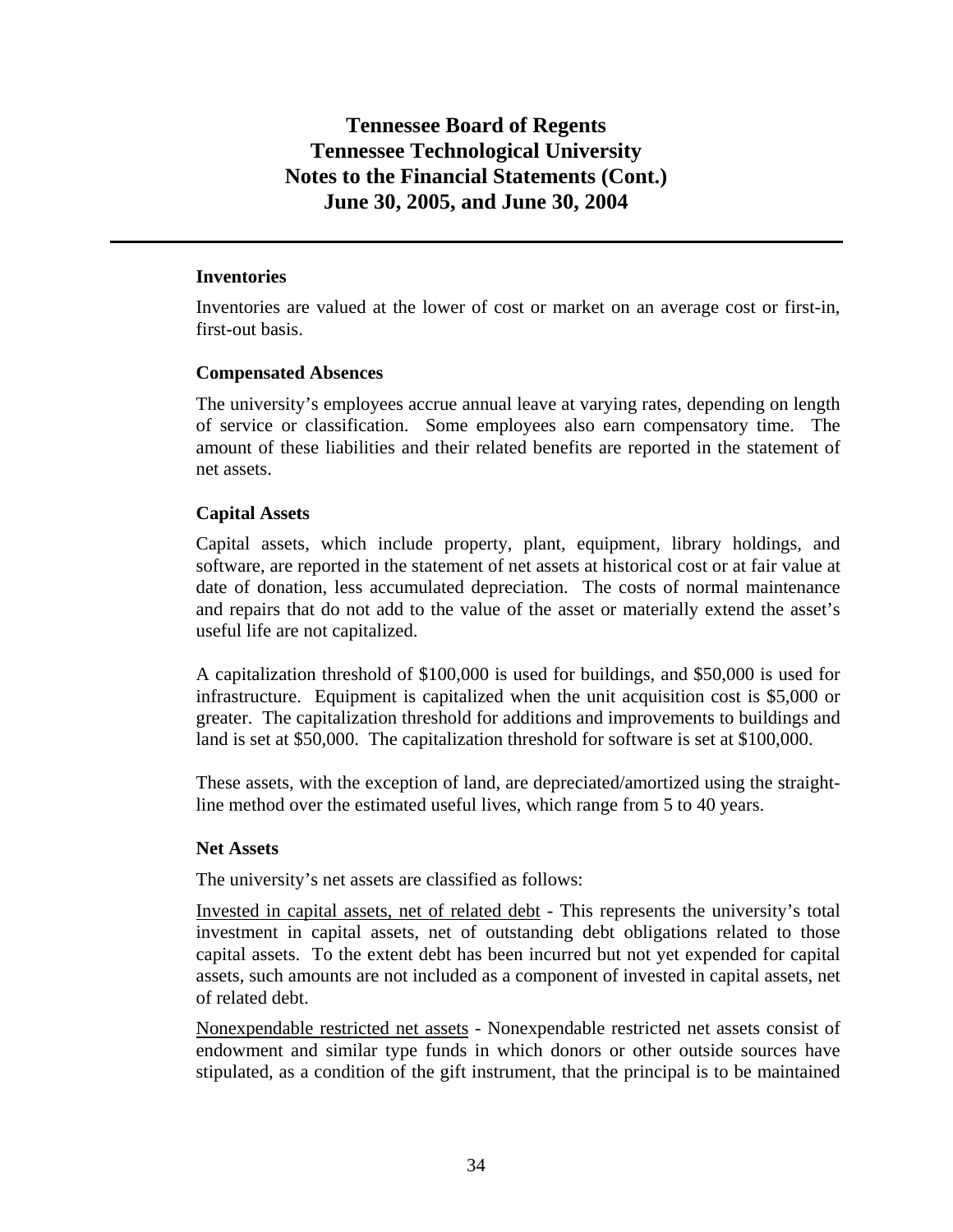inviolate and in perpetuity, and invested for the purpose of producing present and future income, which may be expendable or added to principal.

Expendable restricted net assets - Expendable restricted net assets include resources which the university is legally or contractually obligated to spend in accordance with restrictions imposed by external third parties.

Unrestricted net assets - Unrestricted net assets represent resources derived from student tuition and fees, state appropriations, and sales and services of educational departments and auxiliary enterprises. These resources are used for transactions relating to the educational and general operations of the university, and may be used at the discretion of the university to meet current expenses for any purpose. The auxiliary enterprises are substantially self-supporting activities that provide services for students, faculty, and staff.

#### **Scholarship Discounts and Allowances**

Student tuition and fee revenues, and certain other revenues from students, are reported net of scholarship discounts and allowances in the statement of revenues, expenses, and changes in net assets. Scholarship discounts and allowances are the difference between the stated charge for goods and services provided by the university and the amount that is paid by the student and/or third parties making payments on the student's behalf. Certain governmental grants, such as Pell grants, and other federal, state, or nongovernmental programs, are recorded as either operating or nonoperating revenues in the university's financial statements. To the extent that revenues from such programs are used to satisfy tuition and fees and other student charges, the university has recorded a scholarship discount and allowance.

#### **NOTE 2. CASH**

This classification includes demand deposits and petty cash on hand. At June 30, 2005, cash consisted of \$3,320,357.51 in bank accounts, \$27,053.00 of petty cash on hand, \$12,284,108.65 in the State of Tennessee Local Government Investment Pool administered by the State Treasurer, and \$677,667.49 in LGIP deposits for capital projects. At June 30, 2004, cash consisted of \$2,279,259.30 in bank accounts, \$25,753.00 of petty cash on hand, \$12,597,752.12 in the State of Tennessee Local Government Investment Pool administered by the State Treasurer, and \$210,876.21 in LGIP deposits for capital projects.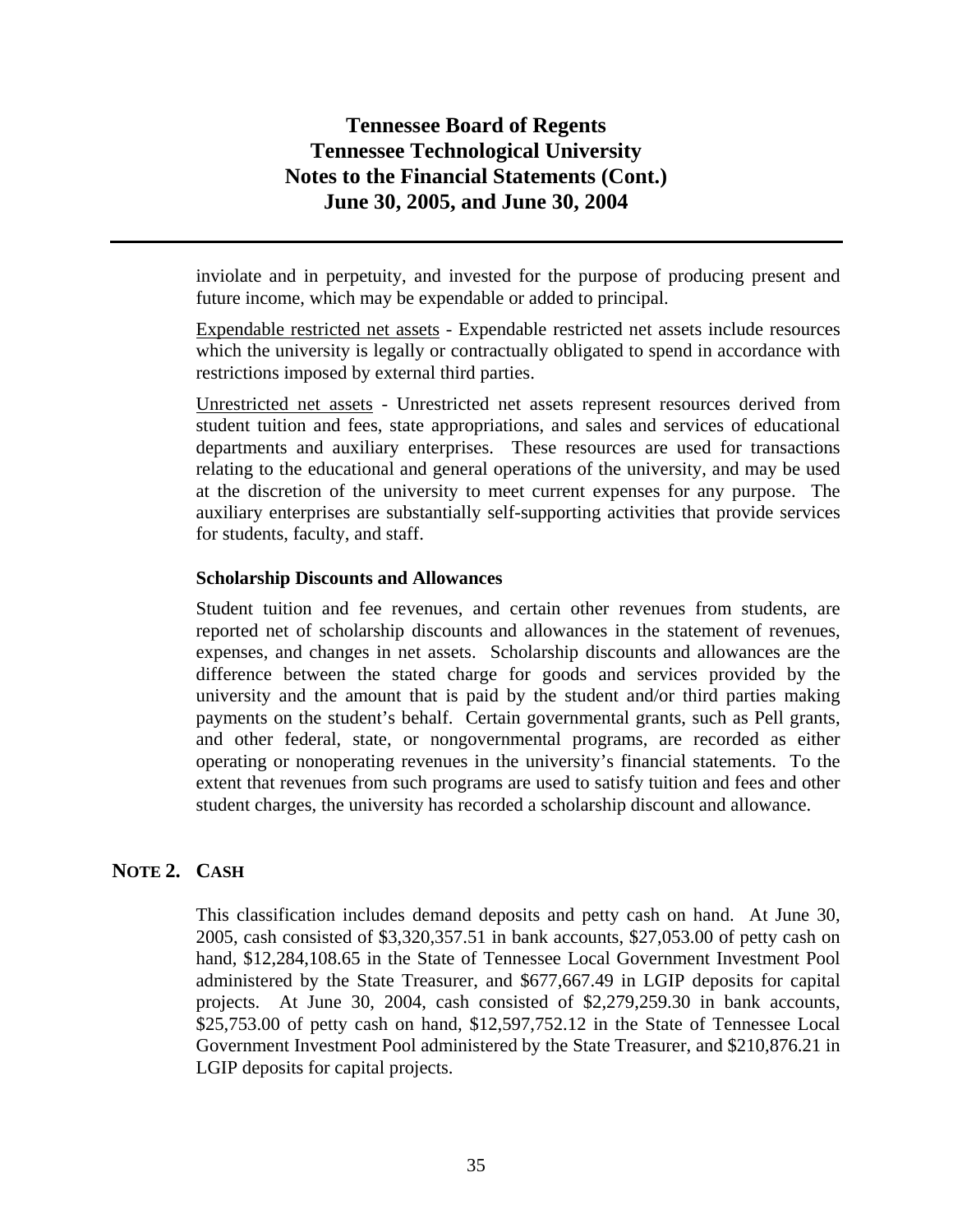LGIP deposits for capital projects - Payments related to the university's capital projects are made by the State of Tennessee's Department of Finance and Administration. The university's estimated local share of the cost of each project is held in a separate Local Government Investment Pool (LGIP) account. As expenses are incurred, funds are withdrawn from the LGIP account by the Tennessee Board of Regents and transferred to the Department of Finance and Administration. The funds in the account are not available to the university for any other purpose until the project is completed and the Tennessee Board of Regents releases any remaining funds.

## **NOTE 3. DEPOSITS**

During the year ended June 30, 2005, the university implemented GASB Statement 40, *Deposit and Investment Risk Disclosures*. That statement modified the custodial credit risk disclosures of GASB Statement 3 to limit required disclosures to deposits that are not covered by depository insurance and are (a) uncollateralized, (b) collateralized with securities held by the pledging financial institution, or (c) collateralized with securities held by the pledging financial institution's trust department or agent but not in the university's name.

The university's deposits are in financial institutions that participate in the bank collateral pool administered by the State Treasurer. The securities pledged to protect these accounts are pledged in the aggregate rather than against each individual account. The members of the pool may be required by agreement to pay an assessment to cover any deficiency. Under this additional assessment agreement, public fund accounts covered by the pool are considered to be insured for purposes of credit risk disclosure.

At June 30, 2005, the carrying amount of the university's deposits was \$3,320,357.51, and the bank balance was \$5,230,733.89. The bank balance was insured. At June 30, 2004, the carrying amount of the university's deposits was \$2,279,259.30, and the bank balance was \$4,144,815.58. The bank balance was insured.

The laws of the State of Tennessee require that collateral be pledged to secure all uninsured deposits. Tennessee Board of Regents policies require that the market value of collateral pledged equal 115%, 100%, or 90% of the uninsured deposits at financial institutions participating in the collateral pool. The pledge level is based on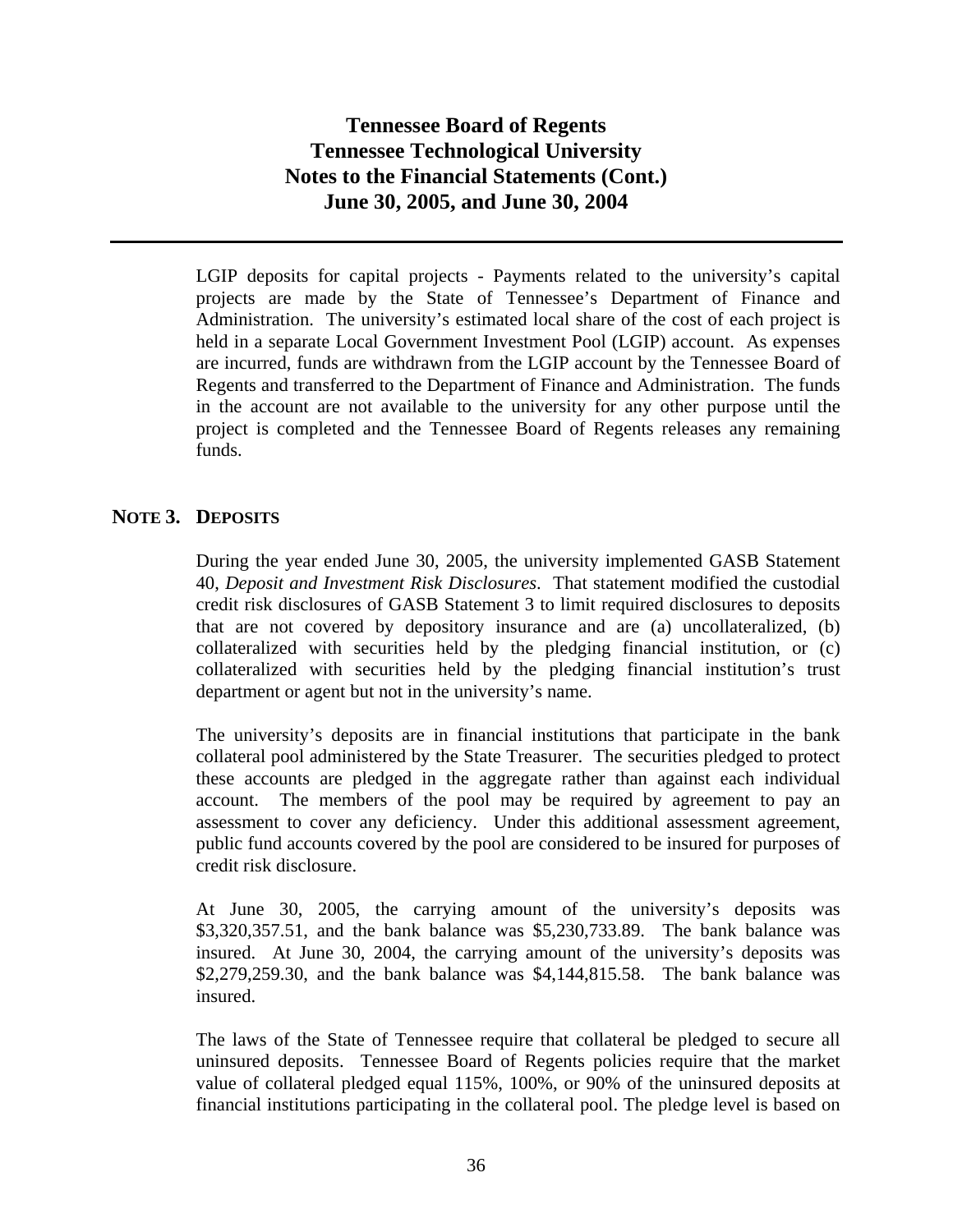financial criteria set by the Collateral Pool Board with the financially strongest institutions being eligible for the lowest pledge level.

The university also has deposits in the Local Government Investment Pool (LGIP) administered by the State Treasurer. The LGIP is part of the Pooled Investment Fund. The fund's investment policy and required risk disclosures are presented in the *Tennessee Comprehensive Annual Financial Report.* That report may be obtained by writing to the Tennessee Department of Finance and Administration, Division of Accounts, 14th Floor William R. Snodgrass Tennessee Tower, 312 Eighth Avenue North, Nashville, Tennessee 37243-0298, or by calling (615) 741-2140.

#### **NOTE 4. INVESTMENTS**

During the year ended June 30, 2005, the university implemented GASB Statement 40, *Deposit and Investment Risk Disclosures*. That statement modified the custodial credit risk disclosures of GASB Statement 3 to limit required disclosures to investment securities that are uninsured, are not registered in the name of the university, and are held by either (a) the counterparty or (b) the counterparty's trust department or agent but not in the university's name.

All investments permitted to be reported at fair value under GASB Statement 31 are reported at fair value, including those with a maturity date of one year or less at the time of purchase.

At June 30, 2005, the university had the following investments and maturities.

|                                |                |             | <b>Investment Maturities (in Years)</b> |              |                |
|--------------------------------|----------------|-------------|-----------------------------------------|--------------|----------------|
| <b>Investment Type</b>         | Fair Value     | Less than 1 | $1$ to 5                                | 6 to 10      | More than 10   |
| Government National            |                |             |                                         |              |                |
| Mortgage Association           | \$2,126,769.37 | \$<br>۰.    | \$371,338.72                            | \$348,832.05 | \$1,406,598.60 |
| <b>Collateralized Mortgage</b> |                |             |                                         |              |                |
| <b>Obligations</b>             | 10,776.09      |             |                                         |              | 10.776.09      |
| Total                          | \$2,137,545.46 |             | \$371,338.72                            | \$348,832.05 | \$1,417,374.69 |

Interest rate risk - Interest rate risk is the risk that changes in interest rates will adversely affect the fair value of a debt investment. The university does not have a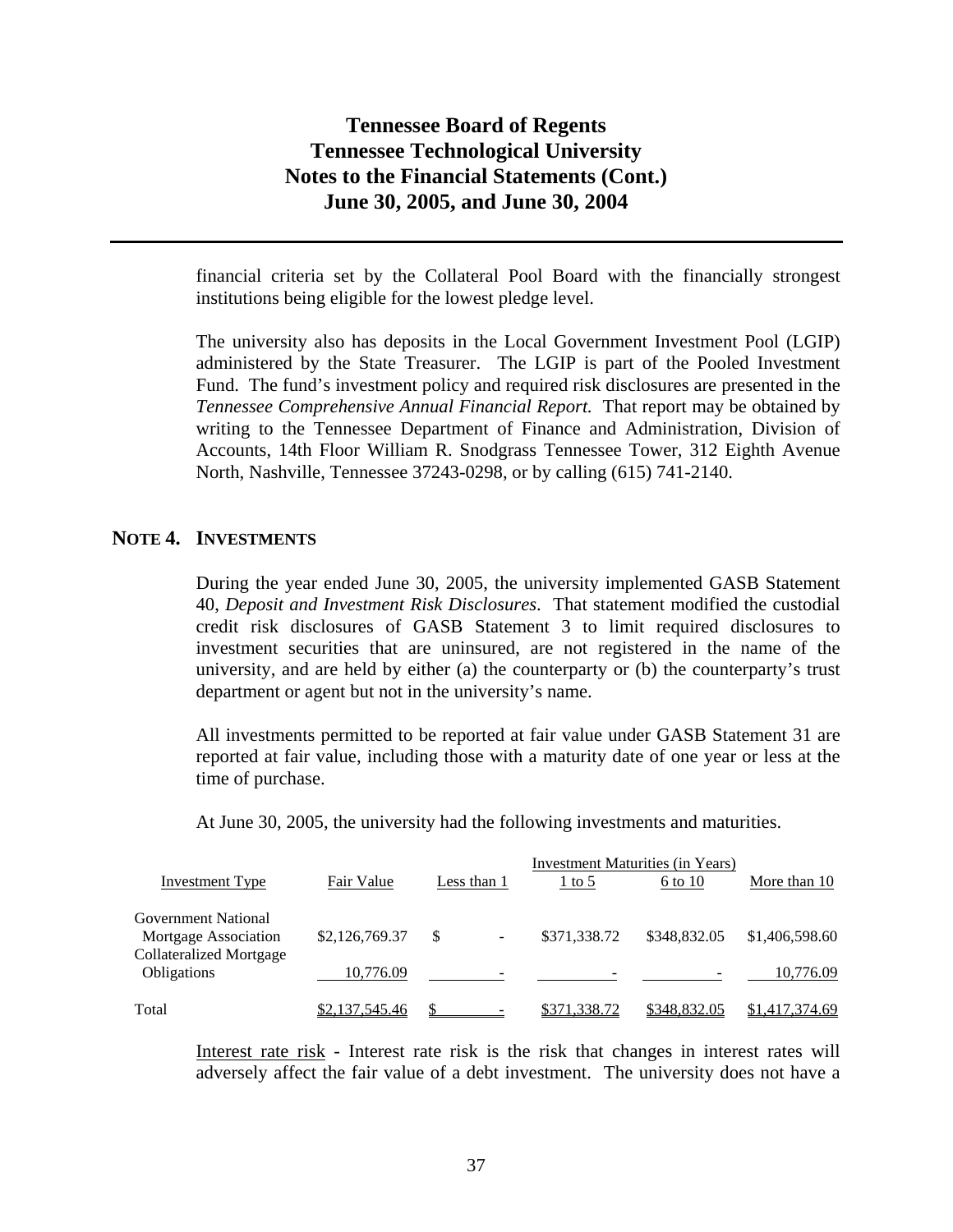formal investment policy that limits investment maturities as a means of managing its exposure to fair value losses arising from increasing interest rates.

Credit risk - The university is authorized by statute to invest funds in accordance with Tennessee Board of Regents policies. Under the current policy, funds other than endowments may be invested only in obligations of the United States or its agencies backed by the full faith and credit of the United States; repurchase agreements for United States securities; certificates of deposit in banks and savings and loan associations; bankers' acceptances; commercial paper; money market mutual funds; and the State of Tennessee Local Government Investment Pool (LGIP). The policy requires that investments of endowments in equity securities be limited to funds from private gifts or other sources external to the university and that endowment investments be prudently diversified. The university has no investment policy limiting its investment choices based on ratings issued by nationally recognized statistical rating organizations. At June 30, 2005, the university's investments were rated as follows by nationally recognized statistical rating organizations:

|                                               |         | Standard   |         | Fair            |
|-----------------------------------------------|---------|------------|---------|-----------------|
| Investment Type                               | Moody's | and Poor's | Fitch   | Value           |
| <b>LGIP</b>                                   | unrated | unrated    | unrated | \$12,284,108.65 |
| <b>Collateralized Mortgage</b><br>Obligations | unrated | AAA        | unrated | 10,776.09       |

Custodial credit risk - For an investment, custodial credit risk is the risk that, in the event of the failure of the counterparty, the university will not be able to recover the value of its investments or collateral securities that are in the possession of an outside party. The university does not have a policy for custodial credit risk. At June 30, 2005, the university had no uninsured and unregistered investments for which the securities are held by the counterparty or by its trust department or agent but not in the university's name.

Concentration of credit risk - The university places no limit on the amount the university may invest in any one issuer. At June 30, 2005, the university did not have more than 5% invested in any single issuer.

Foreign currency risk - Foreign currency risk is the risk that changes in exchange rates will adversely affect the fair value of an investment. The university places no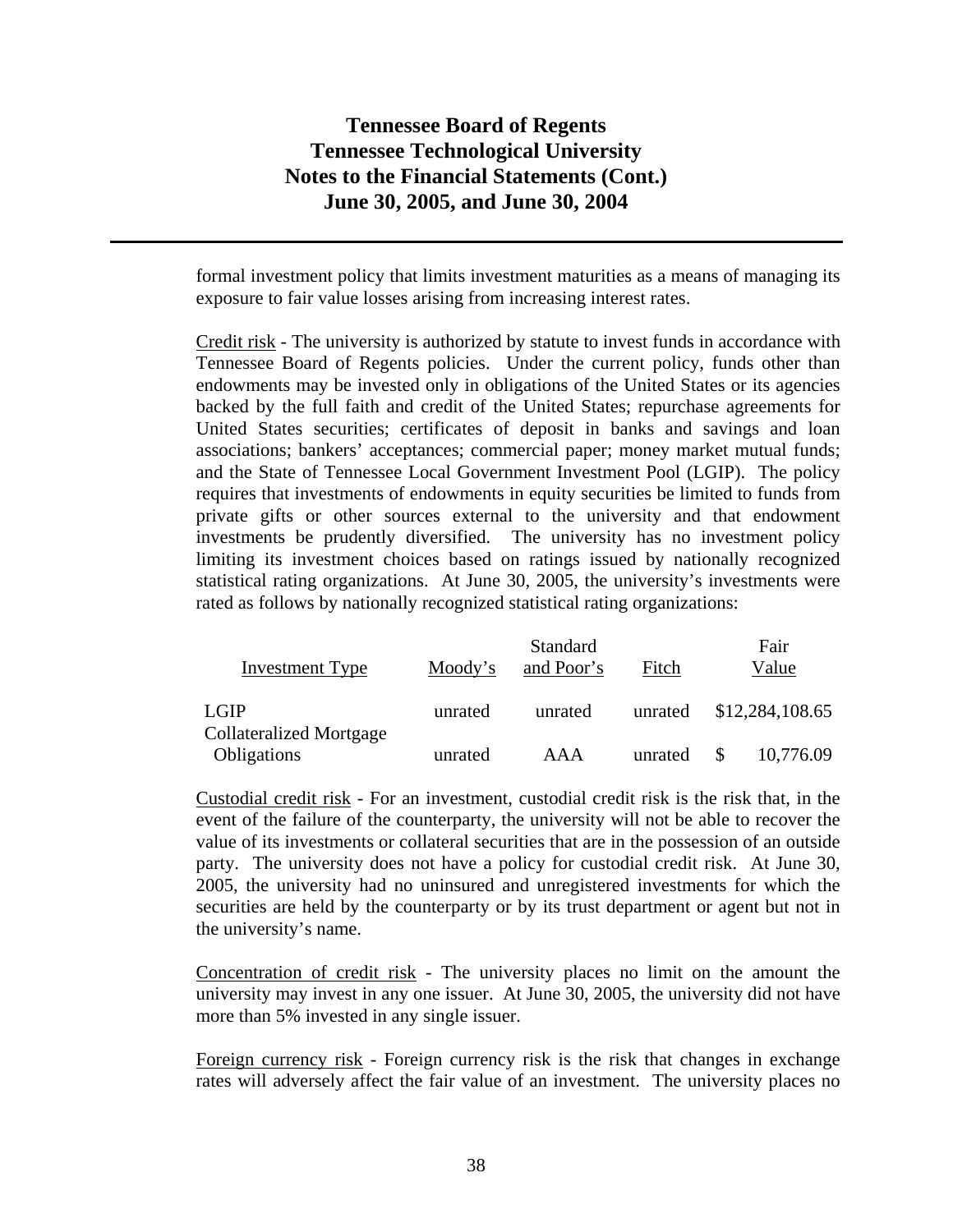limit on the amount the university may invest in foreign currency. At June 30, 2005, the university had no foreign currency.

The university's investments at June 30, 2004, are categorized below to indicate the level of risk assumed by the university at year-end. Category 1 consists of insured or registered investments or investments for which the securities are held by the university or its agent in the university's name.

| Category 1:                                                |                |
|------------------------------------------------------------|----------------|
| U.S. government securities                                 | \$2,959,668.89 |
| <b>Collateralized Mortgage Obligations</b>                 | 16,110.58      |
| Investments not susceptible to credit risk categorization: |                |
| Mutual funds                                               | 85,928.93      |
| Total                                                      | \$3,061,708.40 |

Investments of the university's endowment and similar funds are composed of the following:

|                                                                          | <b>Carrying Value</b><br>June 30, 2005 | <b>Carrying Value</b><br>June 30, 2004 |
|--------------------------------------------------------------------------|----------------------------------------|----------------------------------------|
| U.S. government securities<br><b>Collateralized Mortgage Obligations</b> | \$38,930.55<br>10,776.09               | 55,456.46<br>16,110.58                 |
| <b>Local Government Investment Pool</b>                                  | 868,688.59                             | 983,904.15                             |
|                                                                          | \$918,395.23                           | \$1,055,471.19                         |

Assets of endowments are pooled on a fair value basis, with each individual fund subscribing to or disposing of units on the basis of the fair value per unit at the beginning of the calendar quarter within which the transaction takes place. Of the total units at June 30, 2005, each having a fair value of \$1.008922, 618,138.08 units were owned by permanent endowments, 5,728.32 units were owned by term endowments, and 286,407.57 units were owned by quasi-endowments. Of the total units at June 30, 2004, each having a fair value of \$1.014024, 703,177.37 units were owned by permanent endowments, 5,647.08 units were owned by term endowments, and 332,049.27 units were owned by quasi-endowments.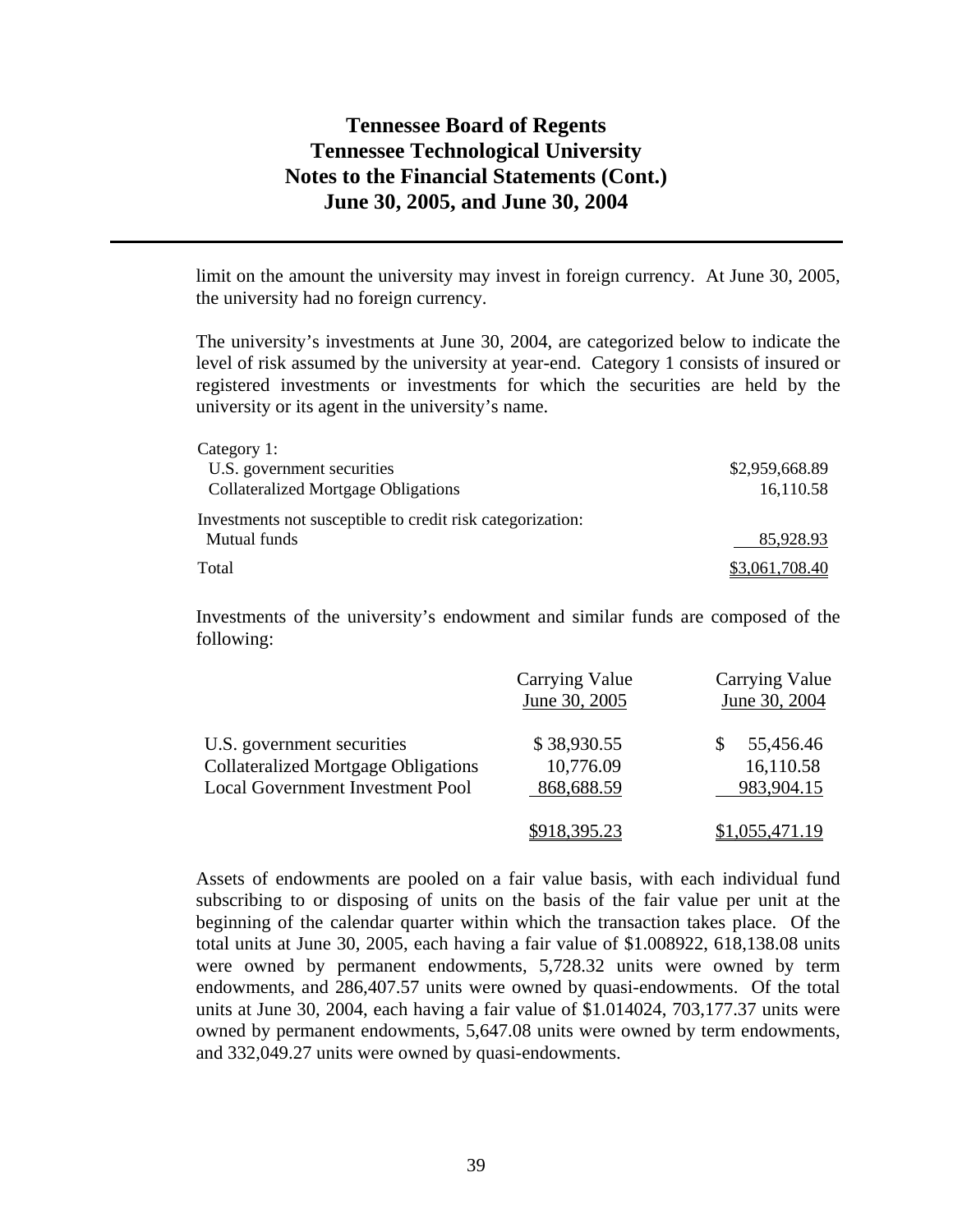The following tabulations summarize changes in relationships between cost and fair values of the pooled assets:

| FY 2005             |                 |                  |                  | Fair         |
|---------------------|-----------------|------------------|------------------|--------------|
|                     |                 | Pooled Assets    | <b>Net Gains</b> | Value        |
|                     | Fair Value      | Cost             | (Losses)         | Per Unit     |
| End of year         | 918,395.23<br>S | 915,462.33<br>S. | \$2,932.90       | \$1.008922   |
| Beginning of year   | \$1,055,471.19  | \$1,051,465.67   | 4,005.52         | 1.014024     |
|                     |                 |                  |                  | \$(0.005102) |
| Unrealized net loss |                 |                  | (1,072.62)       |              |
| Realized net gains  |                 |                  |                  |              |
| Total net loss      |                 |                  | 072.62)          |              |

The average annual earnings per unit, exclusive of net gains, were \$0.024348 for the year.

Fair

|                     |                | Pooled Assets  | <b>Net Gains</b> | Value      |
|---------------------|----------------|----------------|------------------|------------|
|                     | Fair Value     | Cost           | (Losses)         | Per Unit   |
| End of year         | \$1,055,471.19 | \$1,051,465.67 | \$4,005.52       | \$1.014024 |
| Beginning of year   | \$1,125,463.51 | \$1,122,248.72 | 3,214.79         | 0.749797   |
|                     |                |                |                  | \$0.264227 |
| Unrealized net gain |                |                | 790.73           |            |
| Realized net gains  |                |                |                  |            |
| Total net gains     |                |                | 790.73           |            |
|                     |                |                |                  |            |

The average annual earnings per unit, exclusive of net gains, were \$0.041631 for the year.

## **NOTE 5. RECEIVABLES**

Receivables included the following:

|                             | June 30, 2005 | June 30, 2004 |
|-----------------------------|---------------|---------------|
| Student accounts receivable | \$603,262.09  | \$530,332.29  |
| Grants receivable           | 2,325,089.39  | 2,232,695.12  |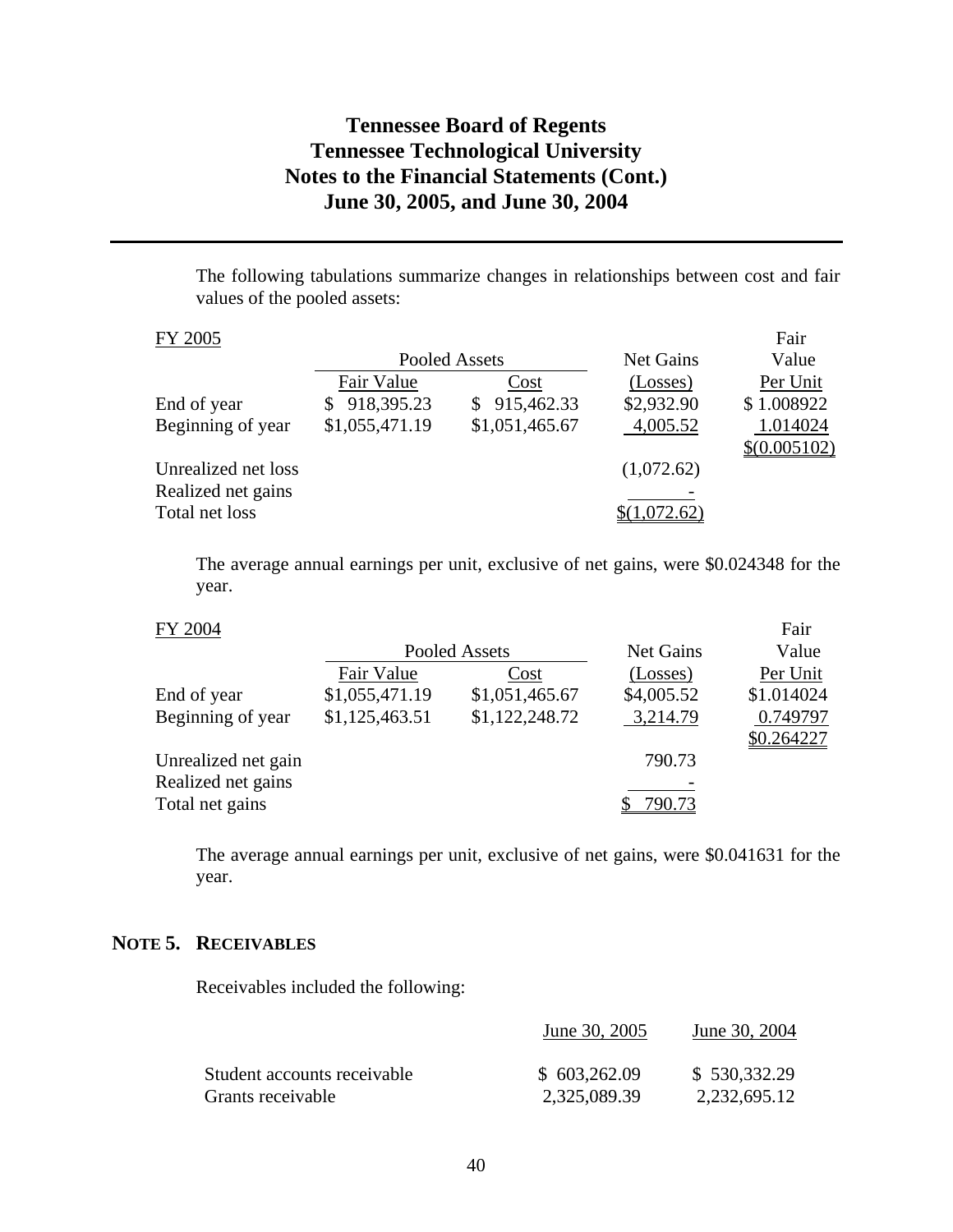| Notes receivable                                           | 140,389.83     | 145,034.04     |  |  |  |  |
|------------------------------------------------------------|----------------|----------------|--|--|--|--|
| State appropriation receivable                             | 209,800.00     | 218,200.00     |  |  |  |  |
| Other receivables                                          | 636,605.08     | 505,087.27     |  |  |  |  |
| Subtotal                                                   | 3,915,146.39   | 3,631,348.72   |  |  |  |  |
| Less allowance for doubtful accounts                       | (197, 458.58)  | (205,075.70)   |  |  |  |  |
| Total receivables                                          | \$3,717,687.81 | \$3,426,273.02 |  |  |  |  |
| Federal Perkins Loan Program funds included the following: |                |                |  |  |  |  |

|                                                                  | June 30, 2005                   | June 30, 2004                   |
|------------------------------------------------------------------|---------------------------------|---------------------------------|
| Perkins loans receivable<br>Less allowance for doubtful accounts | \$3,066,063.12<br>(123, 451.02) | \$2,869.773.78<br>(120, 272.82) |
| Total                                                            | \$2,942,612.10                  | \$2,749,500.96                  |

## **NOTE 6. CAPITAL ASSETS**

Capital asset activity for the year ended June 30, 2005, was as follows:

|                           | Beginning<br><b>Balance</b> | Additions    | <b>Transfers</b>               | Reductions         | Ending<br><b>Balance</b> |
|---------------------------|-----------------------------|--------------|--------------------------------|--------------------|--------------------------|
| Land                      | 1,257,868.94<br>\$.         | \$           | \$<br>$\overline{\phantom{a}}$ | <sup>\$</sup><br>۰ | 1,257,868.94<br>\$       |
| Land improvements and     |                             |              |                                |                    |                          |
| Infrastructure            | 6,138,368.92                |              |                                |                    | 6,138,368.92             |
| <b>Buildings</b>          | 87, 181, 071. 78            |              |                                | ۰                  | 87, 181, 071. 78         |
| Equipment                 | 15,213,809.40               | 1,255,228.75 |                                | 633,540.38         | 15,835,497.77            |
| Library holdings          | 11,509,032.55               | 1,036,239.79 |                                | 1,000,606.59       | 11,544,665.75            |
| Projects in progress      | 2,072,045.40                | 3,121,893.16 |                                | 3,950.86           | 5,189,987.70             |
| Total                     | 123,372,196.99              | 5,413,361.70 |                                | 1,638,097.83       | 127, 147, 460.86         |
| Less accum. depreciation: |                             |              |                                |                    |                          |
| Land improvements and     |                             |              |                                |                    |                          |
| Infrastructure            | 4,583,894.81                | 147,805.34   |                                |                    | 4,731,700.15             |
| <b>Buildings</b>          | 55,309,871.88               | 1,858,007.51 |                                |                    | 57, 167, 879. 39         |
| Equipment                 | 10,639,886.15               | 1,002,670.99 |                                | 600.173.38         | 11,042,383.76            |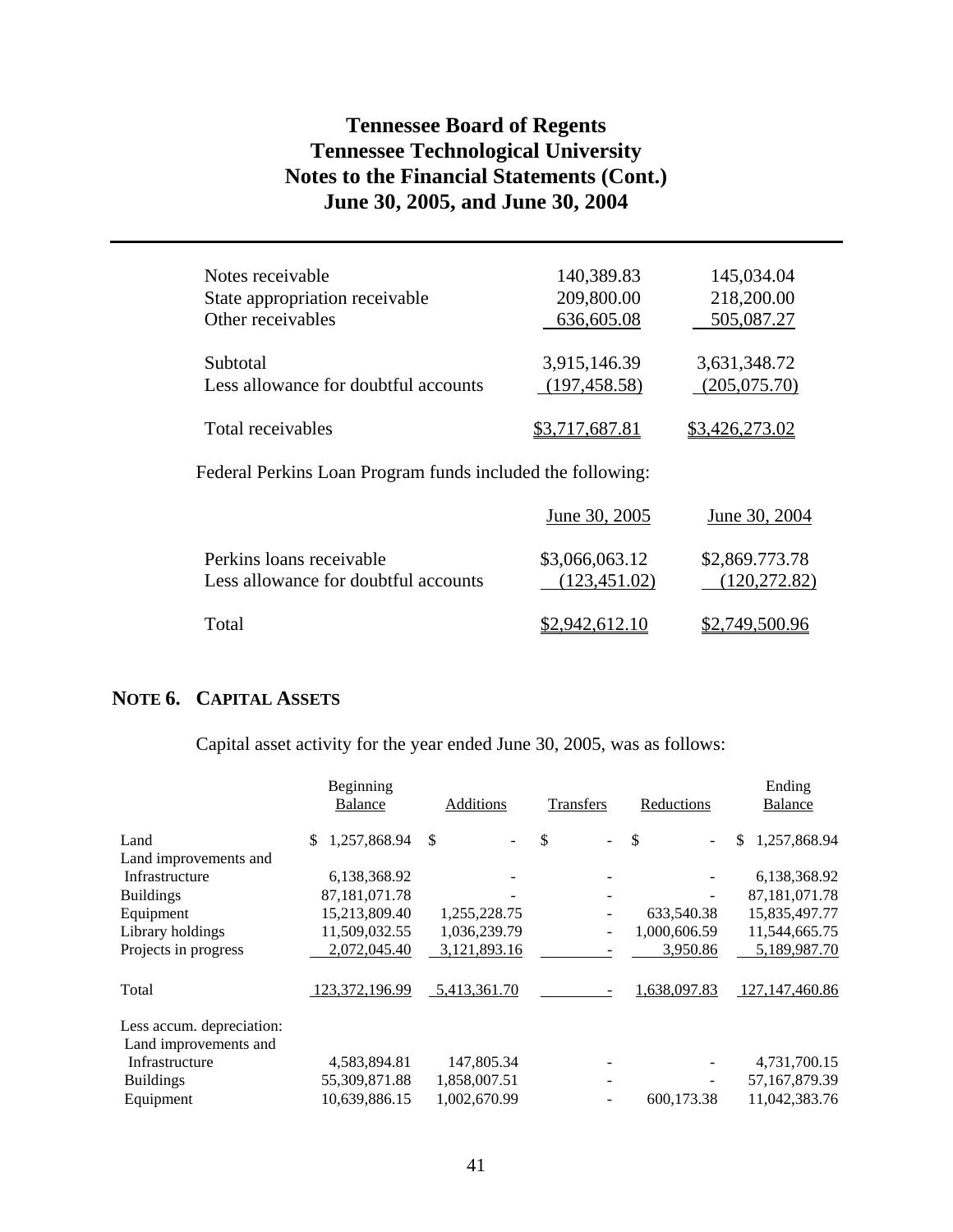| Library holdings          | 6,811,278.65    | 1,045,641.26   |        | 1,000,606.59 | 6,856,313.32           |
|---------------------------|-----------------|----------------|--------|--------------|------------------------|
| Total accum. depreciation | 77,344,931.49   | 4,054,125.10   | $\sim$ | 1,600,779.97 | 79,798,276.62          |
| Capital assets, net       | \$46,027,265.50 | \$1,359,236.60 |        | \$ 37.317.86 | <u>\$47,349,184.24</u> |

Capital asset activity for the year ended June 30, 2004, was as follows:

|                           | Beginning<br><b>Balance</b> | Additions      | Transfers                | Reductions    | Ending<br><b>Balance</b> |
|---------------------------|-----------------------------|----------------|--------------------------|---------------|--------------------------|
| Land                      | 1,257,868.94<br>\$.         | \$             | \$                       | \$            | \$<br>1,257,868.94       |
| Land improvements and     |                             |                |                          |               |                          |
| Infrastructure            | 6,138,368.92                |                |                          |               | 6,138,368.92             |
| <b>Buildings</b>          | 79,865,425.04               | 2,236,175.43   | 7,855,496.37             | 2,776,025.06  | 87,181,071.78            |
| Equipment                 | 15,875,521.23               | 1,213,266.96   |                          | 1,874,978.79  | 15,213,809.40            |
| Library holdings          | 11,636,990.11               | 906,841.34     |                          | 1,034,798.90  | 11,509,032.55            |
| Projects in progress      | 8,061,054.85                | 1,866,486.92   | (7,855,496.37)           |               | 2,072,045.40             |
| Total                     | 122,835,229.09              | 6,222,770.65   |                          | 5,685,802.75  | 123, 372, 196. 99        |
| Less accum. depreciation: |                             |                |                          |               |                          |
| Land improvements and     |                             |                |                          |               |                          |
| Infrastructure            | 4,426,896.92                | 156,997.89     |                          |               | 4,583,894.81             |
| <b>Buildings</b>          | 56,143,594.49               | 1,892,837.20   | $\overline{\phantom{0}}$ | 2,726,559.81  | 55,309,871.88            |
| Equipment                 | 11,353,169.93               | 994,118.00     |                          | 1,707,401.78  | 10,639,886.15            |
| Library holdings          | 6,797,836.00                | 1,048,241.55   |                          | 1,034,798.90  | 6,811,278.65             |
| Total accum. depreciation | 78,721,497.34               | 4,092,194.64   |                          | 5,468,760.49  | 77,344,931.49            |
| Capital assets, net       | <u>\$44,113,731.75</u>      | \$2,130,576.01 | \$                       | \$ 217,042.26 | \$46,027,265.50          |

## **NOTE 7. LONG-TERM LIABILITIES**

Long-term liabilities activity for the year ended June 30, 2005, was as follows:

|                                               | <b>Beginning</b><br>Balance | Additions                      | Reductions                                 | Ending<br>Balance             | Current<br>Portion         |
|-----------------------------------------------|-----------------------------|--------------------------------|--------------------------------------------|-------------------------------|----------------------------|
| Payables:<br><b>Bonds</b><br>Commercial paper | \$12,270,325.38             | 864,340.00<br>S.<br>665,800.00 | \$1,483,803.11<br>$\overline{\phantom{a}}$ | \$11,650,862.27<br>665,800.00 | \$514,080.05<br>665,800.00 |
| Subtotal                                      | 12,270,325.38               | 1,530,140.00                   | 1,483,803.11                               | 12,316,662.27                 | 1,179,880.05               |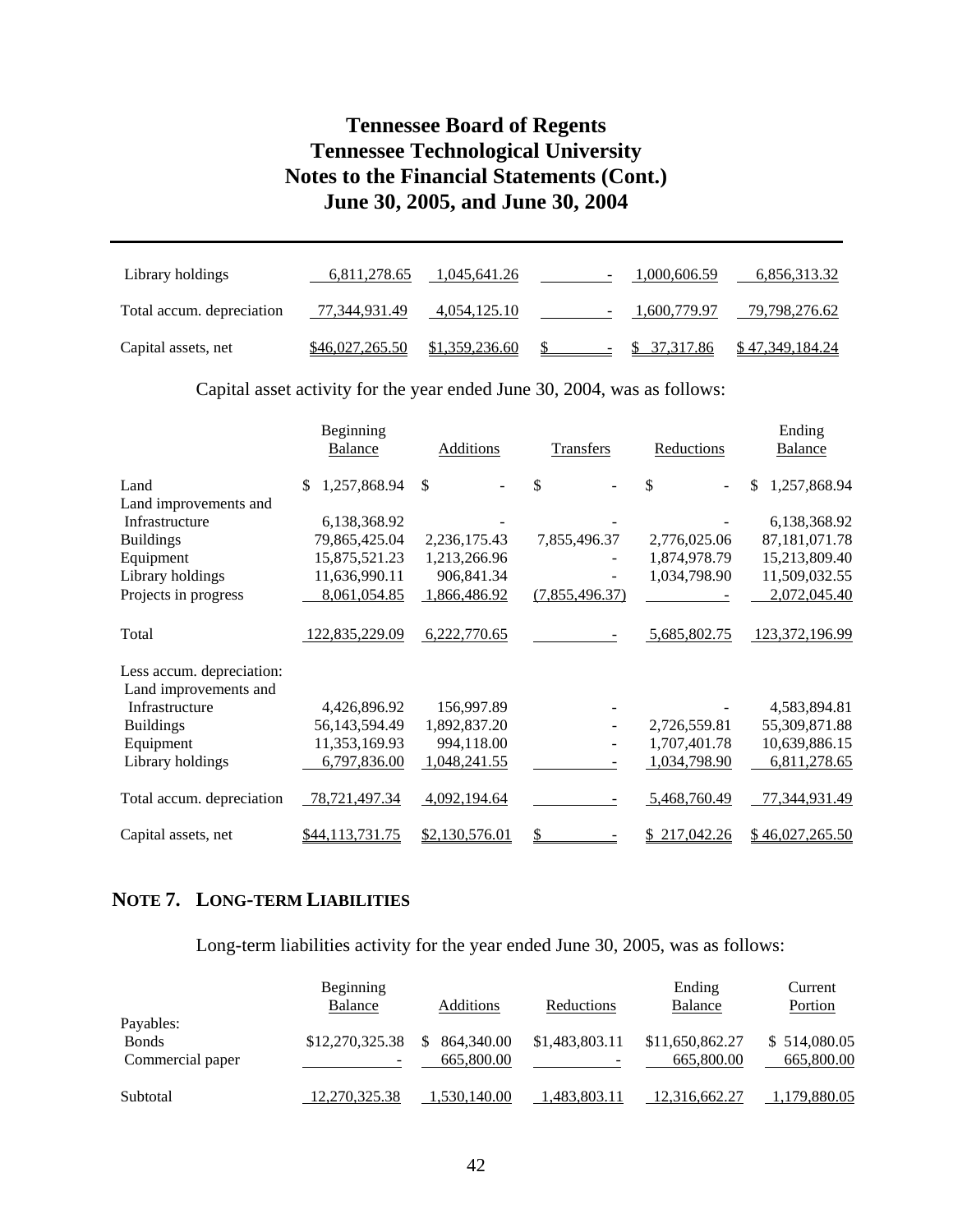| Other liabilities:<br>Compensated absences<br>Due to grantors | 2,819,045.50<br>2,997,514.88 | 1,755,729.48<br>18,662.70 | 1,639,231.09   | 2,935,543.89<br>3,016,177.58 | 881,619.42     |
|---------------------------------------------------------------|------------------------------|---------------------------|----------------|------------------------------|----------------|
| Subtotal                                                      | 5,816,560.38                 | 1,774,392.18              | 1,639,231.09   | 5,951,721.47                 | 881,619.42     |
| Total long-term liabilities                                   | \$18,086,885.76              | \$3,304,532.18            | \$3,123,034.20 | \$18,268,383.74              | \$2,061,499.47 |

Long-term liabilities activity for the year ended June 30, 2004, was as follows:

|                             | Beginning<br><b>Balance</b> | Additions      | Reductions        | Ending<br>Balance | Current<br>Portion |
|-----------------------------|-----------------------------|----------------|-------------------|-------------------|--------------------|
| Payables:                   |                             |                |                   |                   |                    |
| <b>Bonds</b>                | 7.938.848.23                | \$5,216,694.33 | 885,217.18<br>\$. | \$12,270,325.38   | 670,834.75<br>\$   |
| Commercial paper            | 2,495,496.37                |                | 2,495,496.37      |                   |                    |
| Subtotal                    | 10.434.344.60               | 5,216,694.33   | 3,380,713.55      | 12.270.325.38     | 670,834.75         |
| Other liabilities:          |                             |                |                   |                   |                    |
| Compensated absences        | 2,877,934.86                | 1,557,928.08   | 1,616,817.44      | 2,819,045.50      | 821,635.81         |
| Due to grantors             | 2.948.455.69                | 49,059.19      |                   | 2,997,514.88      |                    |
| Subtotal                    | 5.826.390.55                | 1.606.987.27   | 1.616.817.44      | 5.816.560.38      | 821,635.81         |
| Total long-term liabilities | \$16,260,735.15             | \$6,823,681.60 | \$4,997,530.99    | \$18,086,885.76   | \$1,492,470.56     |

#### **Bonds Payable**

Bond issues, with interest rates ranging from 2% to 5.25% for Tennessee State School Bond Authority bonds, are due serially to 2032 and are secured by pledges of the facilities' revenues to which they relate and certain other revenues and fees of the university, including state appropriations. The bonded indebtedness with the Tennessee State School Bond Authority reported on the statement of net assets is shown net of assets held by the authority in the debt service reserve and unexpended debt proceeds. The reserve amount was \$13,062.40 at June 30, 2005, and \$170,224.39 at June 30, 2004. Unexpended debt proceeds were \$95,659.09 at June 30, 2005, and \$157,161.99 at June 30, 2004.

Debt service requirements to maturity for bonds payable at June 30, 2005, are as follows: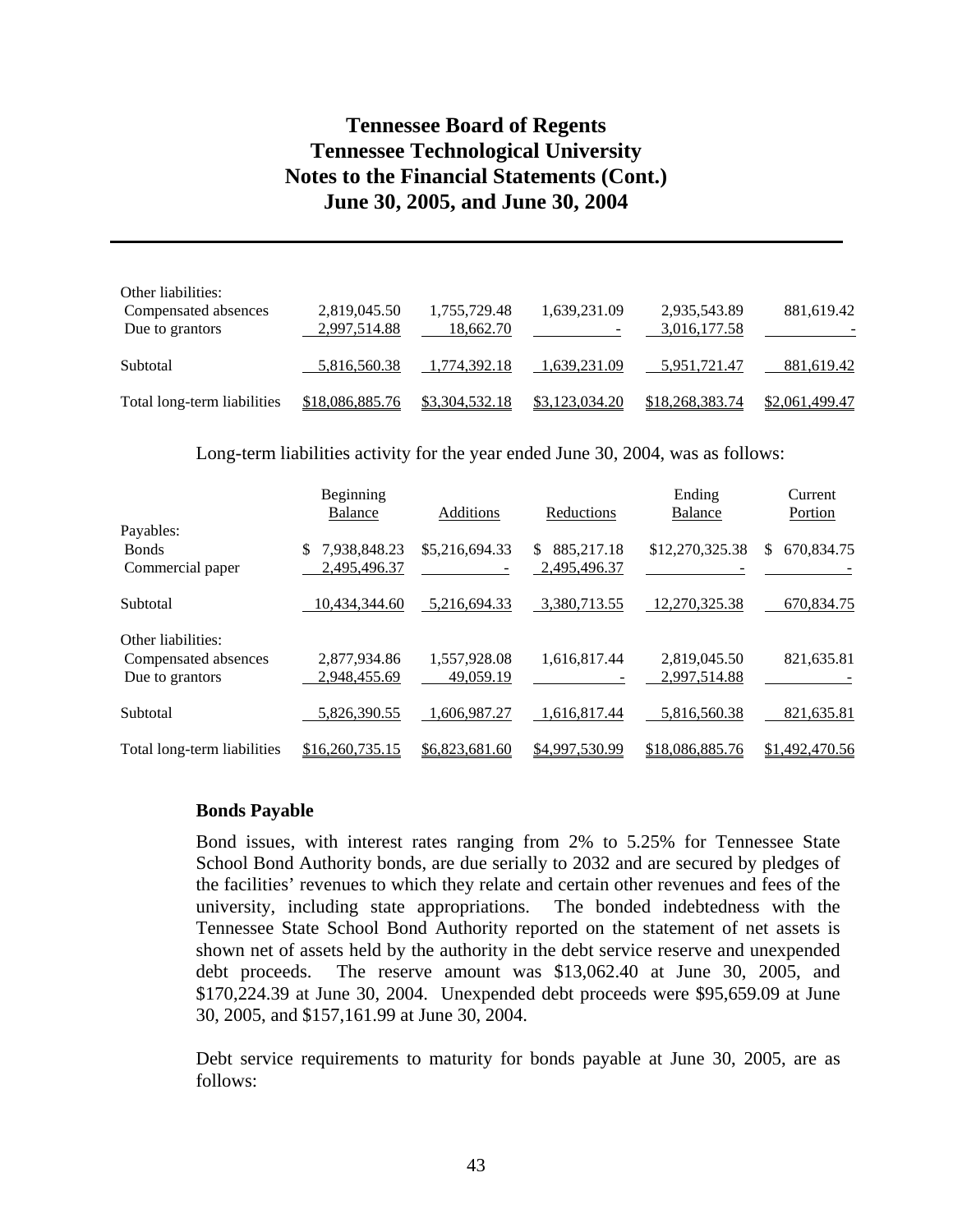| Year Ending<br>June 30 | Principal        | Interest         | Total           |
|------------------------|------------------|------------------|-----------------|
| 2006                   | 514,080.05<br>\$ | 528,146.61<br>\$ | \$1,042,226.66  |
| 2007                   | 532,958.31       | 512,958.47       | 1,045,916.78    |
| 2008                   | 553,168.52       | 494,129.93       | 1,047,298.45    |
| 2009                   | 576,904.46       | 474,052.06       | 1,050,956.52    |
| 2010                   | 598,635.09       | 453,636.62       | 1,052,271.71    |
| 2011-2015              | 2,033,782.74     | 1,952,739.50     | 3,986,522.24    |
| 2016-2020              | 2,307,181.98     | 1,481,999.76     | 3,789,181.74    |
| 2021-2025              | 2,535,110.07     | 886,480.03       | 3,421,590.10    |
| 2026-2030              | 1,424,025.60     | 410,610.94       | 1,834,636.54    |
| 2031-2032              | 575,015.45       | 54,320.38        | 629,335.83      |
|                        | \$11,650,862.27  | \$7,249,074.30   | \$18,899,936.57 |

#### **Commercial Paper**

The Tennessee State School Bond Authority also authorized the issuance of commercial paper to finance the costs of various capital projects. The amount issued for projects at the university was \$665,800.00 at June 30, 2005.

For the commercial paper program, the Tennessee State School Bond Authority maintains an interest rate reserve fund. The university contributes amounts to the reserve fund based on the amounts drawn. The principal of the reserve will be contributed to pay off notes or credited back to the university when the notes are converted to bonds. The interest earned on the reserve is used to pay interest due during the month.

#### **NOTE 8. ENDOWMENTS**

If a donor has not provided specific instructions to the university, state law permits the university to authorize for expenditure the net appreciation (realized and unrealized) of the investments of endowment funds. When administering its power to spend net appreciation, the university is required to consider the university's longterm and short-term needs, present and anticipated financial requirements, expected total return on its investments, price-level trends, and general economic conditions.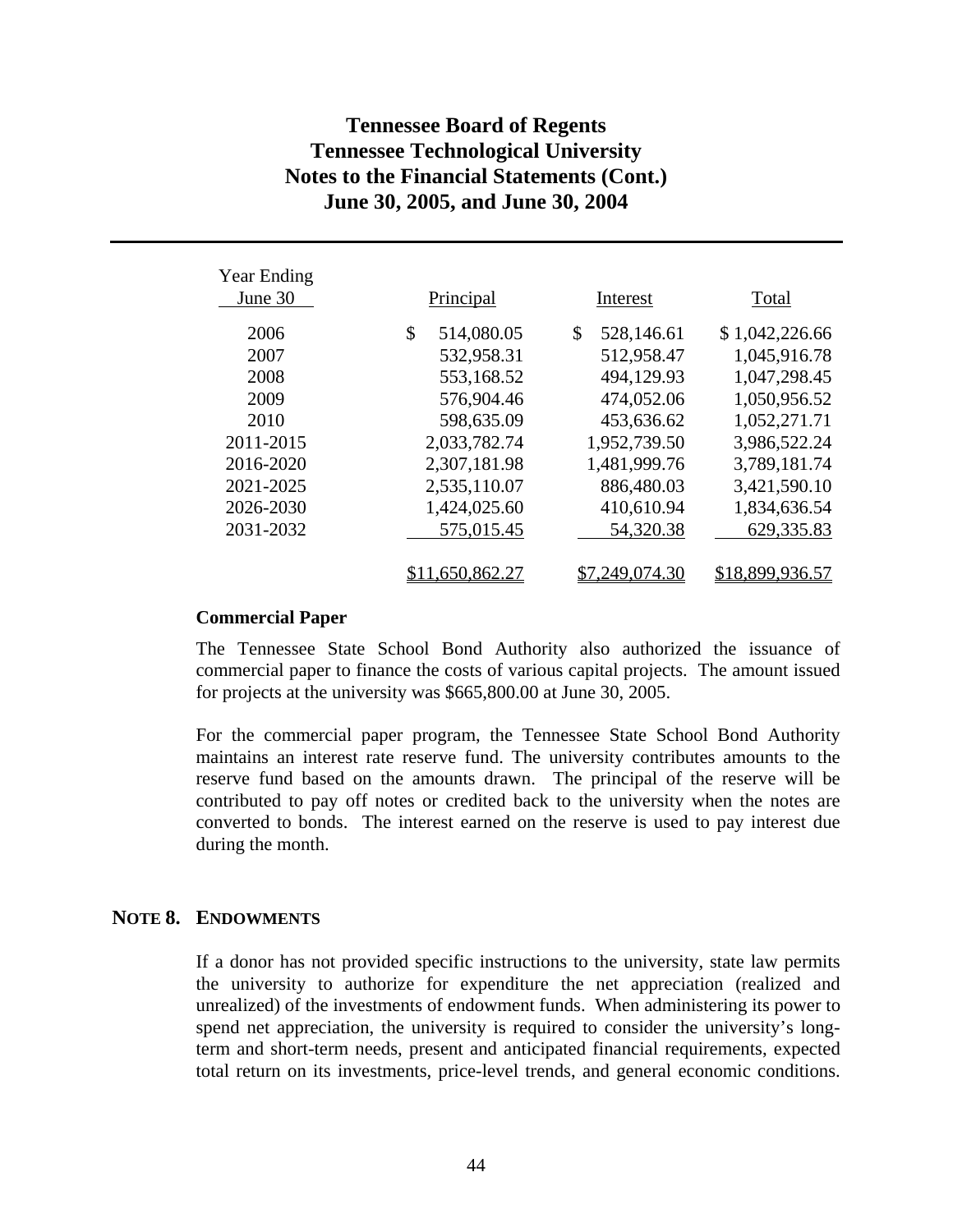Any net appreciation spent is required to be spent for the purposes for which the endowment was established.

The university chooses to spend only a portion of the investment income (including changes in the value of investments) each year. Under the spending plan established by the university, only realized gains are distributed. Percentage amounts retained are based on donor requirements and have been authorized for expenditure. At June 30, 2005, net appreciation of \$34,595.92 is available to be spent. A portion of this amount is included in expendable restricted net assets as follows: scholarships and fellowships - \$11,122.82; instructional department uses - \$15,470.90; loans - \$790.24; and other - \$1,218.21. The remainder of \$5,993.75 is included in unrestricted net assets. At June 30, 2004, net appreciation of \$48,486.07 is available to be spent. A portion of this amount is included in expendable restricted net assets as follows: scholarships and fellowships - \$23,532.60; instructional department uses - \$10,784.34; loans - \$1,511.54; and other - \$2,269.32. The remainder of \$10,388.27 is included in unrestricted net assets.

#### **NOTE 9. UNRESTRICTED NET ASSETS**

Unrestricted net assets include funds that have been designated or reserved for specific purposes. The unrestricted net assets are composed of the following:

|                                      | June 30, 2005    | June 30, 2004  |
|--------------------------------------|------------------|----------------|
| Working capital                      | 646,389.86<br>S. | \$616,820.58   |
| Encumbrances                         | 616,032.04       | 348,241.31     |
| Designated fees                      | 736,083.29       | 1,098,237.89   |
| Auxiliaries                          | 445,851.42       | 419,019.42     |
| Quasi-endowment                      | 265,351.64       | 302,843.89     |
| <b>Plant construction</b>            | 1,556,681.48     | 746,607.04     |
| Renewal and replacement of equipment | 3,434,850.62     | 3,880,957.41   |
| Debt retirement                      | 371,886.88       | 1,537,997.20   |
| Unreserved/undesignated              | (227, 127.63)    | (697, 438.98)  |
|                                      |                  |                |
| Total                                | 845,999.60       | \$8,253,285.76 |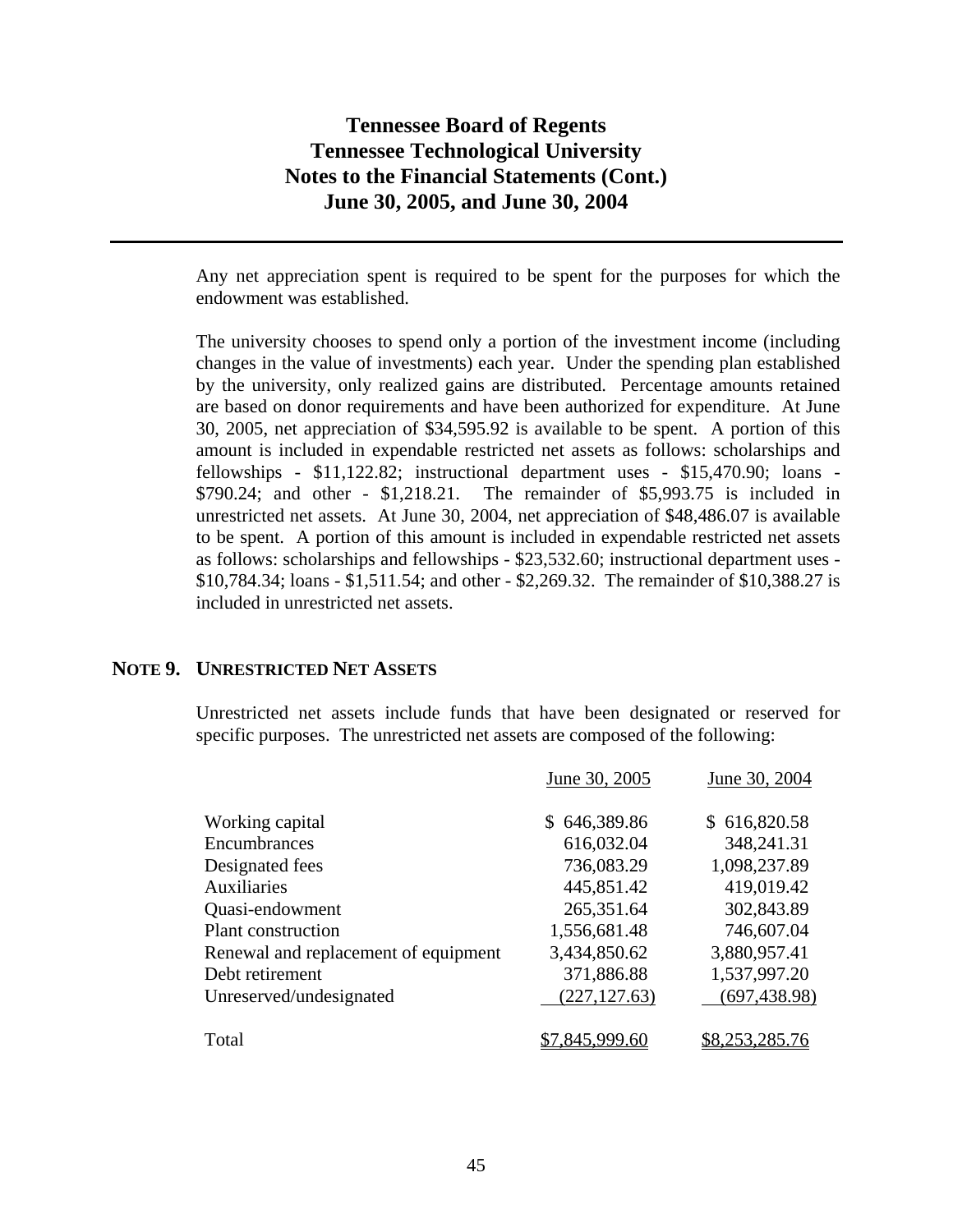#### **NOTE 10. PENSION PLANS**

## **A. Defined Benefit Plan**

#### **Tennessee Consolidated Retirement System**

Plan Description - The university contributes to the State Employees, Teachers, and Higher Education Employees Pension Plan (SETHEEPP), a cost-sharing, multiple-employer, defined benefit pension plan administered by the Tennessee Consolidated Retirement System (TCRS). TCRS provides retirement, death, and disability benefits as well as annual cost-of-living adjustments to plan members and their beneficiaries. Title 8, Chapters 34-37, *Tennessee Code Annotated,* establishes benefit provisions. State statutes are amended by the Tennessee General Assembly.

The TCRS issues a publicly available financial report that includes financial statements and required supplementary information for SETHEEPP. That report may be obtained by writing to the Tennessee Department of the Treasury, Consolidated Retirement System, 10th Floor Andrew Jackson Building, Nashville, Tennessee 37243-0230, or by calling (615) 741-8202.

Funding Policy - Plan members are noncontributory. The university is required to contribute an actuarially determined rate. The current rate is 10.54% of annual covered payroll. Contribution requirements for the university are established and may be amended by the TCRS' Board of Trustees. The university's contributions to TCRS for the years ended June 30, 2005, 2004, and 2003 were \$2,368,211.39, \$1,557,443.97, and \$1,605,458.25. Contributions met the requirements for each year.

#### **B. Defined Contribution Plans**

#### **Optional Retirement Plans (ORP)**

Plan Description - The university contributes to three defined contribution plans: Teachers Insurance and Annuity Association–College Retirement Equities Fund (TIAA-CREF), Aetna Life Insurance and Annuity Company, and Variable Annuity Life Insurance Company (VALIC). These plans are administered by the Tennessee Department of the Treasury. Each plan provides retirement benefits to faculty and staff who are exempt from the overtime provisions of the Fair Labor Standards Act and who waive membership in the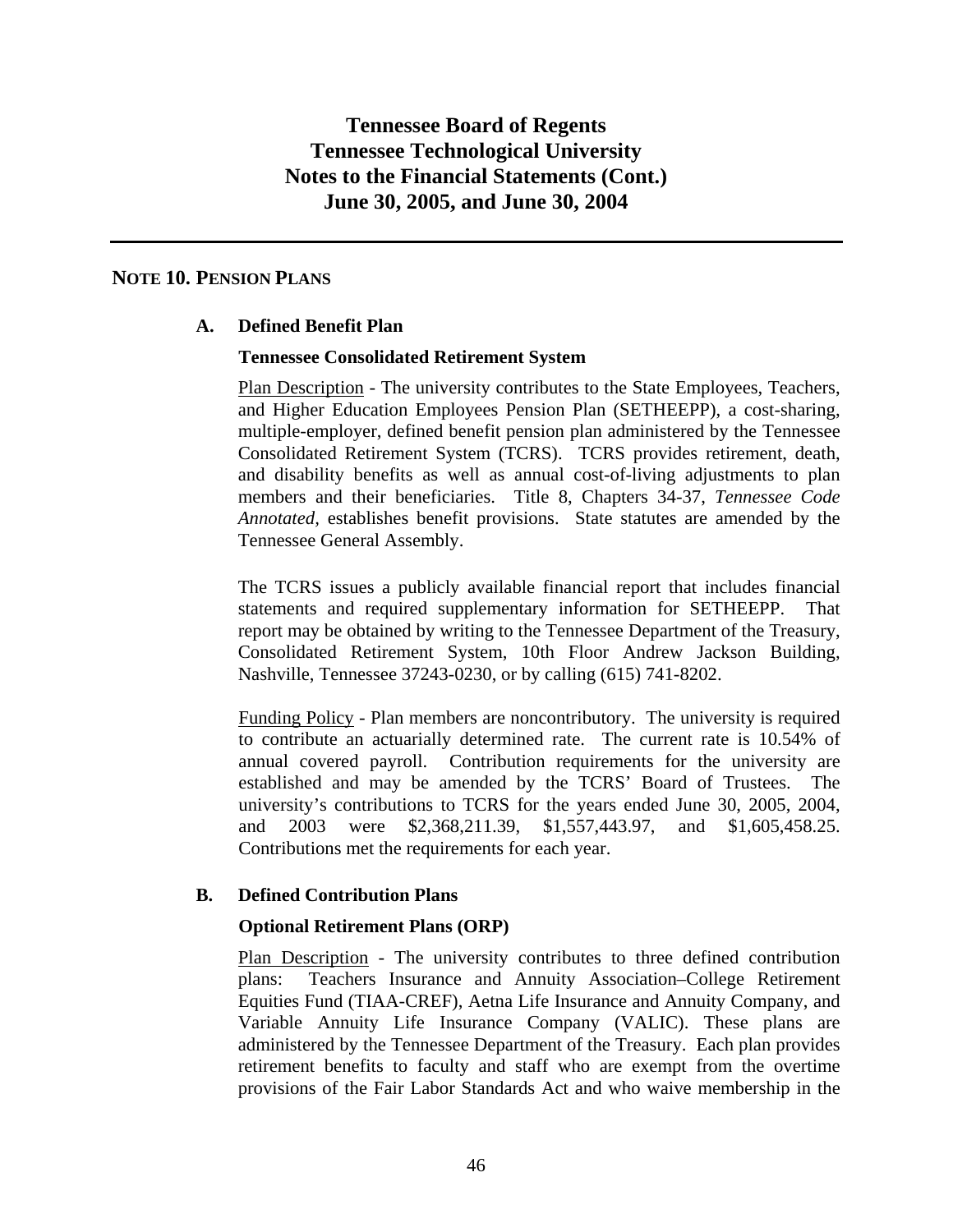TCRS. Benefits depend solely on amounts contributed to the plan plus investment earnings. Plan provisions are established by state statute in Title 8, Chapter 35, Part 4, *Tennessee Code Annotated.* State statutes are amended by the Tennessee General Assembly.

Funding Policy - Plan members are noncontributory. The university contributes an amount equal to 10% of the employee's base salary up to the social security wage base and 11% above the social security wage base. Contribution requirements are established and amended by state statute. The contribution made by the university to the plans was \$2,815,472.25 for the year ended June 30, 2005, and \$2,612,035.12 for the year ended June 30, 2004. Contributions met the requirements for each year.

#### **NOTE 11. OTHER POST-EMPLOYMENT BENEFITS**

The State of Tennessee administers a group health insurance program which provides post-employment health insurance benefits to eligible university retirees. This benefit is provided and administered by the State of Tennessee. The university assumes no liability for retiree health care programs. Information related to this plan is available at the statewide level in the *Tennessee Comprehensive Annual Financial Report*. That report may be obtained by writing to the Tennessee Department of Finance and Administration, Division of Accounts, 14th Floor William R. Snodgrass Tennessee Tower, 312 Eighth Avenue North, Nashville, Tennessee 37243-0298, or by calling (615) 741-2140.

#### **NOTE 12. INSURANCE-RELATED ACTIVITIES**

It is the policy of the state not to purchase commercial insurance for the risks of losses for general liability, automobile liability, professional malpractice, and workers' compensation. The state's management believes it is more economical to manage these risks internally and set aside assets for claim settlement in its internal service fund, the Risk Management Fund. The state purchases commercial insurance for real property, flood, earthquake, and builder's risk losses and surety bond coverage on the state's officials and employees. The Risk Management Fund is also responsible for claims for damages to state owned property up to the amount of the property insurance aggregate deductible amount. The insurance policy deductibles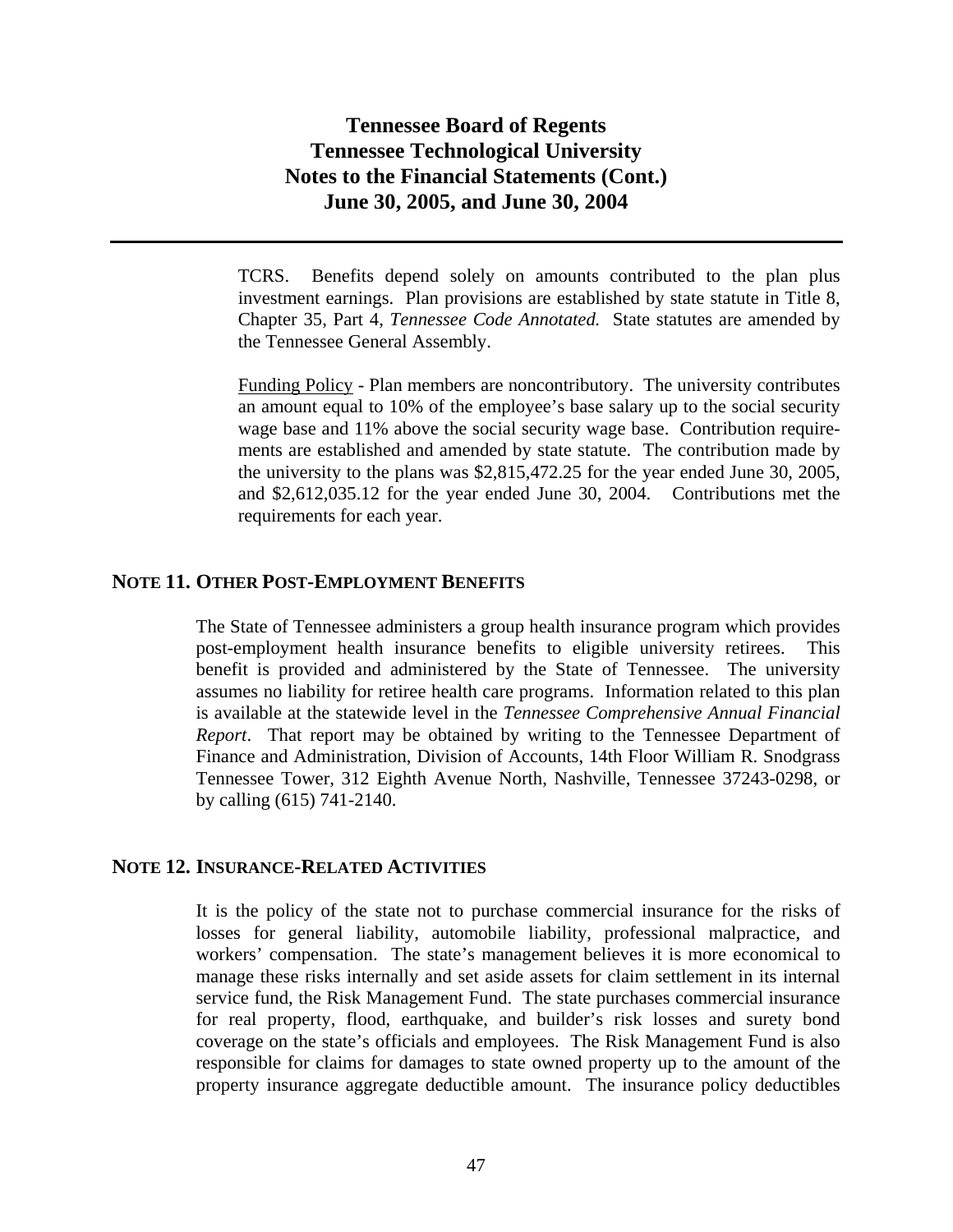vary from \$25,000 per occurrence, depending on the type of coverage, to an aggregate of \$7.5 million.

The university participates in the Risk Management Fund. The fund allocates the cost of providing claims servicing and claims payment by charging a premium to the university based on a percentage of the university's expected loss costs, which include both experience and exposures. This charge considers recent trends in actual claims experience of the state as a whole. An actuarial valuation is performed as of fiscal year-end to determine the fund liability and premium allocation. Information regarding the determination of the claims liabilities and the changes in the balances of the claims liabilities for the years ended June 30, 2005, and June 30, 2004, are presented in the *Tennessee Comprehensive Annual Financial Report*. That report may be obtained by writing to the Tennessee Department of Finance and Administration, Division of Accounts, 14th Floor William R. Snodgrass Tennessee Tower, 312 Eighth Avenue North, Nashville, Tennessee 37243-0298, or by calling (615) 741-2140. Since the university participates in the Risk Management Fund, it is subject to the liability limitations under the provisions of the Tennessee Claims Commission Act, *Tennessee Code Annotated,* Section 9-8-101 et seq. Liability for negligence of the university for bodily injury and property damage is limited to \$300,000 per person and \$1,000,000 per occurrence. The limits of liability under workers' compensation are set forth in *Tennessee Code Annotated,* Section 50-6-101 et seq. Claims are paid through the state's Risk Management Fund. At June 30, 2005, the Risk Management Fund held \$114.4 million in cash and cash equivalents designated for payment of claims. At June 30, 2004, the Risk Management fund held \$101.1 million in cash and cash equivalents designated for payment of claims.

At June 30, 2005, the scheduled coverage for the university was \$230,195,100 for buildings and \$92,500,200 for contents. At June 30, 2004, the scheduled coverage for the university was \$221,215,400 for buildings and \$91,226,900 for contents.

The state has also set aside assets in the Employee Group Insurance Fund, an internal service fund, to provide a program of health insurance coverage for the employees of the state with the risk retained by the state. The university participates in the Employee Group Insurance Fund. The fund allocates the cost of providing claims servicing and claims payment by charging a premium to the university based on estimates of the ultimate cost of claims that have been reported but not settled and of claims that have been incurred but not reported. Employees and providers have 13 months to file medical claims.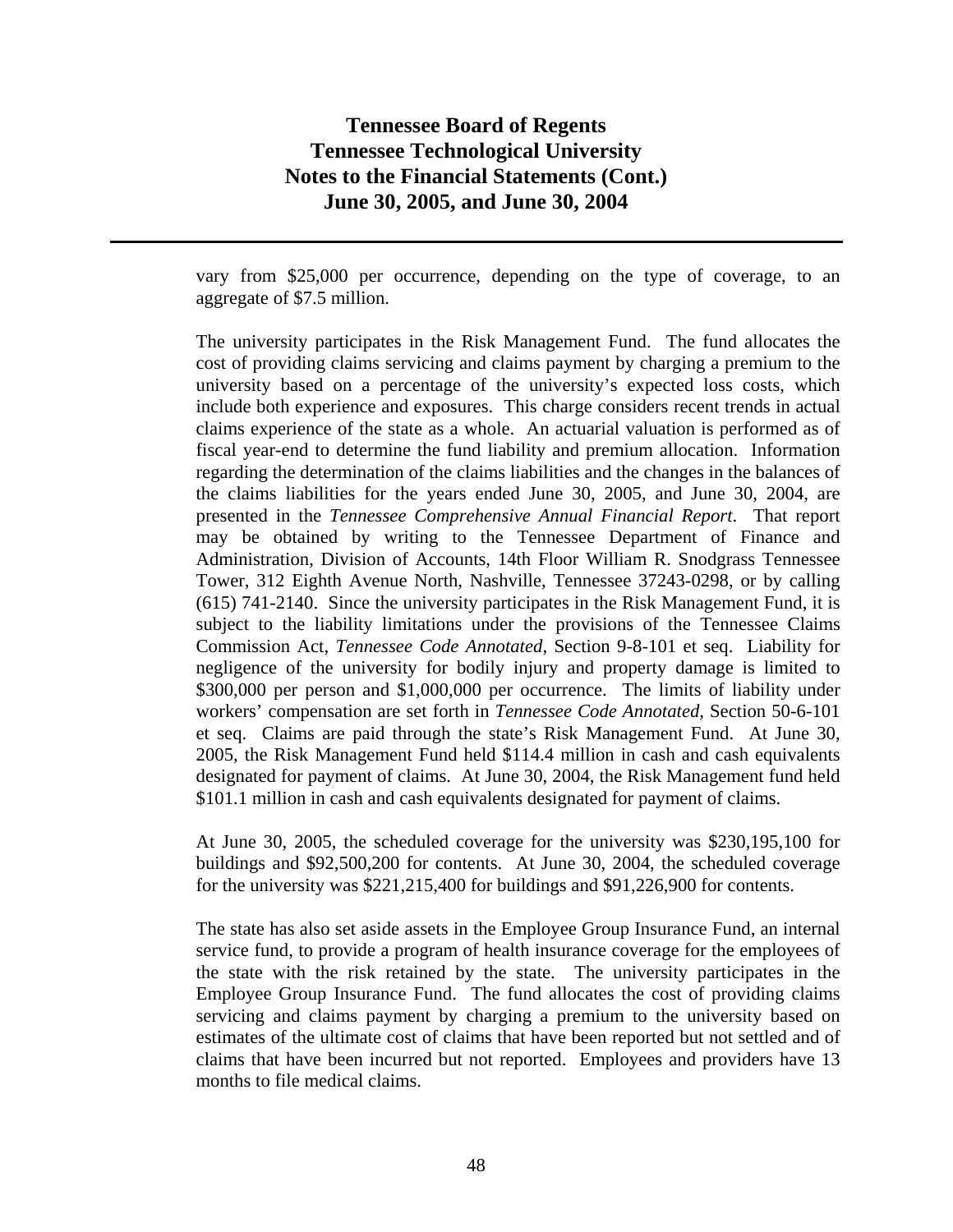#### **NOTE 13. COMMITMENTS AND CONTINGENCIES**

Sick Leave - The university records the cost of sick leave when paid. Generally, since sick leave (earned one day per month with unlimited accumulation) is paid only when an employee dies or is absent because of illness, injury, or related family death, there is no liability for sick leave at June 30. The dollar amount of unused sick leave was \$23,531,032.68 at June 30, 2005, and \$22,506,843.69 at June 30, 2004.

Operating Leases - The university has entered into various operating leases for equipment. Such leases will probably continue to be required. Expenses under operating leases were \$238,270.29 for the year ended June 30, 2005, and \$272,981.04 for the year ended June 30, 2004. All operating leases are cancelable at the lessee's option.

Construction in Progress - At June 30, 2005, outstanding commitments under construction contracts totaled \$961,300.00 for the nursing building, mechanical system upgrade, fire alarm system upgrade, housing fire safety, central cooling deficiency, Bruner Hall electrical upgrade, and ADA, of which \$841,300.00 will be funded by future state capital outlay appropriations.

Contract - In December 2004, the Tennessee Board of Regents system entered into a contract with SungardSCT for the purchase of a comprehensive enterprise resource planning system. The contract includes a multi-year phase-in of administrative software for financial, human resource, and student systems. The university's outstanding liability for this contract is estimated as \$2,774,816.24 at June 30, 2005.

### **NOTE 14. CHAIRS OF EXCELLENCE**

The university had \$4,974,056.01 on deposit at June 30, 2005, and \$4,871,160.85 on deposit at June 30, 2004, with the State Treasurer for the university's Chairs of Excellence program. These funds are held in trust by the state and are not included in the financial statements.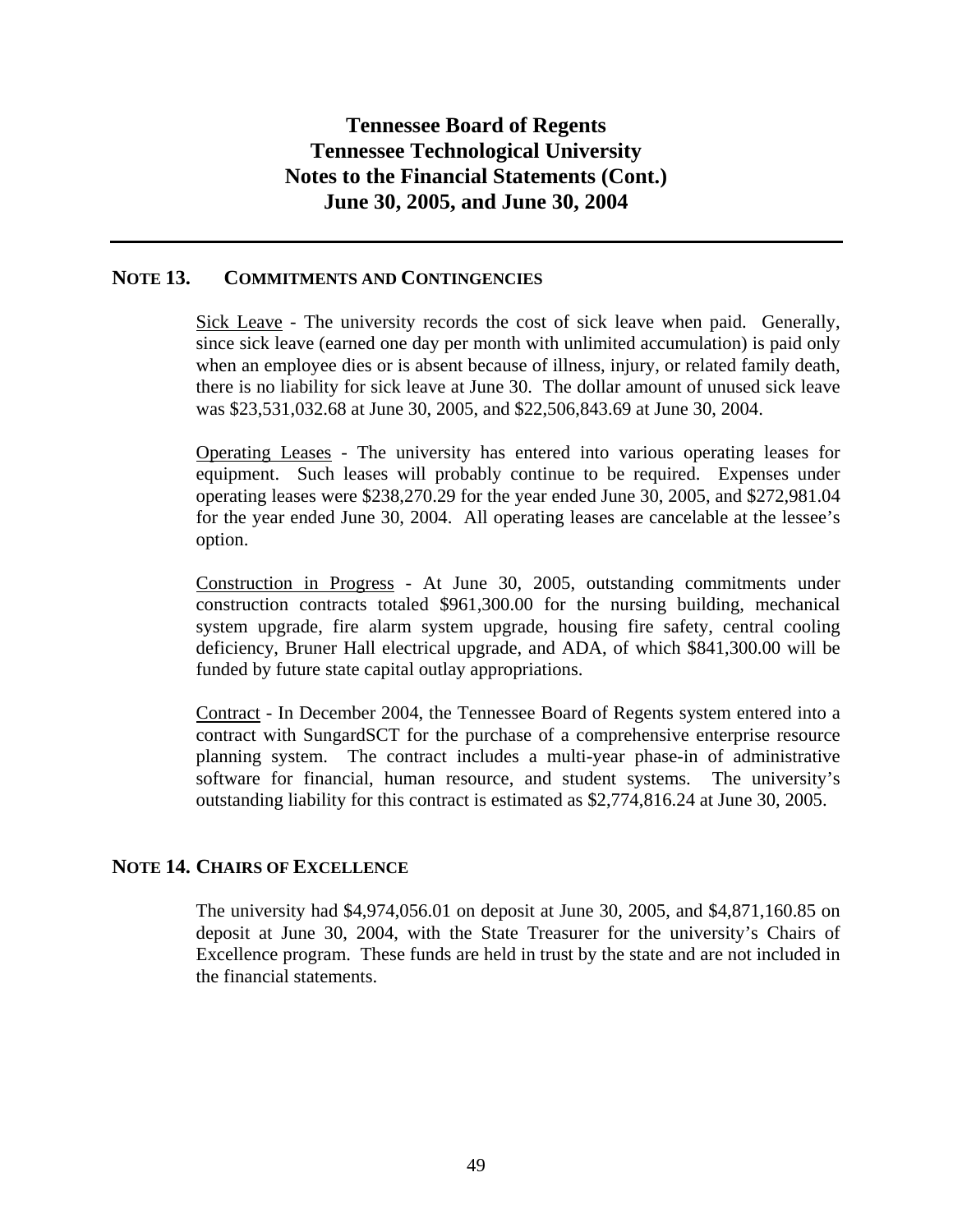## **NOTE 15. FUNDS HELD IN TRUST BY OTHERS**

The university is a beneficiary under the CTC Charitable Lead Trust, Odom Family Trust, and Odom Tennessee Tech Charitable Lead Trust. The underlying assets are not considered assets of the university and are not included in the university's financial statements. The university received \$44,032.86, \$36,250.00, and \$22,520.55, respectively, from these funds during the year ended June 30, 2005, for a total of \$102,803.41 and \$80,282.86 during the year ended June 30, 2004.

### **NOTE 16. NATURAL CLASSIFICATIONS WITH FUNCTIONAL CLASSIFICATIONS**

|                         |                 |                 | <b>Natural Classification</b><br>Other |                |                               |                  |
|-------------------------|-----------------|-----------------|----------------------------------------|----------------|-------------------------------|------------------|
| Functional              | Salaries        | <b>Benefits</b> | Operating                              | Scholarships   | Depreciation                  | Total            |
| Classification          |                 |                 |                                        |                |                               |                  |
| Instruction             | \$29,557,528.04 | \$8.087.630.94  | \$ 6.400,061.02                        | \$             | S<br>$\overline{\phantom{a}}$ | \$44,045,220.00  |
| Research                | 4,191,322.34    | 892,407.06      | 2.246.013.34                           |                |                               | 7,329,742.74     |
| Public service          | 2.050.177.76    | 553.134.50      | 1,609,346.72                           |                |                               | 4,212,658.98     |
| Academic support        | 5,721,511.90    | 1,857,193.86    | (1,186,994.76)                         |                |                               | 6,391,711.00     |
| Student services        | 4,322,791.46    | 1,462,852.89    | 3,405,317.16                           |                |                               | 9,190,961.51     |
| Institutional support   | 5,826,411.66    | 2,010,431.70    | 907,528.03                             |                |                               | 8,744,371.39     |
| Operation & maintenance | 3,405,332.15    | 1,648,847.80    | 5,135,942.20                           |                | $\overline{\phantom{a}}$      | 10,190,122.15    |
| Scholar. & fellow.      |                 |                 |                                        | 8.262.782.45   |                               | 8,262,782.45     |
| Auxiliary               | 2,066,245.04    | 714.298.41      | 3,012,091.27                           |                |                               | 5,792,634.72     |
| Depreciation            |                 |                 |                                        |                | 4,054,125.10                  | 4,054,125.10     |
| Total                   | \$57,141,320.35 | \$17,226,797.16 | \$21,529,304.98                        | \$8,262,782.45 | \$4,054,125.10                | \$108,214,330.04 |
|                         |                 |                 |                                        |                |                               |                  |

The university's operating expenses by functional classification for the year ended June 30, 2005, are as follows:

The university's operating expenses by functional classification for the year ended June 30, 2004, are as follows:

|                  |                 |                 | Natural Classification |                          |                          |                 |
|------------------|-----------------|-----------------|------------------------|--------------------------|--------------------------|-----------------|
|                  |                 |                 | Other                  |                          |                          |                 |
| Functional       | <b>Salaries</b> | <b>Benefits</b> | Operating              | Scholarships             | Depreciation             | Total           |
| Classification   |                 |                 |                        |                          |                          |                 |
| Instruction      | \$27,641,647.83 | \$7,107,206.81  | \$5,991,647.58         | \$<br>$\sim$             | $\sim$                   | \$40.740.502.22 |
| Research         | 4.133.153.41    | 825,746.30      | 1.858.779.11           | $\overline{\phantom{a}}$ | $\overline{\phantom{a}}$ | 6,817,678.82    |
| Public service   | 2.093.185.58    | 562,310.30      | 1.385.548.50           | ۰                        | $\overline{\phantom{a}}$ | 4.041.044.38    |
| Academic support | 5.387.263.26    | 1.628.020.04    | (1.276.807.90)         |                          | $\overline{\phantom{a}}$ | 5.738.475.40    |
| Student services | 4.062.899.80    | 1.332.089.88    | 2.983.430.50           | $\overline{\phantom{a}}$ | $\overline{\phantom{a}}$ | 8.378.420.18    |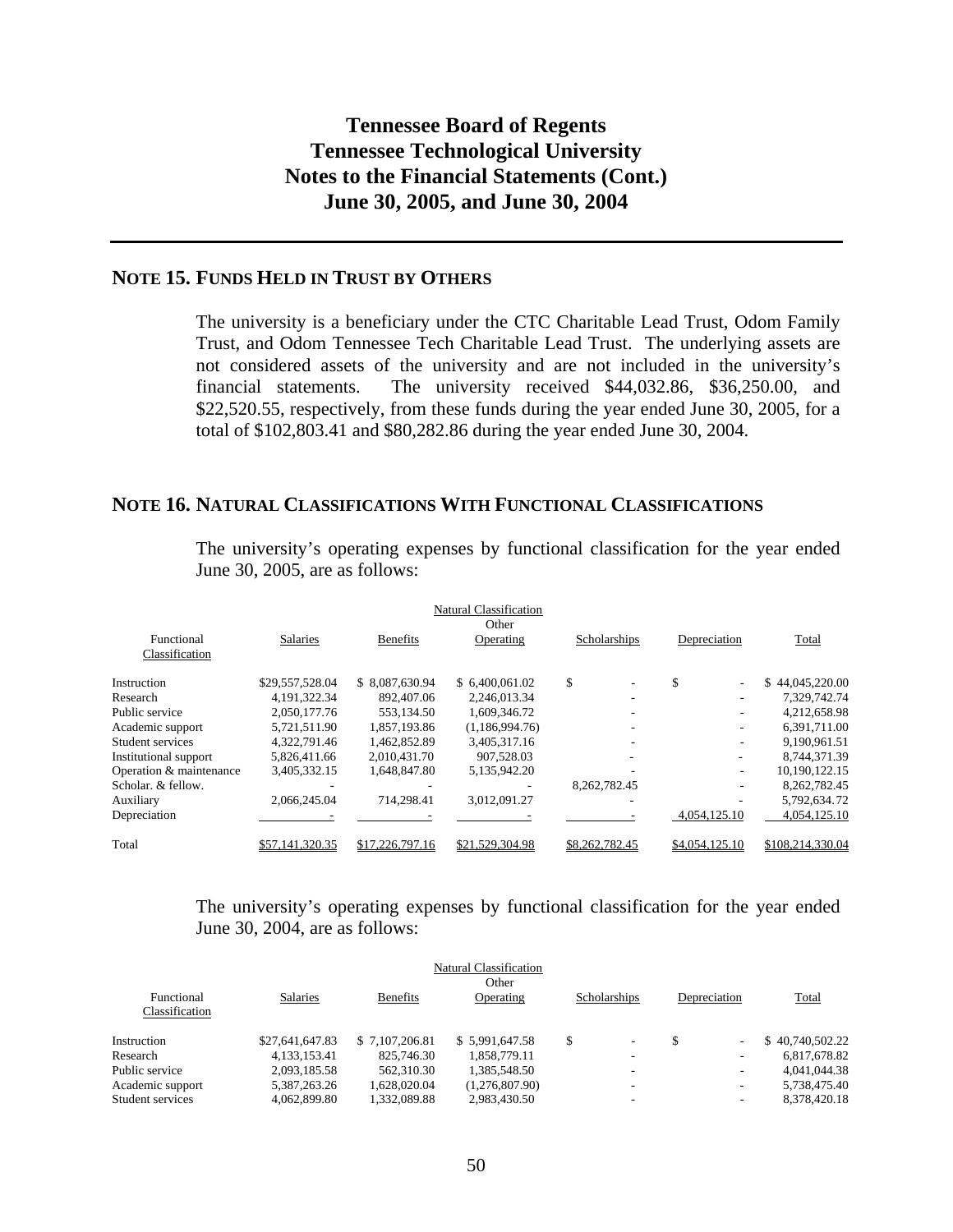| Institutional support   | 5,360,313.32    | 1,708,348.43    | 899,175.97               |                |                          | 7,967,837.72     |
|-------------------------|-----------------|-----------------|--------------------------|----------------|--------------------------|------------------|
| Operation & maintenance | 3,181,450.13    | 1,393,213.24    | 6,583,985.92             |                |                          | 11,158,649.29    |
| Scholar, & fellow.      | -               |                 | $\overline{\phantom{a}}$ | 6,007,460.01   | $\overline{\phantom{a}}$ | 6,007,460.01     |
| Auxiliary               | 1,929,796.03    | 596,045.67      | 2.926.859.84             |                |                          | 5,452,701.54     |
| Depreciation            |                 |                 |                          |                | 4.092.194.64             | 4.092.194.64     |
|                         |                 |                 |                          |                |                          |                  |
| Total                   | \$53,789,709.36 | \$15,152,980.67 | \$21,352,619.52          | \$6,007,460.01 | \$4,092,194.64           | \$100,394,964.20 |

#### **NOTE 17. SEGMENT INFORMATION**

The Tennessee Technological University Dormitory Corporation (TTUDC), on behalf of the university, issued revenue bonds to finance the construction of, and to maintain and operate, student apartments and dormitory housing. Investors in those bonds relied solely on the revenue generated by the individual activities for repayment. The TTUDC board met on June 23, 2005, and voted to dissolve the corporation since all of the corporation's liabilities had been paid. Upon dissolution of the corporation, all of its assets were transferred to the university. Therefore, there is no segment reporting for the year ended June 30, 2005. Descriptive information for the university's segment for the year ended June 30, 2004, is shown below:

#### **TTUDC Revenue Bonds of 1967**

The TTUDC revenue bonds of 1967 were issued to build the Jobe and Murphy residence halls.

Condensed financial information for the university's segment follows:

| <b>Condensed Statement of Net Assets</b> | <b>June 30, 2004</b> |  |  |  |
|------------------------------------------|----------------------|--|--|--|
| Assets:                                  |                      |  |  |  |
| Current assets                           | \$                   |  |  |  |
| Noncurrent assets                        | 85,928.93            |  |  |  |
| Capital assets (net)                     | 167,732.77           |  |  |  |
| Total assets                             | 253,661.70           |  |  |  |
| Liabilities:                             |                      |  |  |  |
| <b>Current liabilities</b>               | 80,789.00            |  |  |  |
| Noncurrent liabilities                   |                      |  |  |  |
| <b>Total liabilities</b>                 | 80,789.00            |  |  |  |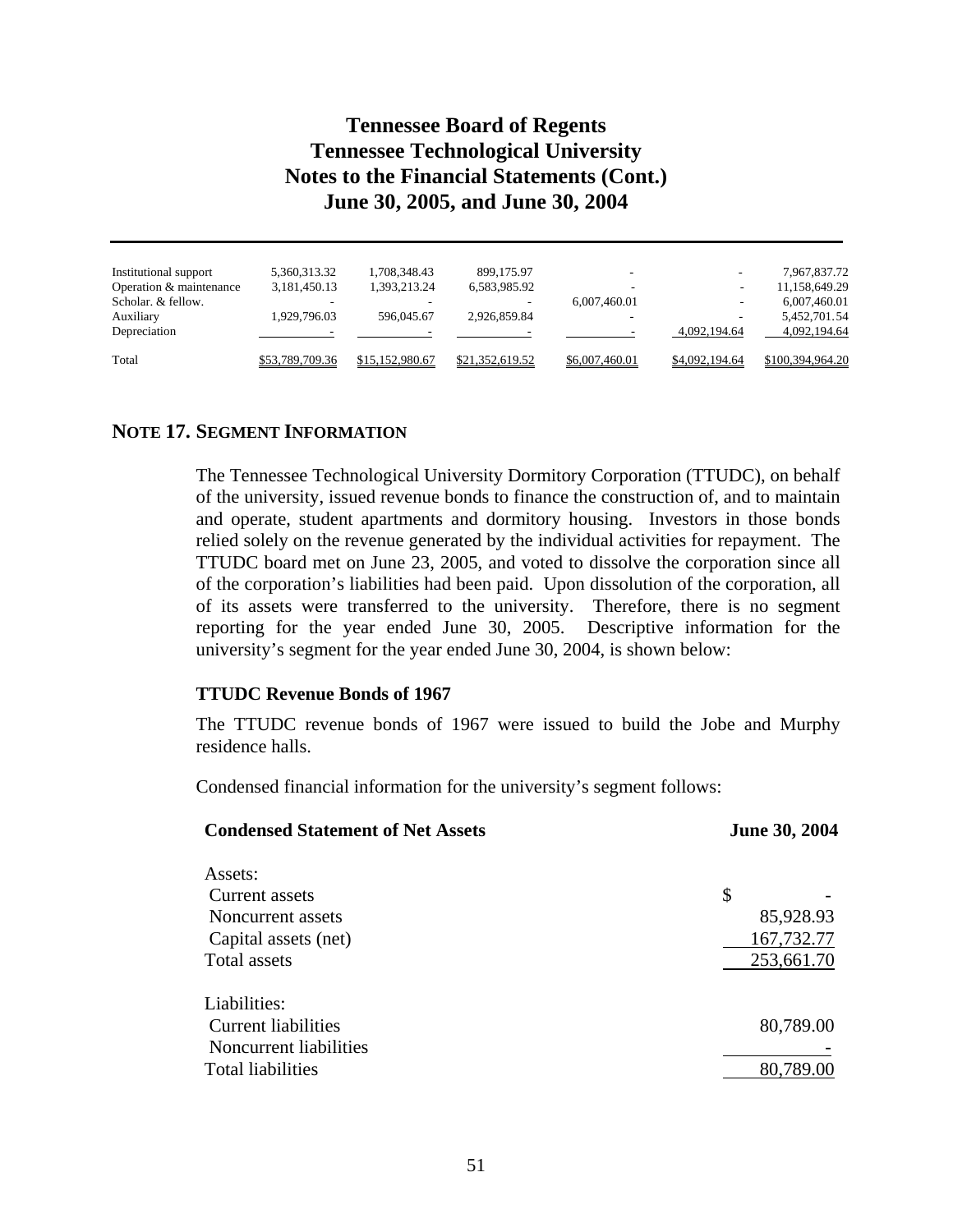| Net assets:                                     |                         |
|-------------------------------------------------|-------------------------|
| Invested in capital assets, net of related debt | 87,732.77               |
| Restricted - expendable for debt service        | 85,139.93               |
| Unrestricted                                    |                         |
| Total net assets                                | \$<br>172,872.70        |
|                                                 |                         |
| <b>Condensed Statement of Revenues,</b>         |                         |
| <b>Expenses, and Changes in Net Assets</b>      | <b>FY 2004</b>          |
| Operating revenues                              | \$<br>646,312.23        |
| Operating expenses                              | 509,062.23              |
| Depreciation expense                            | 41,933.15               |
| Net operating income                            | 95,316.85               |
| Nonoperating revenues (expenses):               |                         |
| Investment income                               | 1,442.33                |
| Interest on capital asset-related debt          | (10,341.00)             |
| Other nonoperating revenues (expenses)          | (2,487.87)              |
| Transfer (to) from reserve                      | (54, 171.81)            |
| Change in net assets                            | 29,758.50               |
| Net assets, beginning of year                   | <u>143,114.20</u>       |
| Net assets, end of year                         | \$<br>172,872.70        |
| <b>Condensed Statement of Cash Flows</b>        | <b>FY 2004</b>          |
| Net cash flows provided (used) by:              |                         |
| Operating activities                            | \$<br>137,250.00        |
| Noncapital financing activities                 | (54, 171.81)            |
| Capital and related financing activities        | (84,520.52)             |
| Investing activities                            | 1,442.33                |
| Net increase (decrease) in cash                 |                         |
| Cash, beginning of year                         |                         |
| Cash, end of year                               | $\overline{\mathbb{S}}$ |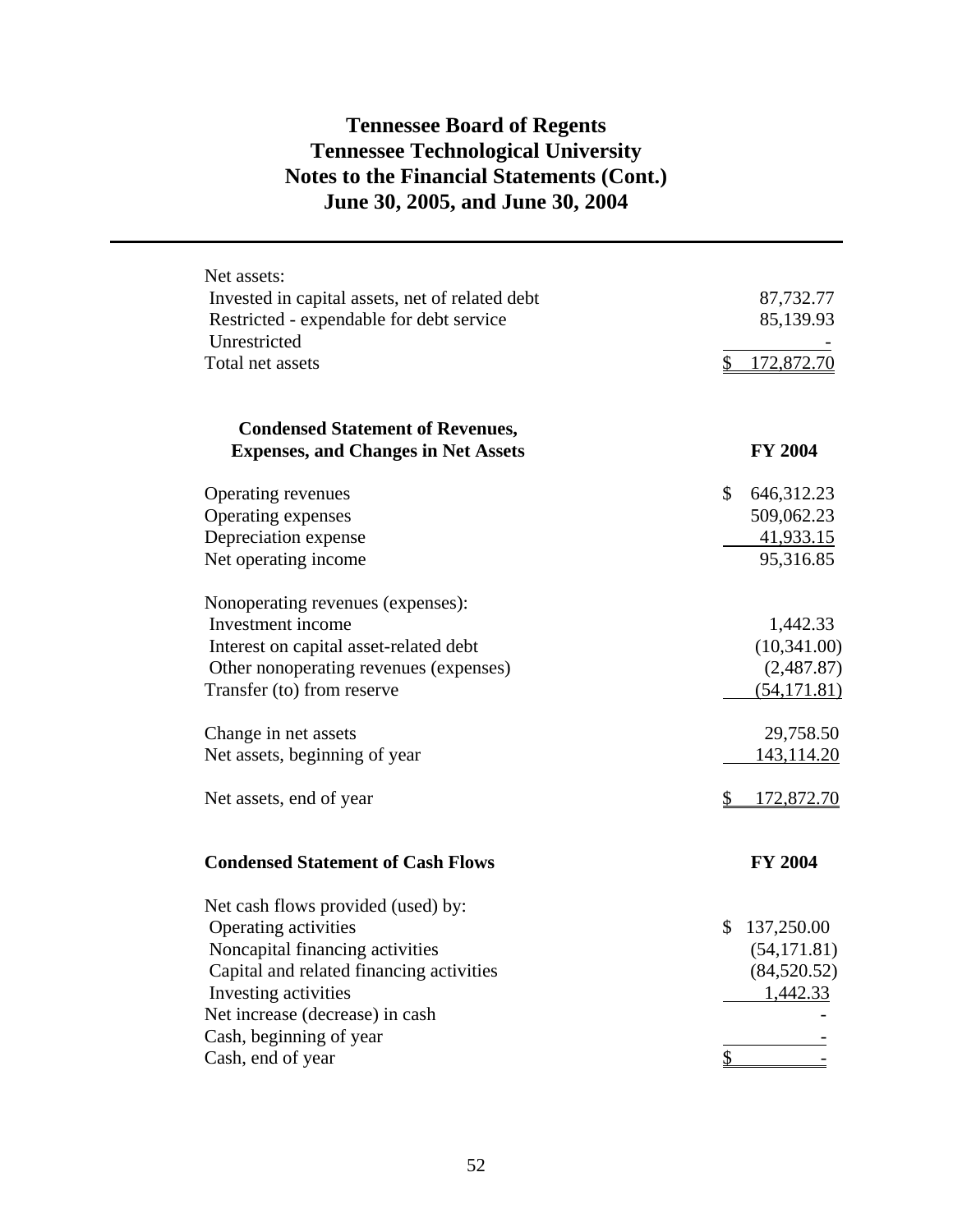#### **NOTE 18. COMPONENT UNIT**

The Tennessee Technological University Foundation is a legally separate, tax-exempt organization supporting Tennessee Technological University. The foundation acts primarily as a fund-raising organization to supplement the resources that are available to the university in support of its programs. The 22-member board of the foundation is self-perpetuating and consists of graduates and friends of the university. Although the university does not control the timing or amount of receipts from the foundation, the majority of resources, or income thereon, that the foundation holds and invests are restricted to the activities of the university by the donors. Because these restricted resources held by the foundation can only be used by, or for the benefit of, the university, the foundation is considered a component unit of the university and is discretely presented in the university's financial statements.

During the year ended June 30, 2005, the foundation made distributions of \$961,030.70 to or on behalf of the university for both restricted and unrestricted purposes. During the year ended June 30, 2004, the foundation made distributions of \$1,121,901.87 to or on behalf of the university for both restricted and unrestricted purposes. Complete financial statements for the foundation can be obtained from Tennessee Technological University, Office of the Vice President for Business and Fiscal Affairs, P.O. Box 5037, Cookeville, Tennessee 38505.

Cash and cash equivalents - In addition to demand deposits and petty cash on hand, this classification includes instruments which are readily convertible to known amounts of cash and which have original maturities of three months or less. At June 30, 2005, cash and cash equivalents consisted of \$3,309,704.90 in the State of Tennessee Local Government Investment Pool administered by the State Treasurer and \$5,675,725.68 in custodial accounts of the investment managers for the foundation. At June 30, 2004, cash and cash equivalents consisted of \$3,634,114.97 in the State of Tennessee Local Government Investment Pool administered by the State Treasurer and \$5,618,186.99 in custodial accounts of the investment managers for the foundation.

Deposits - The foundation has deposits in the Local Government Investment Pool (LGIP) administered by the State Treasurer. The LGIP is part of the Pooled Investment Fund. The fund's investment policy and required risk disclosures are presented in the *Tennessee Comprehensive Annual Financial Report.* That report may be obtained by writing to the Tennessee Department of Finance and Administration, Division of Accounts, 14th Floor William R. Snodgrass Tennessee Tower, 312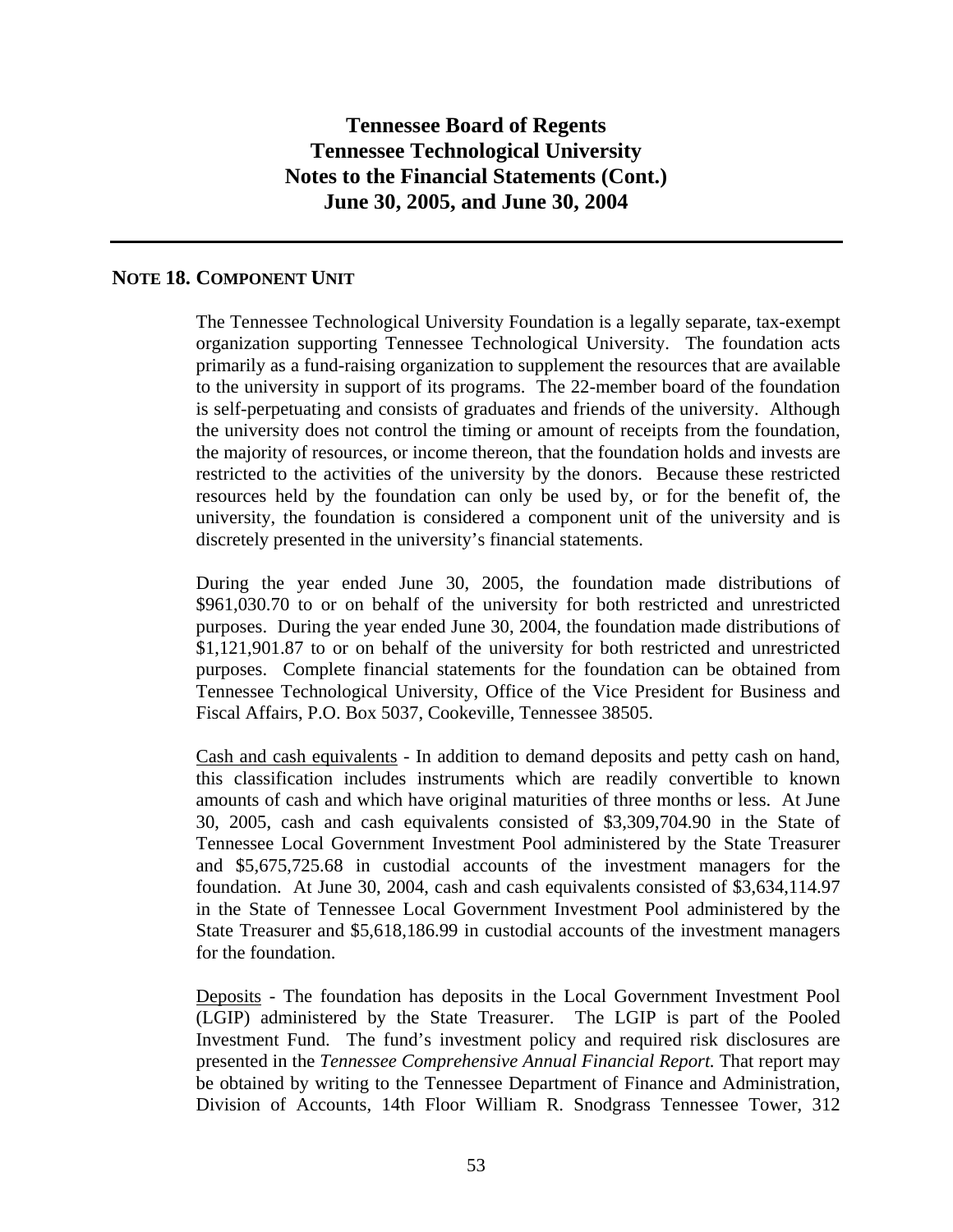Eighth Avenue North, Nashville, Tennessee 37243-0298, or by calling (615) 741- 2140.

Investments - The foundation is authorized to invest funds in accordance with its board of directors' policies. All investments permitted to be reported at fair value under GASB Statement 31 are reported at fair value, including those with a maturity date of one year or less at the time of purchase.

At June 30, 2005, the foundation had the following investments and maturities.

| <b>Investment Maturities (in Years)</b> |                        |              |                |                |                  |  |
|-----------------------------------------|------------------------|--------------|----------------|----------------|------------------|--|
| <b>Investment Type</b>                  | Fair Value             | Less than 1  | $1$ to 5       | 6 to 10        | More than 10     |  |
| U.S. Treasury bonds                     | \$<br>15,006.25        | \$           | \$             | \$             | 15,006.25<br>\$  |  |
| U.S. Treasury strips                    | 6,356.20               |              |                | 6,356.20       |                  |  |
| Certificates Accrual                    |                        |              |                |                |                  |  |
| <b>Treasury Securities</b>              | 6,148.23               |              |                | 6,148.23       |                  |  |
| Federal Home Loan Banks                 | 496,627.37             |              | 246,551.29     |                | 250,076.08       |  |
| Federal Home Loan                       |                        |              |                |                |                  |  |
| Mortgage                                | 639,553.86             |              | 293,259.98     | 346,293.88     |                  |  |
| <b>Federal National Mortgage</b>        |                        |              |                |                |                  |  |
| Association                             | 700,654.98             |              | 612,682.37     |                | 87,972.61        |  |
| <b>Government National</b>              |                        |              |                |                |                  |  |
| Mortgage Association                    | 90,106.60              |              |                |                | 90,106.60        |  |
| Corporate stocks                        | 24, 203, 755. 63       |              |                |                | 24, 203, 755. 63 |  |
| Corporate bonds                         | 1,700,871.25           | 101,266.00   | 487,973.75     | 974,074.00     | 137,557.50       |  |
| Mutual funds                            | 19,347.11              |              |                |                | 19,347.11        |  |
| Hedge funds                             | 2,114,262.74           |              |                |                | 2,114,262.74     |  |
| Total                                   | <u>\$29,992,690.22</u> | \$101,266.00 | \$1,640,467.39 | \$1,332,872.31 | \$26,918,084.52  |  |

Interest rate risk - Interest rate risk is the risk that changes in interest rates will adversely affect the fair value of a debt investment. The foundation does not have a formal investment policy that limits investment maturities as a means of managing its exposure to fair value losses arising from increasing interest rates.

Credit risk - The foundation has no investment policy limiting its investment choices based on ratings issued by nationally recognized statistical rating organizations. At June 30, 2005, the foundation's investments were rated as follows by nationally recognized statistical rating organizations: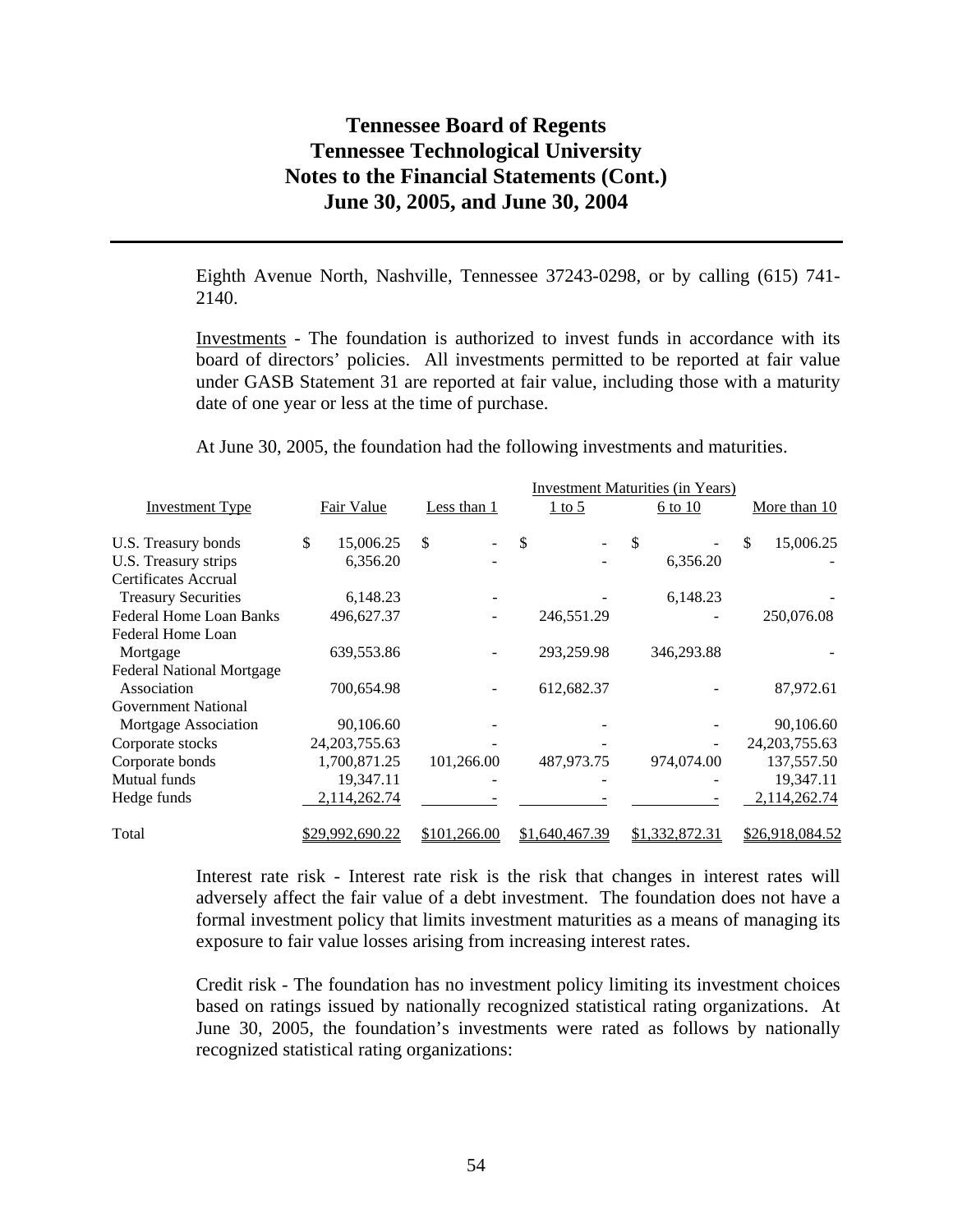| <b>Investment Type</b>           | Moody's        | Standard<br>and Poor's | Fitch        | Fair Value         |
|----------------------------------|----------------|------------------------|--------------|--------------------|
| <b>LGIP</b>                      | unrated        | unrated                | unrated      | \$3,309,704.90     |
| <b>Federal Home Loan Banks</b>   | Aaa            | <b>AAA</b>             | AAA          | \$<br>496,627.37   |
| Federal Home Loan                |                |                        |              |                    |
| Mortgage                         | Aaa            | AAA                    | AAA          | \$<br>639,553.86   |
| <b>Federal National Mortgage</b> |                |                        |              |                    |
| Association                      | Aaa            | AAA                    | AAA          | \$<br>700,654.98   |
| Corporate bonds:                 |                |                        |              |                    |
| <b>Standard Motor Products</b>   | B <sub>3</sub> | <b>CCC</b>             | unrated      | \$<br>184, 233. 75 |
| Legg Mason Inc.                  | A <sub>3</sub> | $BBB+$                 | unrated      | \$<br>101,266.00   |
| North Fork Cap Tr II             | A <sub>3</sub> | BBB-                   | $BBB+$       | \$<br>27,445.50    |
| Sempra Energy                    | Baa1           | $BBB+$                 | $\mathsf{A}$ | \$<br>213,180.00   |
| <b>ML Capital Trust</b>          | unrated        | unrated                | <b>BB</b>    | \$<br>110,112.00   |
| Chevrontexaco Capital            | Aa2            | AA                     | AA           | \$<br>98,220.00    |
| <b>Morgan Stanley</b>            | Aa3            | $A+$                   | $AA-$        | \$<br>207,848.00   |
| Goldman Sachs Group              | Aa3            | $A+$                   | $AA-$        | \$<br>206,786.00   |
| <b>Chevy Chase Bank FSB</b>      | Ba3            | BB-                    | unrated      | \$<br>123,900.00   |
| <b>Morgan Stanley Group</b>      | Aa3            | $A+$                   | $AA-$        | \$<br>222,360.00   |
| Wells Fargo $& Co.$              | Aa1            | $AA-$                  | AA           | \$<br>205,520.00   |
| Mutual funds                     | unrated        | unrated                | unrated      | \$<br>19,347.11    |

Custodial credit risk - For an investment, custodial credit risk is the risk that, in the event of the failure of the counterparty, the foundation will not be able to recover the value of its investments or collateral securities that are in the possession of an outside party. The foundation does not have a policy for custodial credit risk. At June 30, 2005, the foundation had no uninsured and unregistered investments for which the securities are held by the counterparty, or by its trust department or agent but not in the foundation's name.

Concentration of credit risk - The foundation places no limit on the amount it may invest in any one issuer. At June 30, 2005, the foundation did not have more than 5% invested in any single issuer.

Foreign currency risk - Foreign currency risk is the risk that changes in exchange rates will adversely affect the fair value of an investment. The foundation places no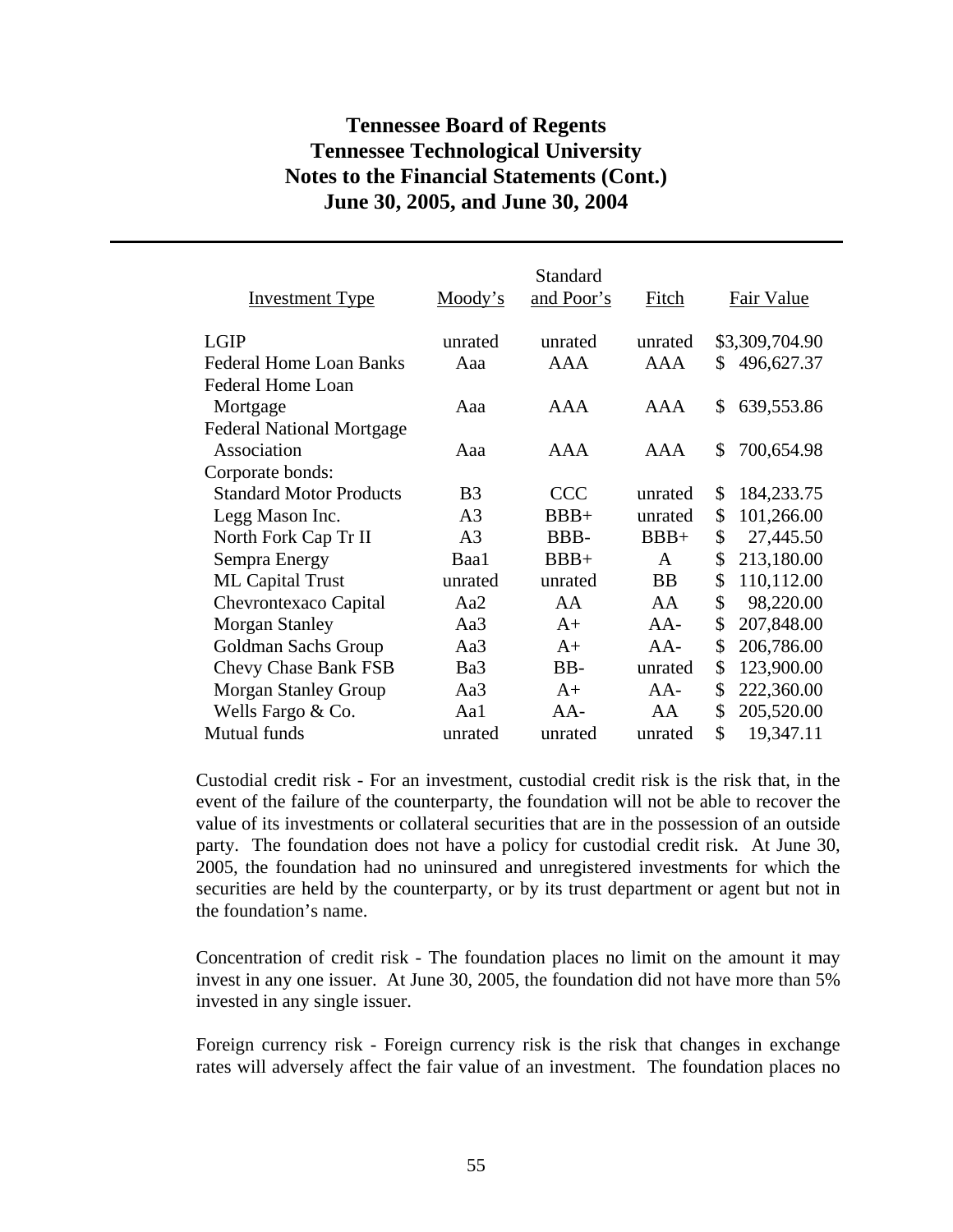limit on the amount it may invest in foreign currency. At June 30, 2005, the foundation had no exposure to foreign currency risk.

The foundation's investments at June 30, 2004, are categorized below to indicate the level of risk assumed by the foundation at year-end. Category 1 consists of insured or registered investments or investments for which the securities are held by the foundation or its agent in the foundation's name.

| Category 1:                                                |                 |
|------------------------------------------------------------|-----------------|
| U.S. government securities                                 | \$2,556,117.52  |
| Corporate bonds                                            | 1,704,272.73    |
| Corporate stocks                                           | 18,887,830.31   |
| Investments not susceptible to credit risk categorization: |                 |
| Mutual funds                                               | 20,920.92       |
| Total                                                      | \$23,169,141.48 |

Capital assets - Capital asset activity for the year ended June 30, 2005, was as follows:

|      | Beginning    |           |           |            | Ending       |
|------|--------------|-----------|-----------|------------|--------------|
|      | Balance      | Additions | Transfers | Reductions | Balance      |
| Land | \$342,064.28 | $\sim$    | $\sim$    | $\sim$     | \$342,064.28 |

Capital asset activity for the year ended June 30, 2004, was as follows:

|      | <b>Beginning</b><br>Balance | Additions   | <b>Transfers</b> |                          | Reductions |                          | Ending<br>Balance |
|------|-----------------------------|-------------|------------------|--------------------------|------------|--------------------------|-------------------|
| Land | \$291,064.28                | \$51,000.00 |                  | $\overline{\phantom{0}}$ |            | $\overline{\phantom{a}}$ | \$342,064.28      |

Endowments - If a donor has not provided specific instructions to the foundation, state law permits the foundation to authorize for expenditure the net appreciation (realized and unrealized) of the investments of endowment funds. When administering its power to spend net appreciation, the foundation is required to consider the foundation's long-term and short-term needs, present and anticipated financial requirements, expected total return on its investments, price-level trends, and general economic conditions. Any net appreciation spent is required to be spent for the purposes for which the endowment was established.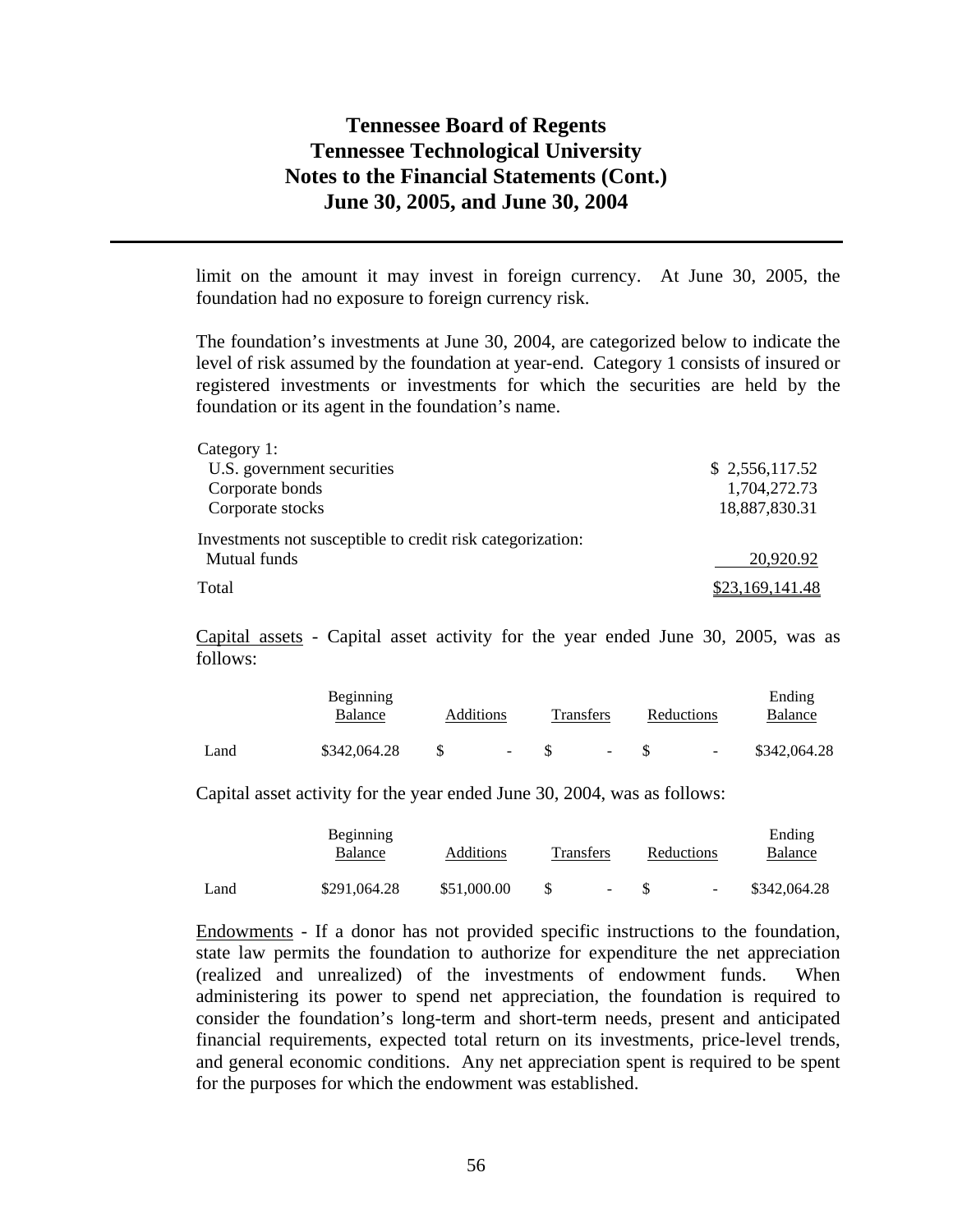The foundation chooses to spend only a portion of the investment income (including changes in the value of investments) each year. Under the spending plan established by the foundation, a percentage (as defined by the foundation) of the book value of an endowment, or a percentage of the actual earnings as designated by the donor, has been authorized for expenditure. The remaining amount, if any, becomes part of the permanent endowment.